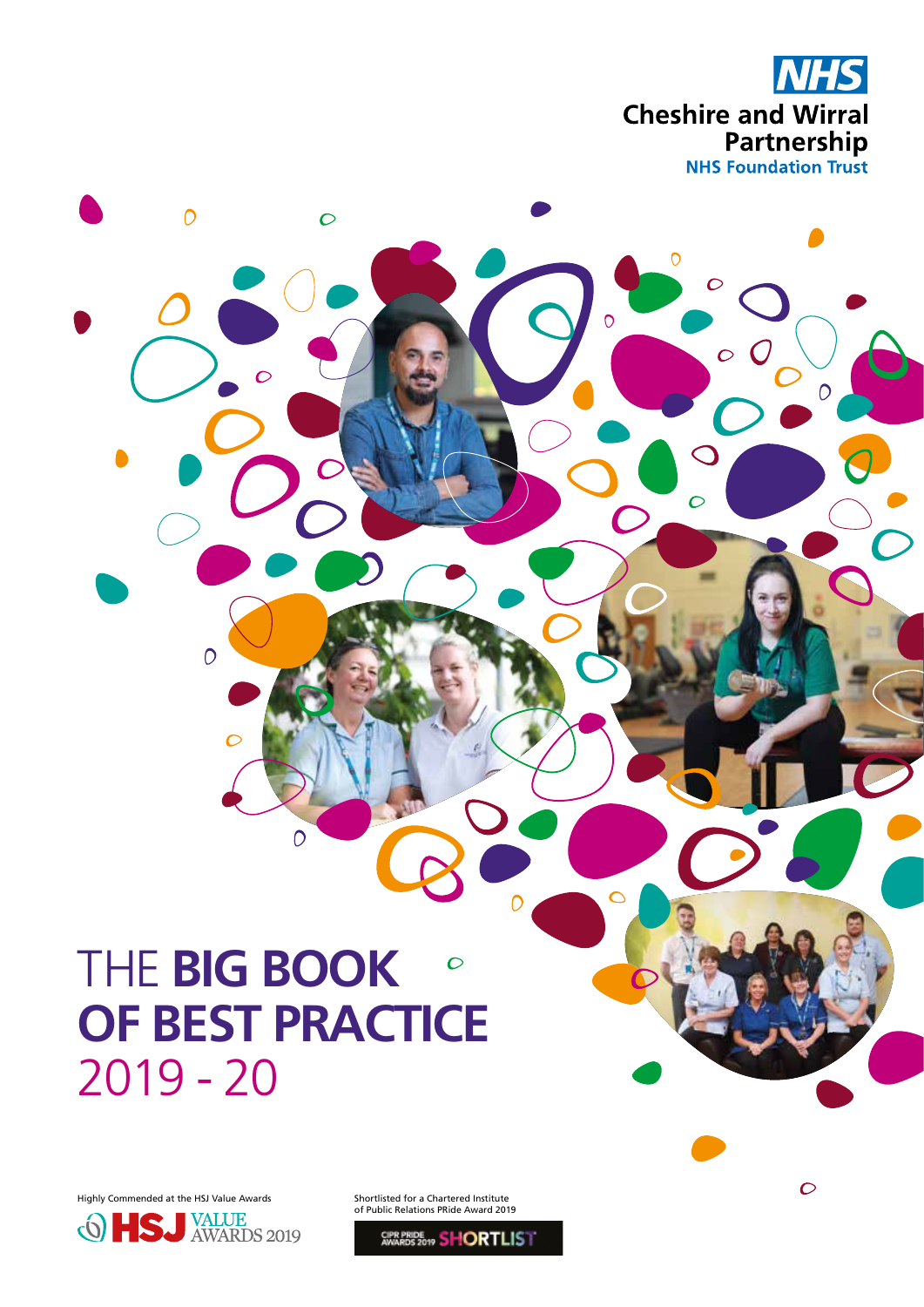# **The Book** The Big Book of Best Practice 2018/19 in numbers:



A Royal endorsement from the Duke and Duchess of **Cambridge** 



4,478 Big Book downloads



**80,000 media engagements (retweets, likes, shares)**

**Submissions more than doubled since first publication**

1000 printed Big Books shared

# **Testimonials**

**Dr Geraldine Strathdee OBE, former National Clinical Director for Mental Health, NHS England:** 

*"I remember the first Big Book of Best Practice and the pride Board members and non-executive directors took in that journey. It has influenced policy and the drive to improvement and sharing learning."* 



**Justin Madders MP (Ellesmere Port and Neston) Shadow Health Minister:**

*"I think this is something that we should be sending out to every member of Parliament, so that they can see some of the great work that goes on here, and be asking their own Trusts and Partnerships whether they are doing something similar."* 

To find out more about each submission, search the team's name at www.cwp.nhs.uk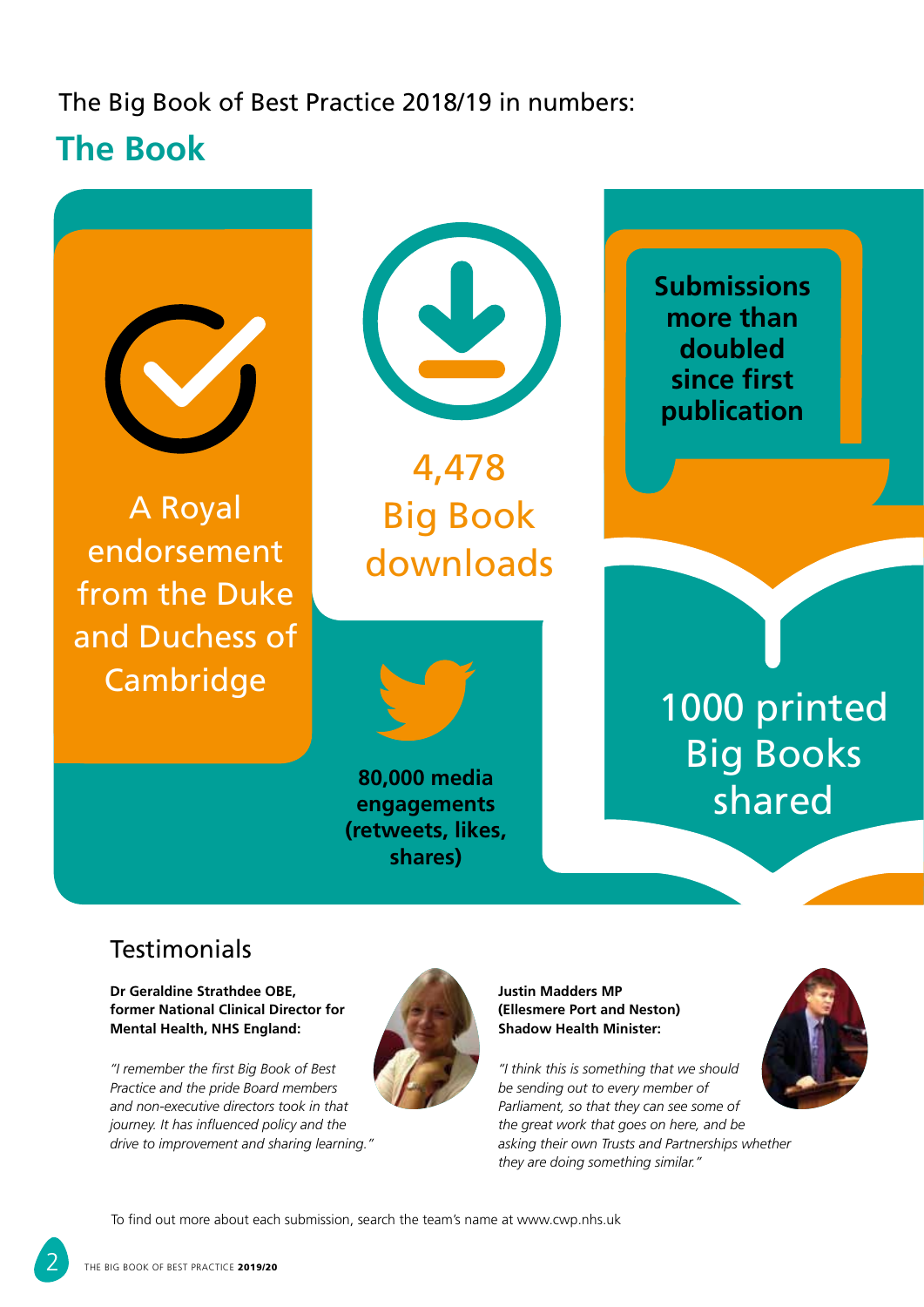

#### **Dale Maskell – CEO - Age UK Cheshire:**

*"They've come up with some brilliant ideas that I will be taking back to the team particularly around Makaton and introducing Makaton to the team, so we're probably going to use a similar* 



#### **David Rutley MP (Macclesfield):**

*"It was an honour to learn more about the wide range of important services the organisation offers. There were impressive case studies that showed how CWP staff are working hard to provide high quality mental health care".* 

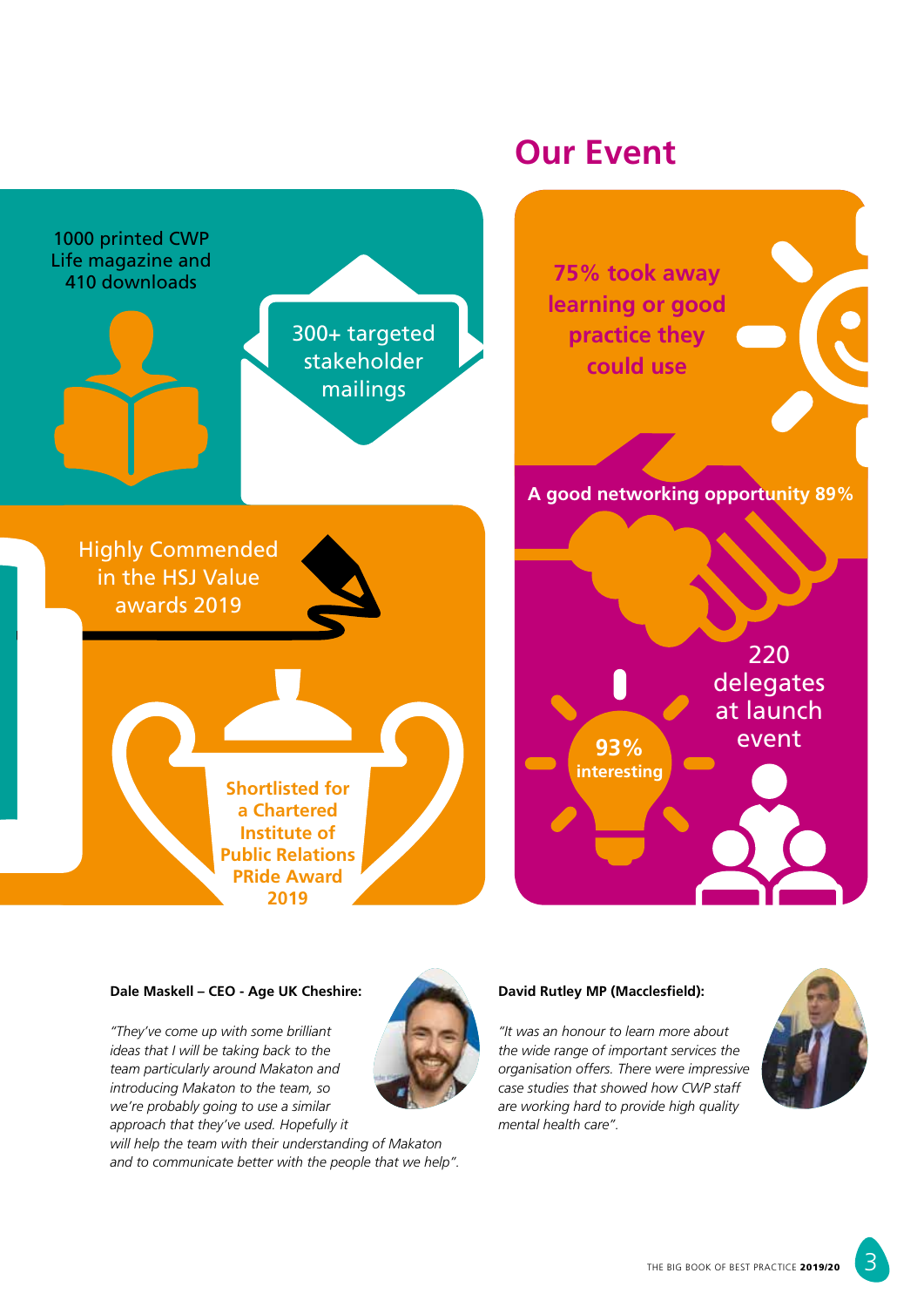#### The Big Book of Best Practice 2019/20

### **Contents**

- 6. Speech and Language Therapy Team (SALT) and Child Adolescent Mental Health Services (CAMHS) joint care pathway for children with selective mutism
- 7. Specialised trauma informed training to the Youth Justice Service
- 8. Neston and Willaston Care Community team collaborate with the third sector to improve quality of life
- 9. The development and implementation of the Dynamic Support Clinical Support Tool
- 10. Greater Collaboration between CWP's Macmillan Specialist Palliative Care Team and their hospice colleagues -
- 11. Online training for family, unpaid carers, support workers and personal assistants who care for people with learning disabilities or autism
- 12. Mental health 'Accelerator Schools' project
- 13. CWP's Quality Improvement (QI) Hub #cwpqi
- 14. Journeygram a visual picture of a patient's journey through CWP teams and wards
- 15. Implementation of an evidence-based magnetic resonance imaging (MRI) pathway
- 16. New innovative nurse-led CWP community Erectile Dysfunction Service
- 17. Setting up and running staff wellbeing initiative 'mindful lunch'
- 18. Using social media and making adjustments to safety brief meetings to improve efficiency of working and increase capacity
- 19. Macclesfield and Crewe Child and Adolescent Mental Health Service (CAMHS) teams evidence-based therapeutic groups for children, young people and parents
- 20. Using evidence-based sensory approaches in adult in adult inpatient mental health settings
- 21. Tailored diabetes education for patients with a mental illness
- 22. Responding to self-harm simulation training
- 23. Care Education and Treatment Reviews (CETRs): Raising awareness of the CETR process from a young person's perspective
- 24. Multi-disciplinary complex case discussions
- 25. Acquired Brain Injury (ABI) service rehabilitation and placement panel
- 26. Standardised off duty and annual leave processes
- 27. Helping your child thrive Resilience workshops for parents
- 28. Development of a centralised attention deficit hyperactivity disorder (ADHD) monitoring clinic
- 29. The introduction of safety huddles on acute inpatient wards
- 30. Hospice strength and balance class success
- 31. Love to Move: A dementia-friendly chair-based exercise program on Cherry Ward, Bowmere Hospital
- 32. Managing self-harm and suicidality effectively in the community
- 33. Reduction in absent without leave (AWOL) incidents requiring police involvement
- 34. Facilitation of inter-professional and interagency collaborative working to support the communities of Crewe, Macclesfield and Winsford
- 35. The CWP Virtual Academy 21st Century Digital Training
- 36. Ladies group sexual health workbook
- 37. New leaf employment advisors integrated into Community Mental Health Teams (CMHT)
- 38. Broxton Community Team improving communication with care agencies to promote safer care
- 39. Liaison and Diversion Team newsletter enhances team communication
- 40. Access Sefton provide a holistic, patient-centred approach to people with long-term conditions
- 41. Care Community Team transform referral system, improving access to care
- 42. Mini posters: Building relationships between patients and staff
- 43. Multi-family therapy workshop for anorexia nervosa wins national award
- 44. Evaluation of the introduction of an information leaflet for carers and patients in accident and emergency and wards in liaison psychiatry service

To find out more about each submission, search the team's name at www.cwp.nhs.uk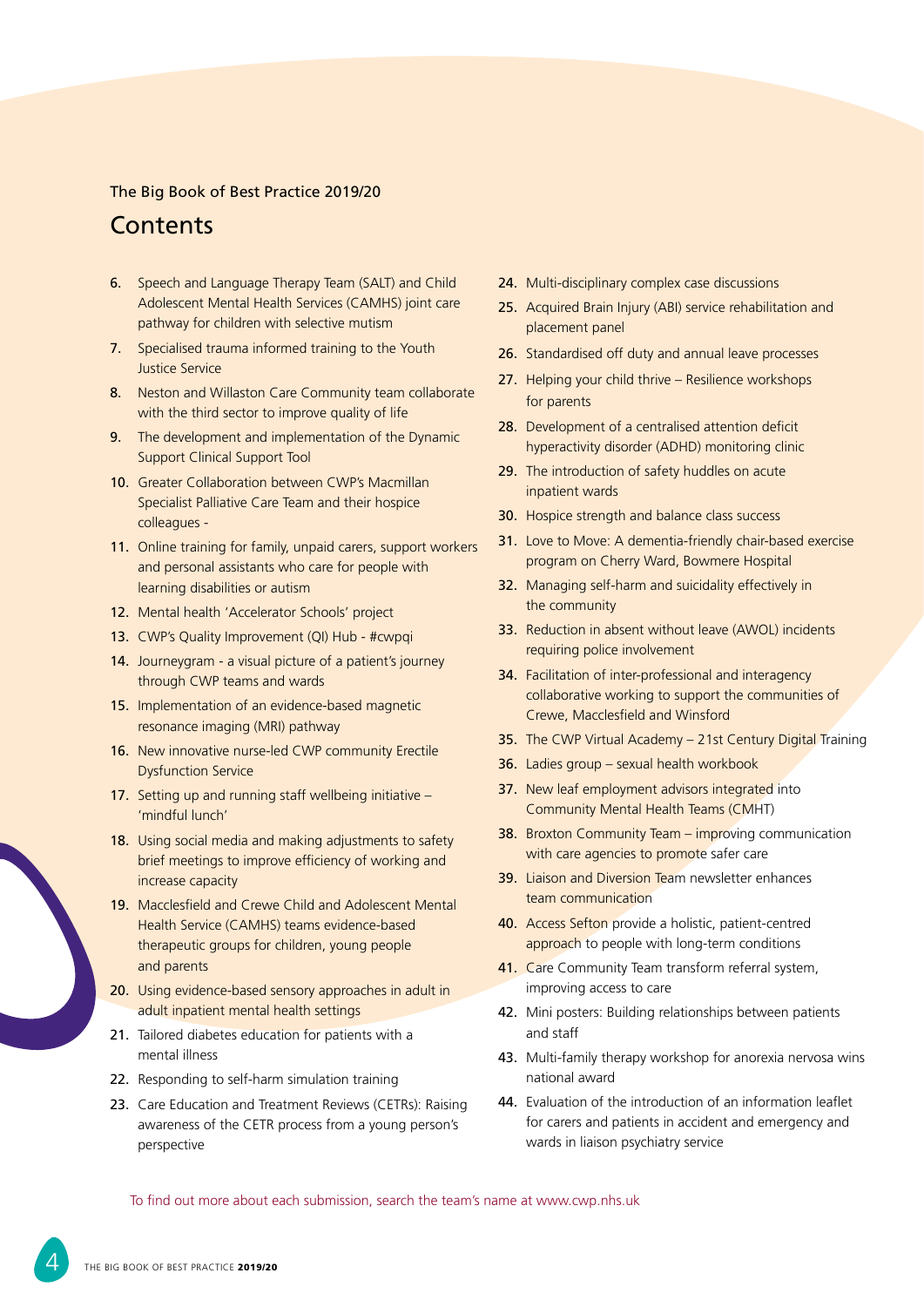# Foreword from Dr Anushta Sivananthan, Consultant Psychiatrist and Medical Director

I am delighted to welcome you to our seventh edition of CWP's Big Book of Best Practice.

The quality of entries for the Big Book improves each year, with last year's edition being the most recognised regionally and nationally to date. The publication was Highly Commended at the HSJ Value Awards 2019 and has been shortlisted for the Chartered Institute of Public Relations PRide Awards 2019. Read more about this on pages 2-3.

I was excited to see the number of submissions had risen again this year as it shows how CWP's leaders at all levels are innovative, passionate, and want to improve services. The entries to the Big Book help us to share our ideas about quality improvement and partnership with our colleagues and the wider health community.

This year has seen the success of a number of person-centred initiatives, many of which I am proud to say are featured in this edition of the Big Book of Best Practice. For example, our Macmillan Specialist Community Palliative Care Team has developed greater collaboration with hospice colleagues to ensure better care for the people they serve page 10. You can also read about our exciting new Centre for Autism, Neuro-Developmental Disorders and Intellectual Disability (CANDDID), which has worked with families and carers to develop a suite of online training for people who care for people with learning disabilities or autism on page 11.

The new evidence-based sensory pathway being used in our Bowmere adult inpatient setting is using person-centred techniques and interventions to help people better understand and manage their distressing experiences on page 20.

Thank you to everyone who has submitted this year, competition for a spot was fierce and we really do wish we could include all of the submissions we get. All of the case studies submitted showed how Quality Improvement (QI) is bedding into the fabric of CWP and truly indicates how committed our staff are to deliver high quality care.

We've made great strides in QI this year, the number of staff actively engaging in innovation and improvement is reflected in CWP being shortlisted for Mental Health Provider of the Year Award at the HSJ Awards 2019. This reflects all the services CWP provides, not just mental health, and is a fantastic endorsement of our staff on page 13. The hub can be accessed by more than 3500 staff and provides an online zone where staff can go and begin their QI journey.

I am already keen to see the developments from the Trust over the next 12 months and I am always interested to hear ideas from staff. If you find yourself inspired by this year's Big Book of Best Practice please feel free to get in touch via email at: anushta.sivananthan@nhs.net.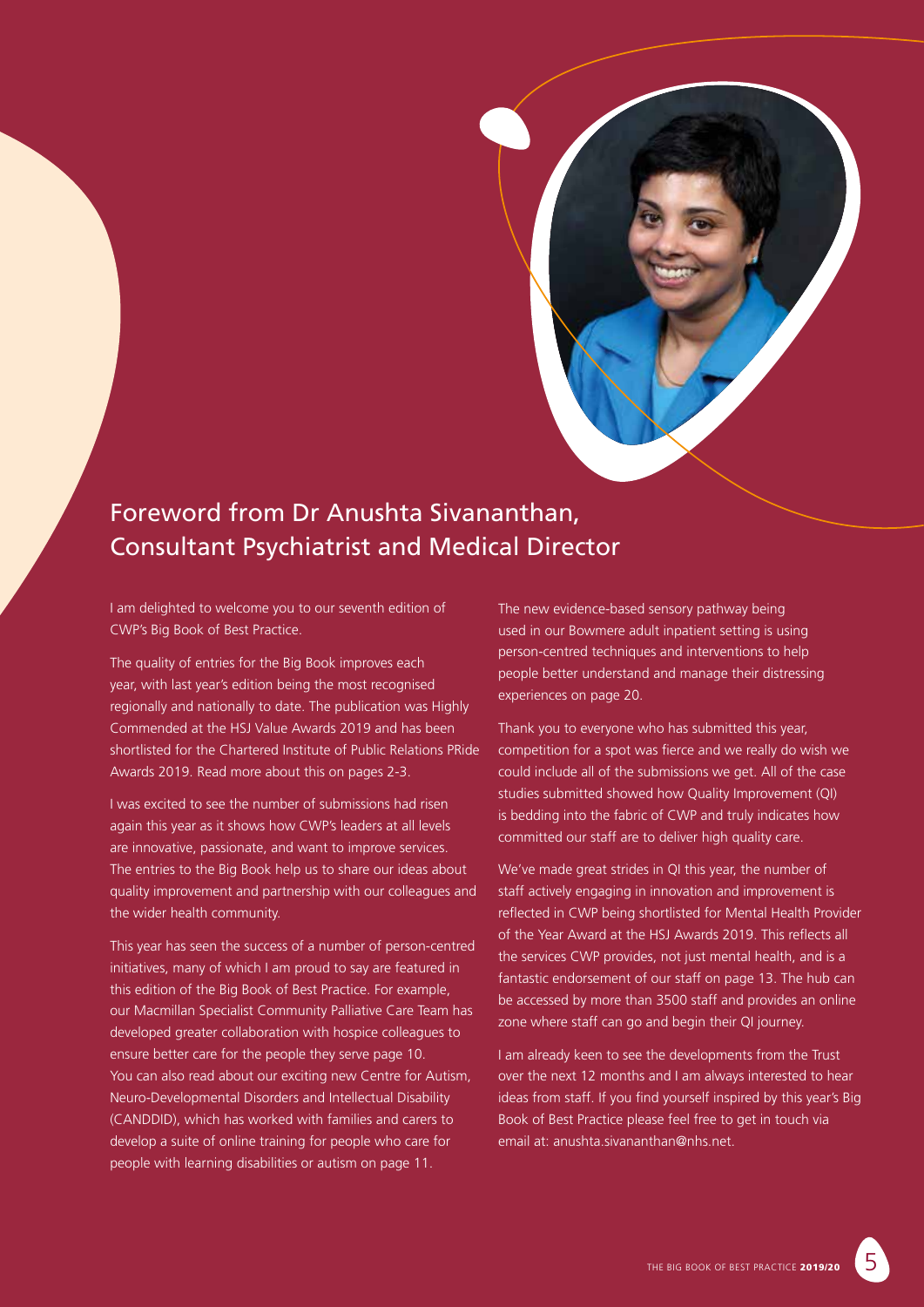

alison.treloar@nhs.net

# Care group: Children, Young People and Families Team name: Speech and Language Therapy Team (SALT)

### **Speech and Language Therapy Team (SALT) and Child Adolescent Mental Health Services (CAMHS) joint care pathway for children with selective mutism**

#### **What did we want to achieve?**

Children who present with selective mutism have often been referred into a number of different services. We wanted to achieve a joint pathway to work in the most efficient and collaborative way to gain the best outcome for the child and family.

#### **What we did:**

SALT and CAMHS met and looked at best practice. Close collaboration between services was the best outcome, so we created a clear pathway for families to access the expertise of SALT and CAMHS.

Training was carried out with SALT and CAMHS staff and we explored what was uniquely offered by both services.

For example we streamlined getting advice so that CAMHS would lead on this and we devised a joint session that meant that joint goals could be set by both services with the family.

The pathway was launched January 2019 and is now being used by both services.

#### **Results:**

Staff have defined roles and this has enabled SALT to access the child's language and then liaise with CAMHS.

The SALT team are not required to advise the family about the child's anxiety as CAMHS are best placed to do this.

CAMHS can follow the SALT recommendations and if necessary adapt their communication. This means that both services are working to their own strengths.

Time has been saved for both services e.g. CAMHS liaise with settings and joint targets are then created for the family which is an efficient way to work.

Staff reports that they have felt more confident in dealing with children with selective mutism.

Referrers have a clear pathway which will mean that the families are not referred to a number of services at one time; families do not need to tell their story lots of different times.

#### **Next Steps:**

- Monitor the pathway with regular meetings between SALT and CAMHS
- Adapt the pathway using the feedback from the families, the child and settings
- Train up new staff from both services
- Joint training for referrers and settings to increase the awareness of selective mutism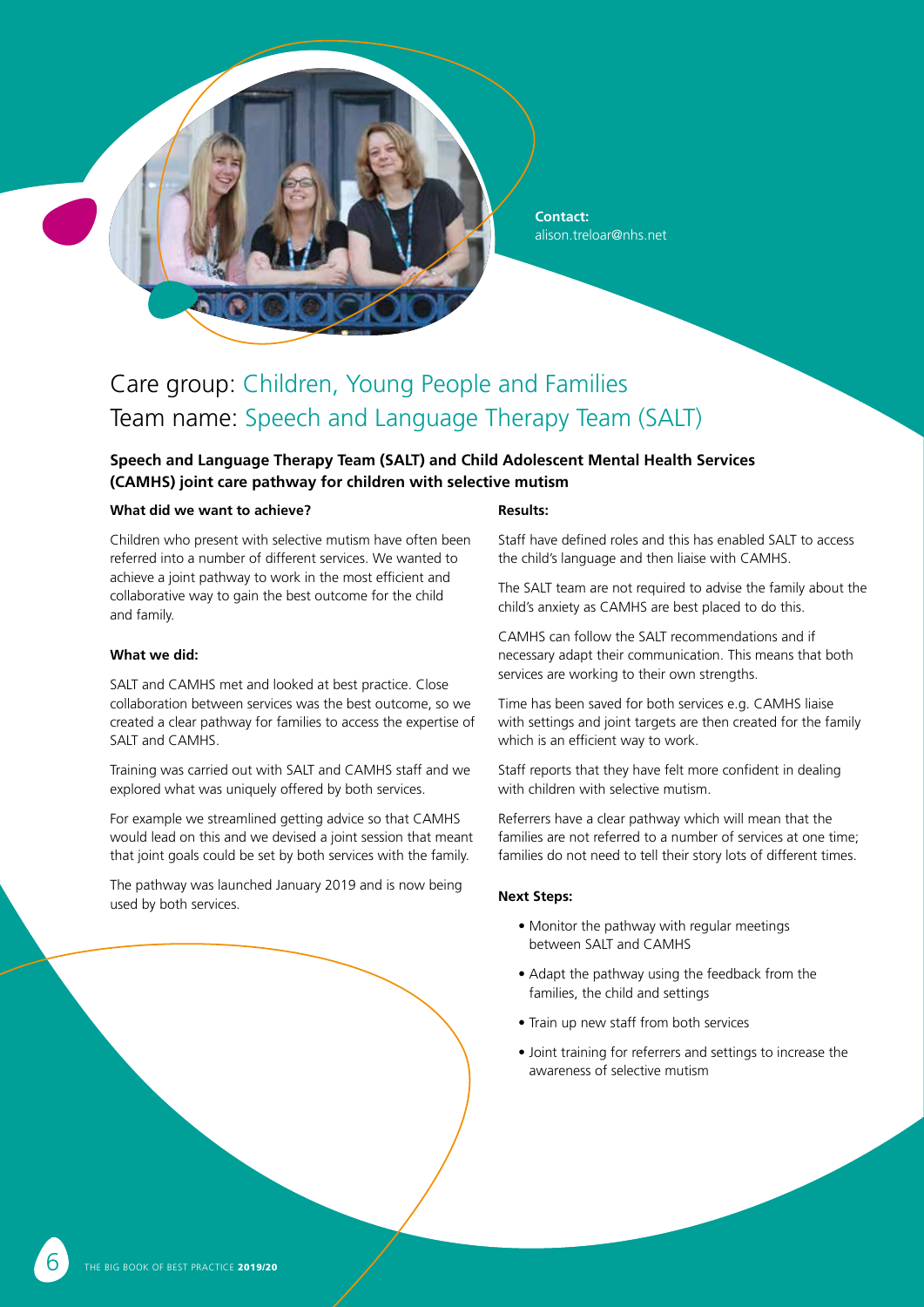# Care group: Specialist Mental Health Team name: Child and Adolescent Mental Health Youth Justice Service

### **Specialised trauma informed training to the Youth Justice Service**

#### **What did we want to achieve?**

We wanted to deliver training on 'trauma and adolescents' to increase the knowledge and influence of the working practices of the Youth Justice Service (YJS) volunteers to become trauma informed. CWP Child and Adolescent Mental Health Service (CAMHS) practitioners in the YJS provide frontline intervention, consultation and training and are collaboratively working with management from the YSJ towards becoming a trauma informed service.

#### **What we did:**

The YJS volunteers work with young people from the ages of 10 to 18, who have come to the attention of the police as a result of anti-social/offending behaviour. The volunteers facilitate the local justice panels and meet with every young person and their families to plan and review the order. The training covered the impact of 'Adverse Childhood Experiences (ACES)': the effects of trauma on the brain/ cognitive changes; attachment and changing the language we use with young people; vicarious trauma and resilience professionally and personally; strategies to use when reading complex reports and meeting traumatised young people.

#### **Results:**

The training generated extensive discussion and personal disclosure about the impact of trauma on physical health, mental health and overall wellbeing. The group utilised the time to ask about specific case examples, best practice and how the 'panel meetings' could become more trauma friendly.

- *"Just to say I thought the training was very good, such an eye opener – pity we didn't have more time (or perhaps we should talk less!)."*
- *"I thought that the meeting yesterday was very good and useful. If I have a criticism, it is that we could have done with longer to explore the issues, as it was clear they had much more they wanted to share with us."*
- *"Thank you very much for such an inspiring informative session, we are so lucky having you two working directly with us as a service."*

Further training will be delivered at the whole service away day with the YJS.

#### **Next Steps:**

Trauma training will be delivered at the whole service away day with the YJS and the theme is 'becoming trauma informed'. This is in addition to ongoing trauma consultation with YJS management and service leads. CAMHS practitioners will continue to work directly with young people who have experienced trauma and provide consultation to other YJS staff. Funding has just been obtained by CAMHs practitioners to purchase further specialist trauma training and resources.

#### **Contact:**

jim.williamson@nhs.net jane.white20@nhs.net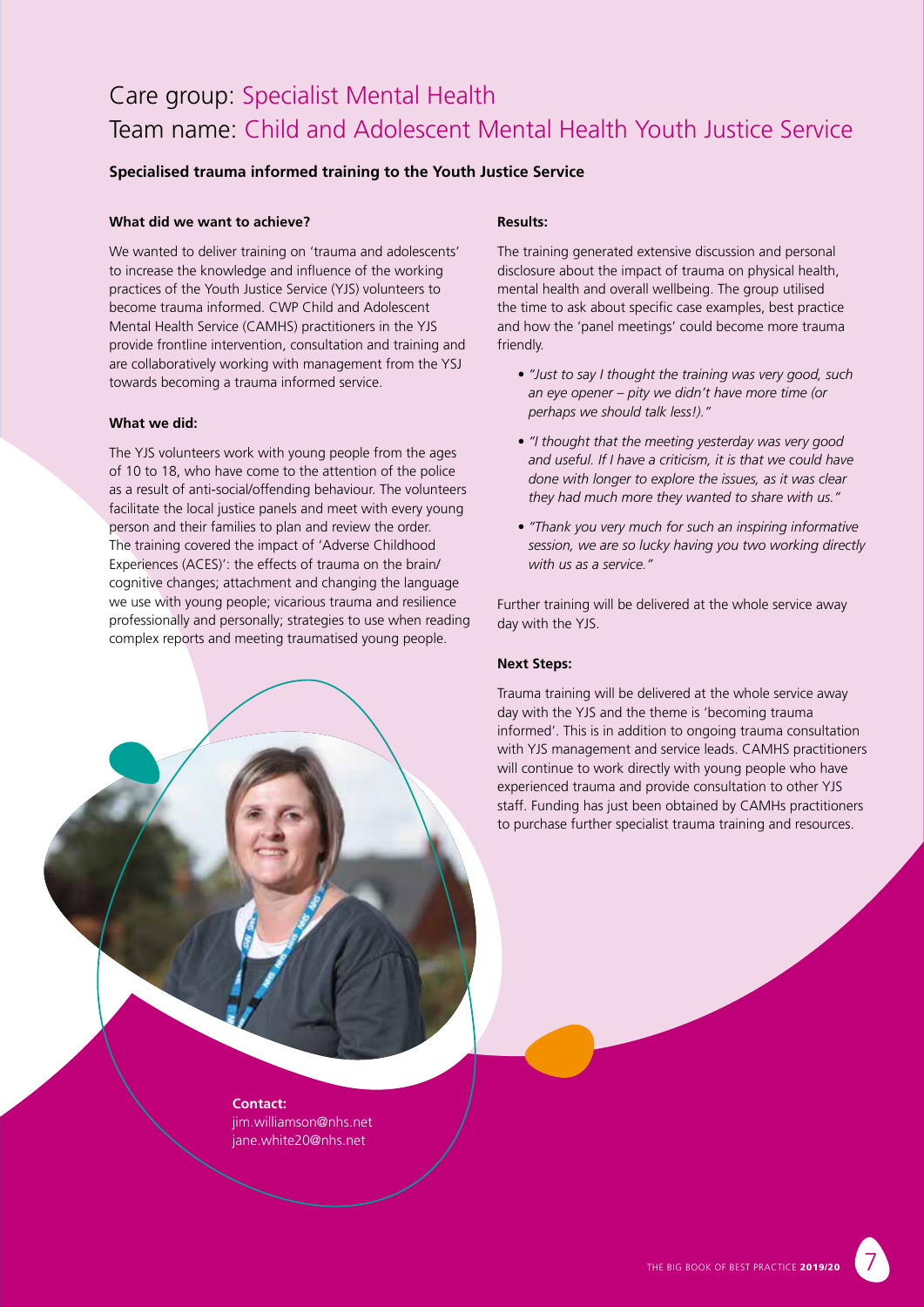# Care group: Neighbourhood-Based Care Team name: Neston and Willaston Care Community team

### **Neston and Willaston Care Community team collaborate with the third sector to improve quality of life**

#### **What did we want to achieve?**

Our aim was to try to improve quality of life and educate, whilst being inclusive with other demographics such as male residents over the age of 65, with the hope of decreasing the chance of possible hospital admission in the future. In order to do this, it was identified that collaborative working with other services to enhance patient care and improve understanding of support available would be of real benefit.

#### **What we did:**

The team engaged with Healthbox, who are just starting up initiatives in the Neston area such as introducing foodbanks and combatting social isolation. The team also engaged with Live at Home an initiative which arranges events for local people who may be socially isolated and aims to offer lunches, outings and guest speakers. The team met with representatives from both initiatives and arranged for their therapy assistant to attend a session and deliver a talk on falls prevention. In addition, one of the community nurses is to soon deliver a talk on the importance of looking after your skin, especially in areas of the body which may be at risk of pressure sores.

**Results:**

The results so far are demonstrating cohesive and collaborative working with the third sector to improve the patient experience within the local areas, with lots of positive feedback from many different stakeholders.

- *"Lovely meeting your team and felt the session was excellent."*
- *"Really looking forward to helping reduce inequalities in the Neston area and offering health education to our residents."*
- *"Excellent opportunity for working together to improve quality of life for Neston residents."*
- *"Enjoyed the talk today and found the information very useful."*
- *"It was nice to listen to the nurses and I found the session comforting to know that the nurses are there."*
- *"Such a nice afternoon and very interesting."*

### **Next Steps:**

The team are planning to deliver sessions on care provision by the integrated community team and engagement in compassionate communities. The end result will hopefully identify people who are potentially at risk of hospital admission and, as a result, the team can intervene earlier and offer support to prevent admission and further complications.

### **Contact:**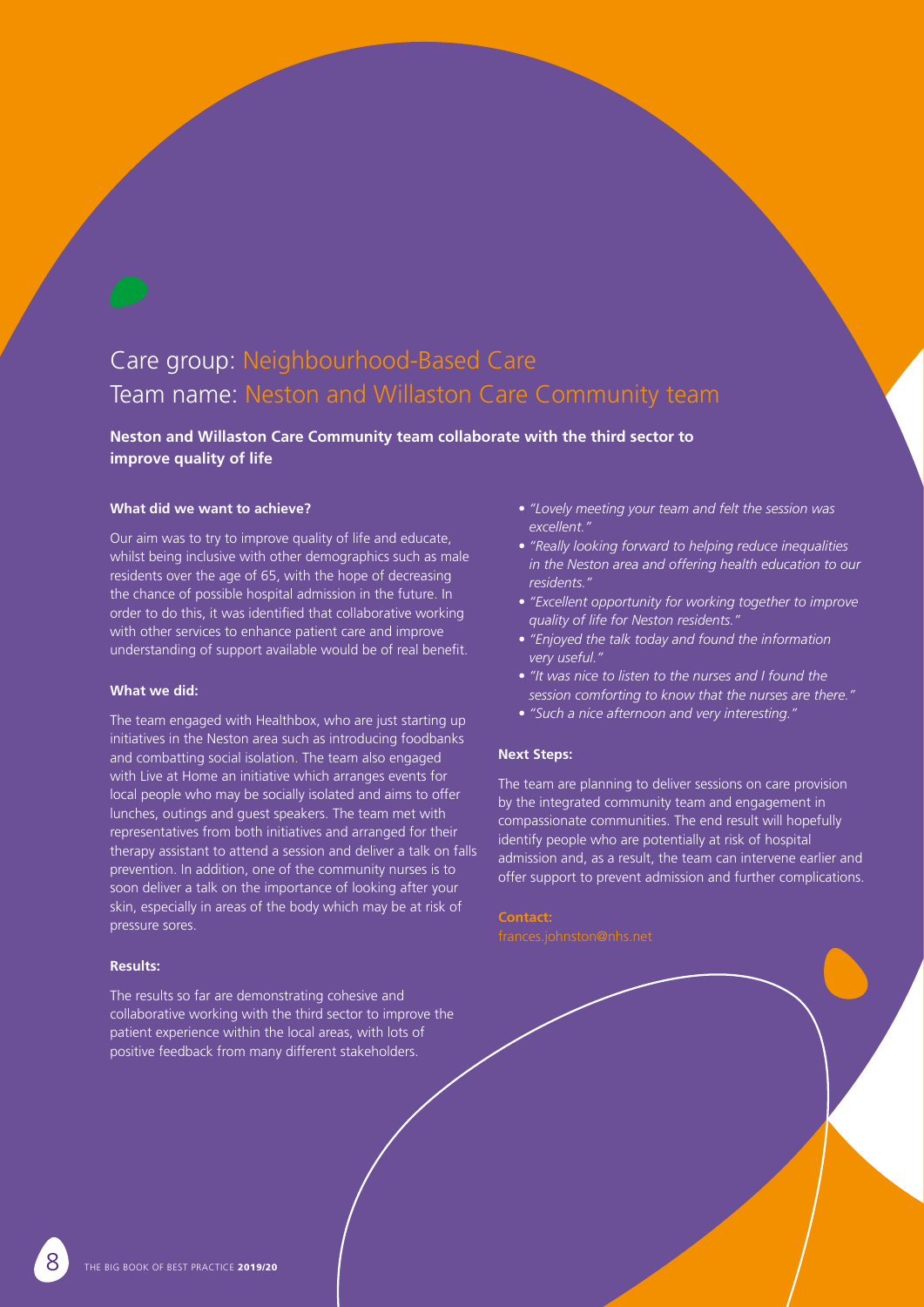## Care group: Learning Disabilities, Neurodevelopmental & Acquired Brain Injury (ABI)

### Team name: Greenways Assessment and Treatment

### **The development and implementation of the Dynamic Support Database Clinical Support Tool**

#### **What did we want to achieve?**

The Care and Treatment Review (CTR) policy recommended that commissioners keep a local database of those individuals with learning disabilities and/or autism at risk of admission to hospital. CWP Learning Disability (LD) services developed a tool to support this and implemented it across LD services and then across the North West.

#### **What we did:**

Commissioning for Quality and Innovation (CQUIN) requested the Community Learning Disability teams develop a tool that would support the commissioners to understand which individuals with learning disabilities and/or autism were at risk of admission.

The Dynamic Support Database Clinical Support Tool was developed, piloted and implemented across the community LD adult teams. We then rolled it out across children and young people's services and now the three Transforming Care Partnerships across the North West have requested its implementation for all people with learning disabilities known to services. The tool helps teams understand people's needs and directs service input.

#### **Results:**

The Dynamic Support Database Clinical Support Tool has been transformational within LD services (a collaborative effort between all LD services). The tool rates people as red (high risk), amber (moderate risk) and green (low risk) in relation to needing a hospital admission in relation to their mental health/challenging behaviour.

The tool is completed with all people using the service. The Intensive Support services are aware of all people rated amber or red and this identifies their caseload. People rated as red have an admission avoidance meeting with the Multidisciplinary team and commissioners to be supported to remain in the community where possible.

The tool allows us access to data in relation to additional support needs, percentage of community caseloads at risk of admission, number of people at risk of admission who were kept out of hospital, which wards/units were accessed and where people were discharged to. Commissioners across the North West have requested this tool be embedded in practice.

#### **Next Steps:**

Sussex and East London trusts are interested in using the tool. We are developing on-line training. We have submitted a paper on validity of the tool and are completing research on inter-rater reliability. We access quarterly data in relation to people at risk of admission and admissions avoided and will use this information to direct service provision.

**Contact:** ceri.woodrow1@nhs.net

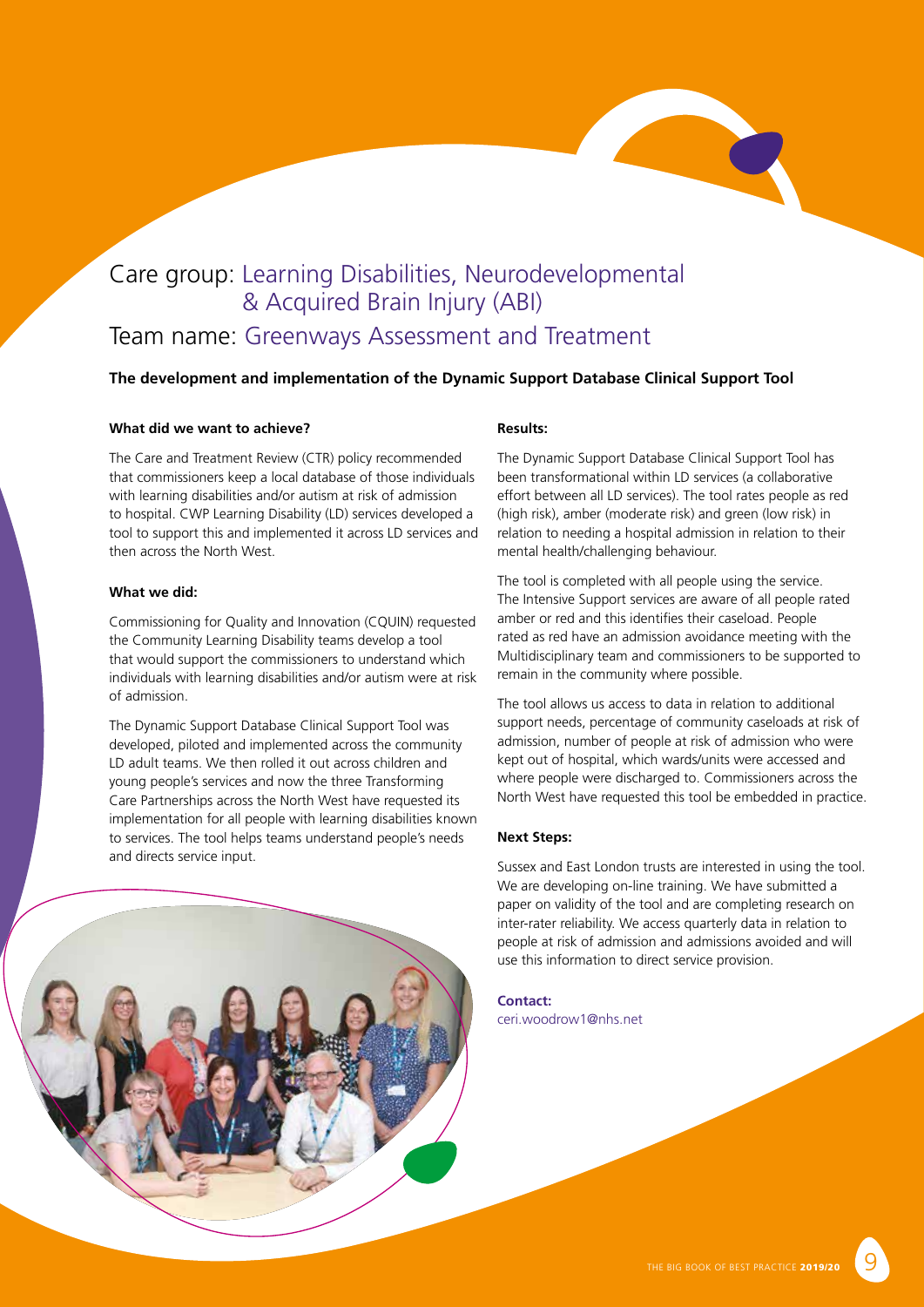# Care group: Neighbourhood-Based Care Team name: Macmillan Specialist Community Palliative Care team

**Greater collaboration between CWP's Macmillan Specialist Palliative Care team and their hospice colleagues**

#### **What did we want to achieve?**

Our aim of the relocation was to ensure that the link or 'joined up' care was maximised for the people we serve, many of whom are also Hospice of the Good Shepherd patients.

#### **What we did:**

With the help of CWP Estates and ICT, the team systematically moved base to the hospice. The team consider themselves very fortunate that the hospice were able to offer a large office space which was vacant following the building of a new day hospice, now known as the Living Well Centre. The team are now fully settled and are on site and able to attend multi-disciplinary team meetings more frequently and liaise more closely with their hospice colleagues.

#### **Results:**

The team have greatly improved their working relationships with their hospice colleagues who both strive to provide a seamless service for patients. As a result of the move, closer working has been easily facilitated and the ability to work more collaboratively due to their co-location with hospice staff has meant that more timely admissions and discharges are achieved. The team are also able to seek face to face expert advice and, reciprocally, hospice staff are able to discuss patient issues with them. Although the team have always provided occupational therapy and physiotherapy to the hospice, being based on site has furthermore improved access to more timely interventions.

#### **Next Steps:**

The team are working with their colleagues within the hospice and the Countess of Chester Hospital to look at the possibility of pooling referrals via a single point of access. This will avoid duplication and further enable the patient to be seen by the most relevant team and clinician in as timely a manner as possible.

**Contact:** a.bunnell@nhs.net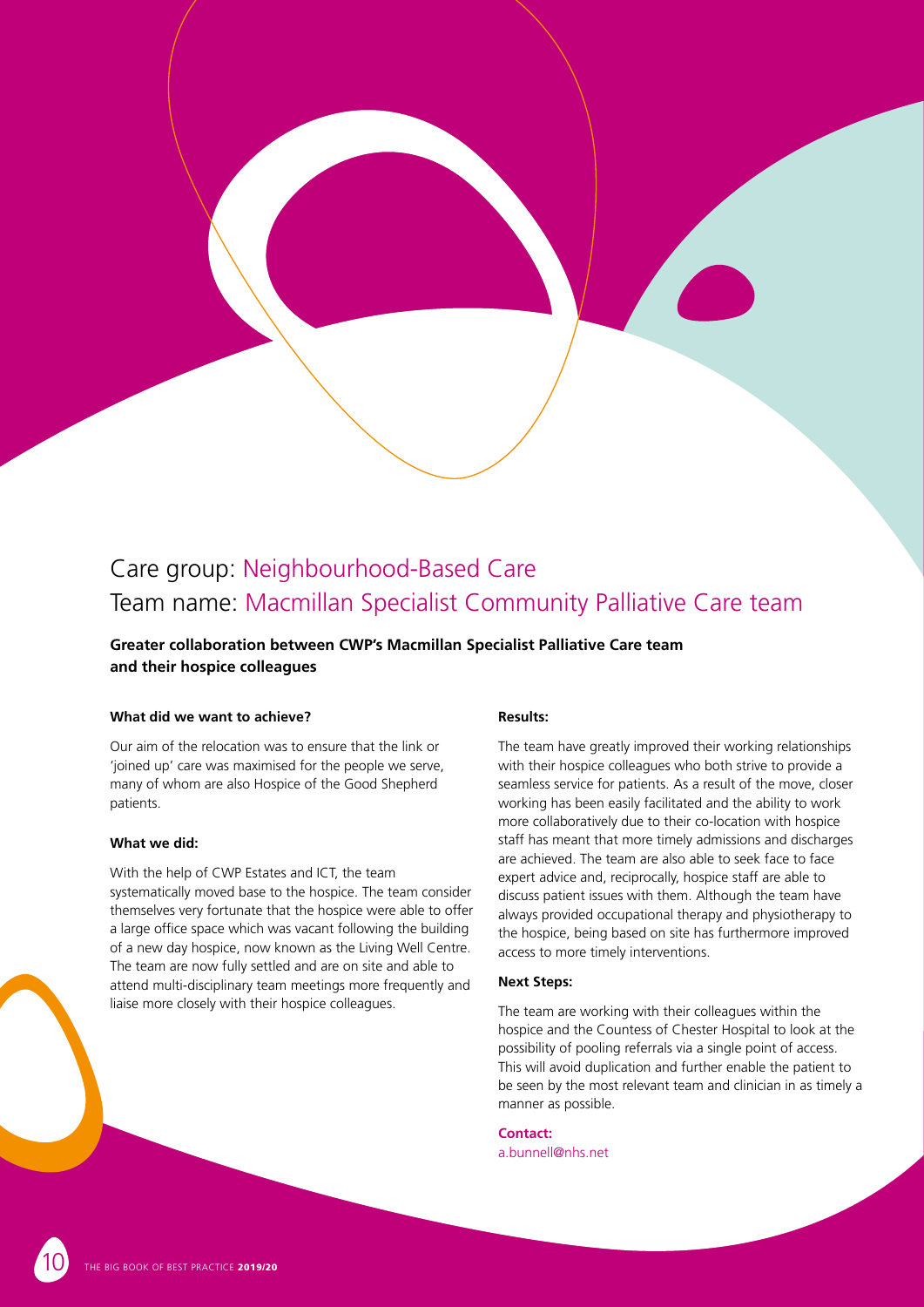## Care group: Learning Disabilities, Neuro-developmental & Acquired Brain Injury (ABI)

### Team name: Transforming Care/Care Group Management

### **Online training for family, unpaid carers, support workers and personal assistants who care for people with learning disabilities or autism**

#### **What did we want to achieve?**

To develop sustainable training across a variety of themes for family and paid carers

#### **What we did:**

Under the remit of Centre for Autism, Neurodevelopmental Disorders and Intellectual Disability (CANDDID), CWP was successfully awarded funding of £112,000 from the Local Workforce Action Board (LWAB) via the Transforming Care Partnership (TCP) to develop 7 of a total 11 available training topics for family/unpaid carers, support workers and personal assistants of children, young people and adults with learning disabilities or autism to help improve the quality of care and quality of life.

With Education CWP we developed online modules for the Virtual Academy; content was coproduced with experts by experience including members of the Cheshire East parent-carer forum as our key partner. Content includes audio and video to improve the learning experience.

#### **Results:**

The training has just been launched but has already received positive feedback from users –

*"I will share this with members of our wider family to help them communicate with my son."* 

The training is consistent, accessible and flexible. It focuses on practical advice, tips and solutions as well as sign-posting further reading and support.

No diagnosis is required and it is free to access for family/ unpaid carers. These aspects have all been regarded positively by users.

Each training module includes an evaluation questionnaire which will be used to improve future content or new training. Questions cover the system and the content, as well as seeking to identify practical changes in care and support. As an online platform it is available around the globe.

#### **Next Steps:**

A small charge is levied for paid carers which will be used to improve existing and develop new modules, based on feedback and priorities from the core user groups. We would again look to coproduce the content and develop reciprocal links to other LWAB/TCP online training of benefit to learners e.g. Wirral Mencap.

**Contact:** cwp.canddid@nhs.net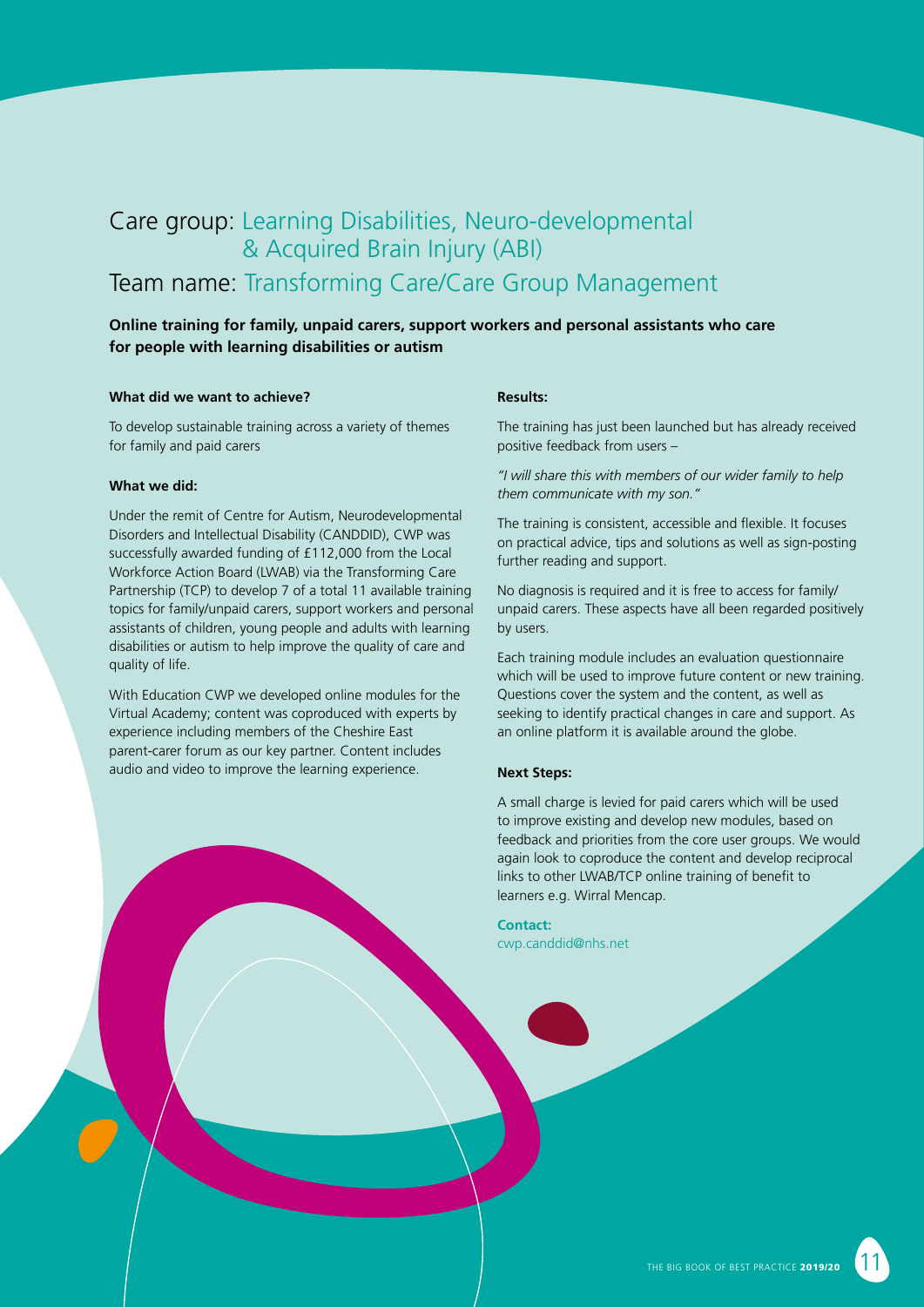# Care group: Children, Young People and Families Team name: Wirral Primary Mental Health team (PMHT)

### **Mental health 'Accelerator Schools' project**

#### **What did we want to achieve?**

Wirral PMHT link with schools and develop a whole school approach to mental health. Our current flagship project in this area is the 'Wirral Accelerator Schools' project. The purpose is to work with identified schools known as 'Accelerator Sites' to develop and foster best practice around mental health and wellbeing in educational settings and to share this across the borough.

#### **What we did:**

20 schools were identified as 'Mental Health Accelerator Sites' and the PMHT champion best practice and facilitate additional learning.

The network meets regularly to:

- Share examples of good practice in mental health support
- Recent training in mental health
- A passion and enthusiasm for championing children's mental health and reducing stigma
- Commitment to cascading knowledge and practice across the Wirral. The sites pilot new courses added to our rolling training programme such as 'Rainbow Circles' and 'Understanding Emotions'
- Annually host the 'Teach Meet' networking event for school staff and senior leaders. We discuss strategies for implementing change as well as run workshops delivered by mental health professionals and school staff

#### **Results:**

Feedback from schools is consistently positive, highlighting the value they get from our events. Our 2019 'teach meet' event held at Wirral Grammar School for Boys hosted over 50 senior staff members and 96% of attendees were satisfied or very satisfied.

Examples of what attendees said they found particularly useful:

- "The session Orrett's Meadow ran."
- "The whole school approach."
- "(How to) Audit what they already do to promote positive mental health."
- "The children included in Raeburn's presentation."
- "Practical ideas of how to implement strategies to embed a whole school approach to Mental Wellbeing."

#### **Examples of what they will take away:**

- "Looking at the targeted intervention gap & reading the book by Paul Dix."
- "Really useful thank you will definitely be back next year with the SENCO as well!"
- "More of the same please! More time."
- "Excellent speakers and a great opportunity to network."

### **Next Steps:**

We seek expressions of interest to expand the programme to more of the 131 schools we link with on an annual basis and also seek to rotate the schools included, providing respite should schools need it and focusing our efforts on innovative practice within local schools. In this manner the project is robust, forward thinking and will remain valuable in future years.

**Contact:** v.dunham@nhs.net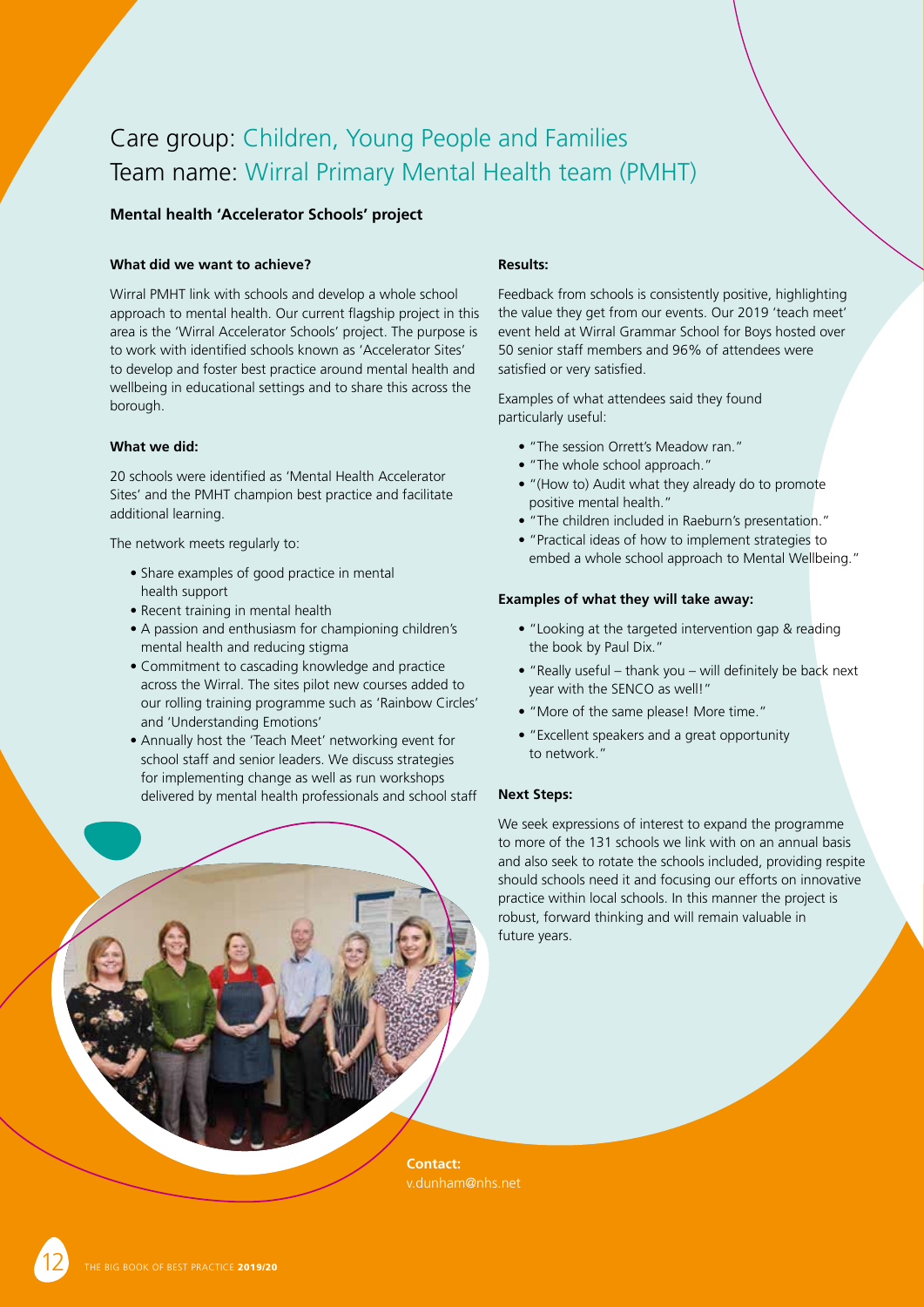**Contact:** ben.lee@nhs.net

# Care group: Clinical Support Services Team name: Safe Services

#### **CWP's Quality Improvement (QI) hub - #cwpqi**

#### **What did we want to achieve?**

Quality Improvement Faculty identified it was clear that there was no predominant location for staff to find information about QI. There were multiple stand-alone intranet pages located across a wide range of teams, with snippets of information about QI, but this caused confusion when trying to find resources or look for signposting. QI is everybody's business and our aim was to make the information and resources about QI to be as engaging and easily accessible from a central intranet based hub. We wanted the QI hub to be a jargon free environment that enticed staff to read the content rather than frighten them away.

#### **What we did:**

The quality support manager from the Safe Services team knew that the team's administrator had experience with web design, was skilled on the computer and would love a challenge. She took her idea of a centralised QI intranet hub to him and explained the vision. Engagement with other colleagues helped to develop a creative image that would become the identity of any CWP QI work and become the QI theme for the Trust.

Everybody involved enjoyed being creative with coloured pens and post-it notes, and with some great contributions #cwpQI was born. A Twitter account was also created and this image became the 'handle' that any staff member can use when tweeting about their QI projects and achievements.

They worked collaboratively with other teams across the support services network to engage participation and encourage contribution of resources with which to populate the intranet pages. Using mobile phones, clinical staff were filmed talking about how they had started their QI projects and what steps they had put in place to sustain the project; this part of the intranet site will continue to expand.

#### **Results:**

The project gained momentum and buy-in from senior Trust management when the leads delivered a series of presentations to the Safe Services team, the Quality Committee and the Non-Executive Directors' business meeting. On each occasion, the enthusiasm and praise was inspiring and motivating for the team to keep progressing with the project.

Feedback included congratulations for being a QI champion and for taking on a project using initiative, rather than waiting to be asked. By tweeting regularly about QI related work that is happening in the Trust, the number of twitter followers has rapidly increased from two on launch day to now more than 150.

#### **Next Steps:**

The current QI hub can be accessed by more than 3500+ CWP staff and whilst the Twitter account is available for public access, the hub is not. CWP is keen to share with other NHS trusts and members of the public the excellent work they are doing around QI, a project plan is being developed to assist with the launch of a public accessible internet QI hub.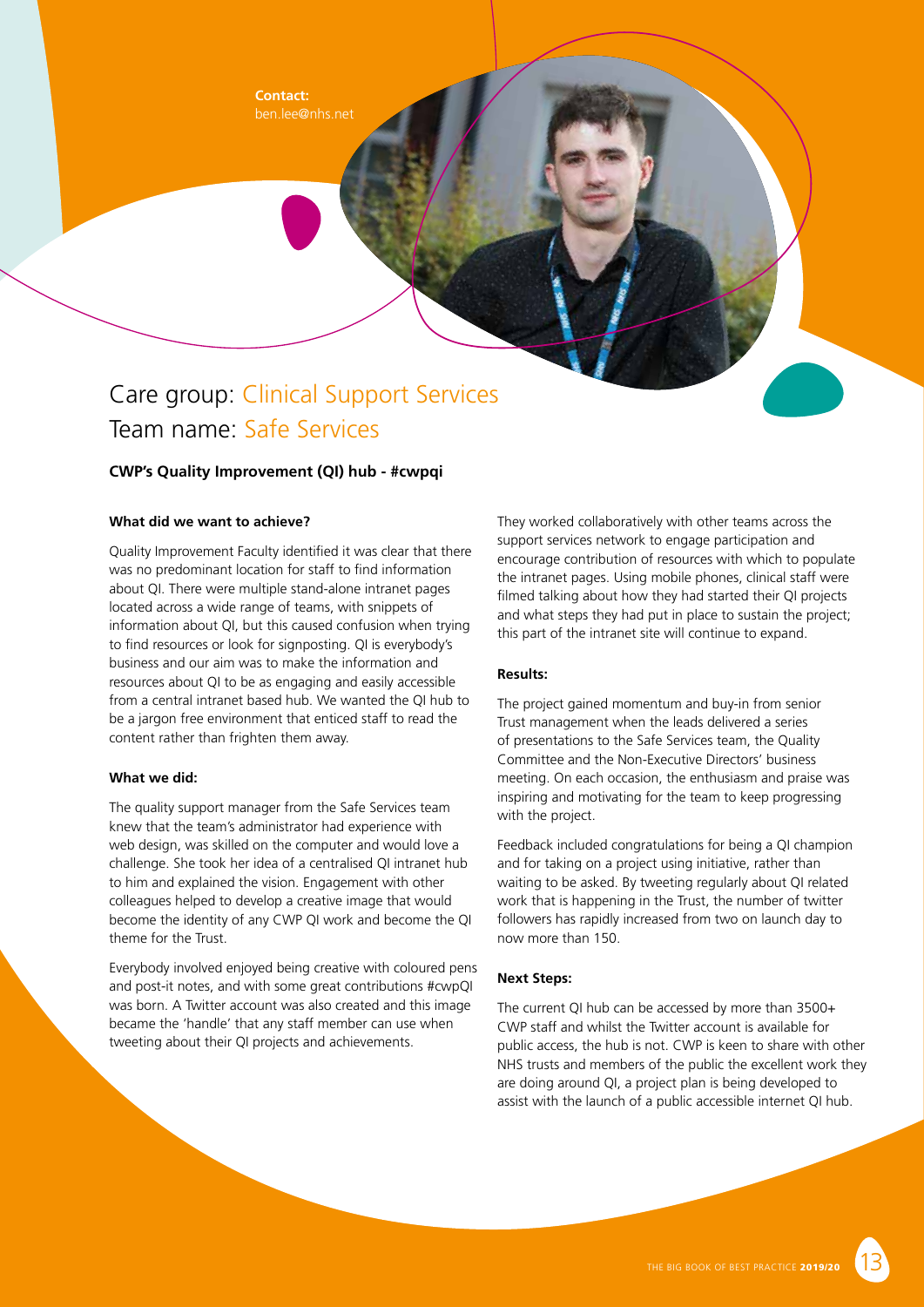**Contact:** beverley.tudor@nhs.net michael.croman@nhs.net

# Care group: Clinical Support Services Team name: Quality Surveillance team and Performance and Information

### **Journeygram – a visual picture of a patient's journey through CWP teams and wards**

#### **What did we want to achieve?**

Our aim was to create a new charting tool to illustrate a patient journey through CWP teams and wards, showing spells, episodes and community contacts. It is designed to support complex patient review with visualisation techniques and accompanying spot analysis.

#### **What we did:**

The medical director shared a news article from the Nuffield Trust about an approach to visualising patient journeys. Whilst there were data access restrictions to NHS activity other than within CWP, Bev Tudor recognised that an adaptation of this approach to show all CWP engagement and treatment within services in one view was a new concept.

There was a consultation with the Performance and Information team to discuss creation of this report that stalled due to current server design. Bev and Michael used some lateral thinking and were able to devise an alternative method to deliver an Excel version.

#### **Results:**

The first use of a journeygram supported a 'collective crisis response' meeting. This combined inpatient, liaison psychiatry, consultant, psychologist, Community Mental Health team (CMHT), Home Treatment team (HTT) and social services representatives to pool knowledge and identify how different CWP teams could integrate to meet the patient's complex needs.

Feedback was very complimentary and that the visualisation technique gave details previously unseen. That journeygram revealed a gap from CAMHS to adult services that resulted in an urgent GP referral. An approach was outlined including flexibility built into the crisis management plan for short admissions of up to 72 hours to circumvent some of the known behaviour escalation and subsequent admission/ assessment procedures.

Other journeygrams have shown multiple community activity whilst a patient was admitted, a patient's increasing involvement with crisis teams after discharge from a rehabilitation ward and a patient with a consistent spell under CAMHS and then shorter and frequent spells under adult services.

#### **Next Steps:**

The 'collective crisis response' meeting commissions new monthly journeygrams to support complex patient planning. Contact with the Performance and Information team continues to streamline our alternative method until an automated report can be implemented.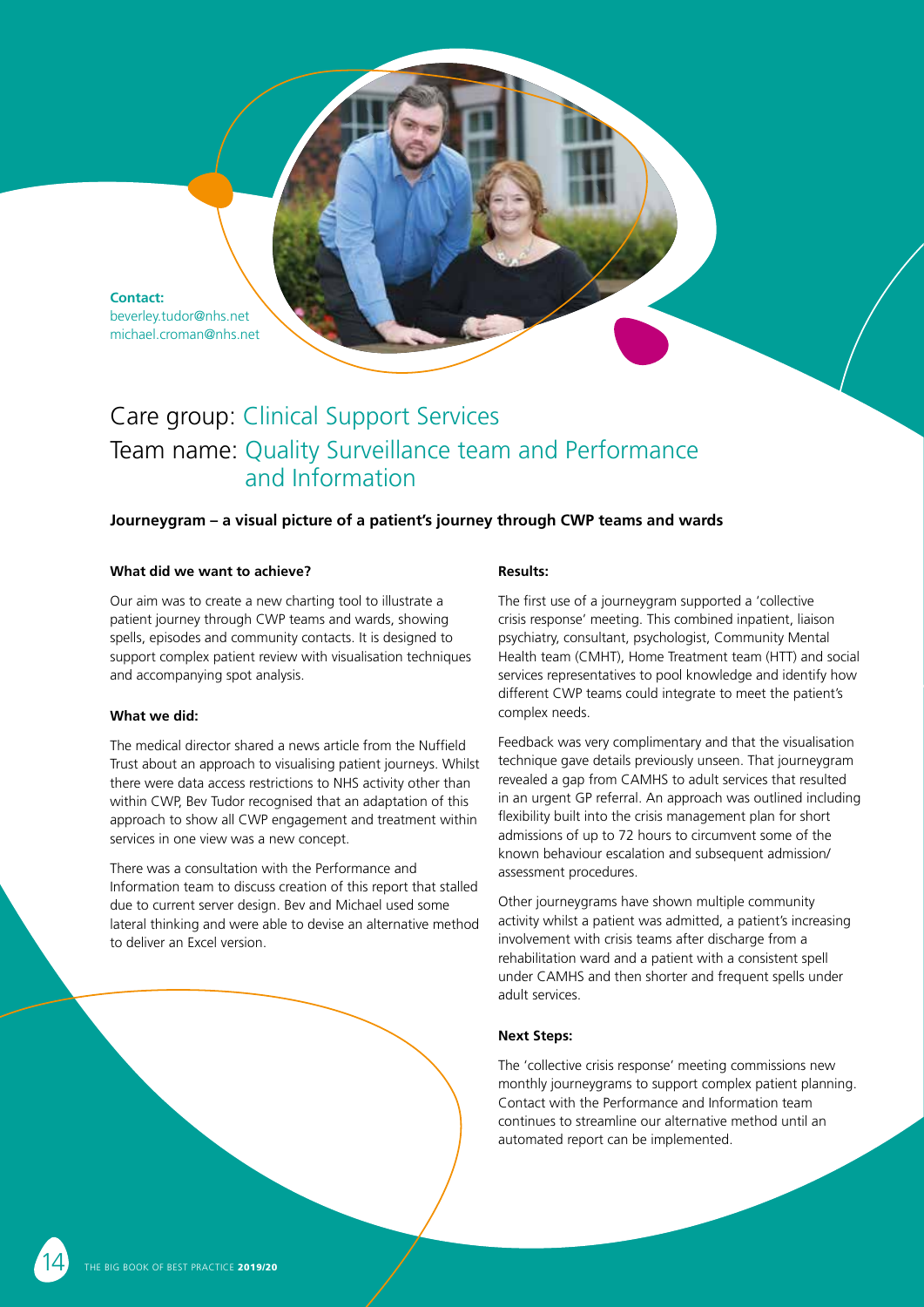# Care group: Neighbourhood-Based Care Team name: Adult Musculoskeletal Assessment and Management Service (AMAMS)

### **Implementation of an evidence-based magnetic resonance imaging (MRI) pathway**

#### **What did we want to achieve?**

To reduce non-pathway changing MRI referrals for musculoskeletal (MSK) conditions, and to ensure capacity was released for urgent clinically indicated MRI.

#### **What we did:**

We designed a new pathway to ensure all routine MSK MRI requests were assessed by the Advanced Physiotherapy Practitioners at AMAMS. ensuring clinical relevance and evidence base for the referral for advanced diagnostics.

This involved extensive communication with our GP colleagues, as they would no longer be able to refer for MRI scans for routine conditions. We worked with the Clinical Commissioning Groups (CCGs), GP networks and the Diagnostics team to ensure all were able to input to the pathway. We publicised the pathway widely and rolled it out from June 2018 onwards.

#### **Results:**

The principle outcome was a marked reduction in unnecessary MRI referrals to diagnostics. In the first 6 months of the pathway, 972 MRI referrals were saved, releasing significant capacity for urgent pathway scans, and releasing the equivalent of £122,000.

Wait times for MRI scans are now reduced to within 4 weeks for routines, meaning that investigations needed to determine onward care are now more efficient and within a clinically acceptable timescale with no impact on patient care.

#### **Next Steps:**

The next step will be to review provision of ultrasound scan referrals for routine conditions. As with the MRI pathway, all clinically urgent referrals will remain within the scope of the GP to request.

#### **Contact:**

tanya.booth@nhs.net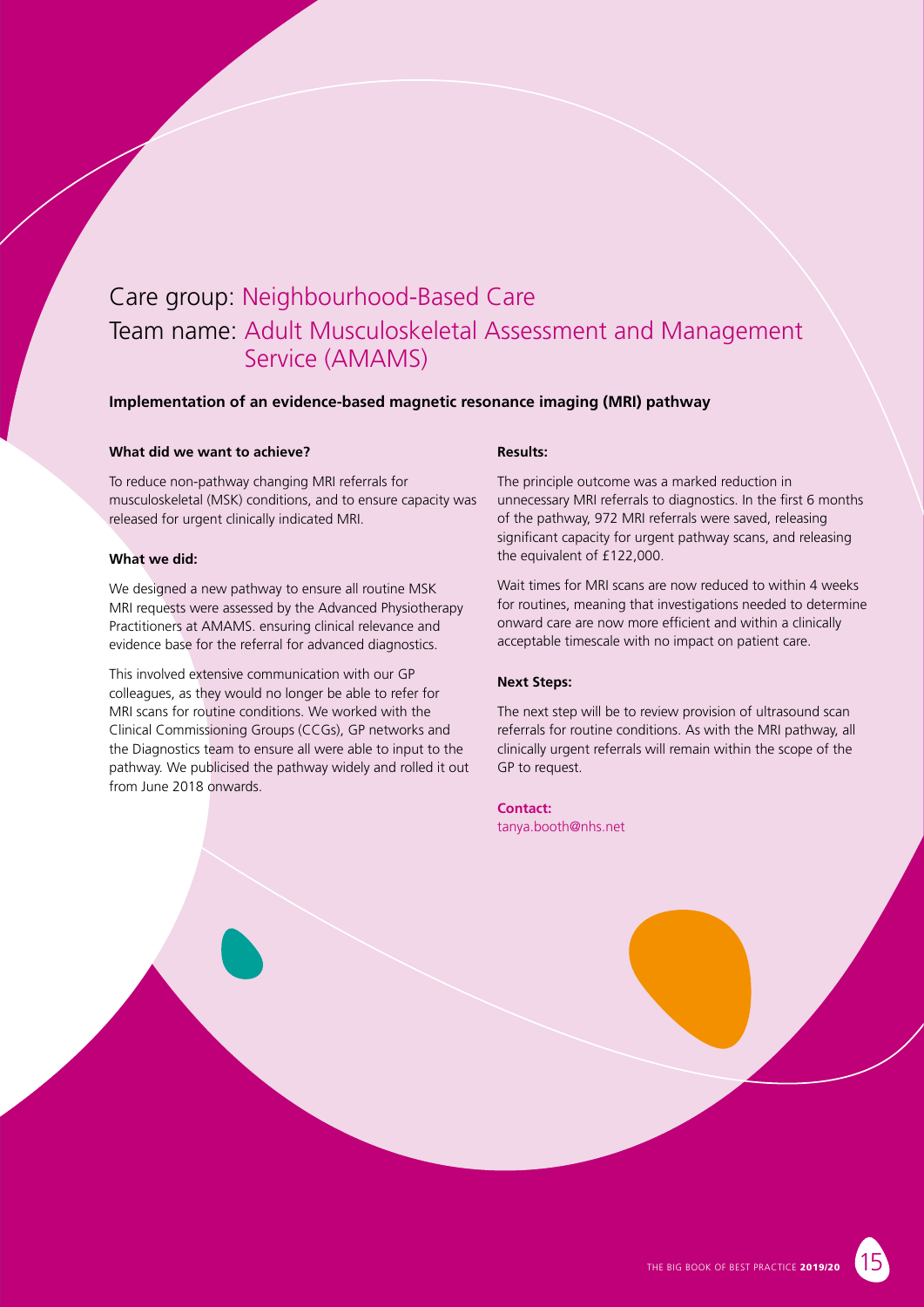# Care group: Neighbourhood-Based Care Team name: Community Erectile Dysfunction service

### **New innovative nurse-led CWP Community Erectile Dysfunction service**

#### **What did we want to achieve?**

Erectile dysfunction affects more than 50% of men at some stage in their lives which can affect relationships and general health and wellbeing. Historically the provision of the Erectile Dysfunction service is delivered as part of the secondary care urology services at the Countess of Chester Hospital and is consultant-led. The purpose of this project was to highlight the safe and cost effective implementation of a new Community Nurse-led Erectile Dysfunction (ED) service.

#### **What we did:**

Over an 18 month period by working with Clinical Commissioning Groups (CCGs), consultant urologists and CWP GPs, a community-based highly specialist nurse-led ED service was planned by developing integrated care pathways. The service was implemented in January 2019. This was achieved through expansion of the current community-based continence/urology service. The service will accept referrals from GPs, consultants and other health professionals.

#### **Results:**

This initiative has resulted in the transfer of activity from the Countess of Chester hospital Urology service to Community Continence & Urology service for male patients who require treatment for ED.

#### **Achievements to date are:**

- A fully operational established Community Nurse-led ED service
- The service has stopped patients needing to attend hospital appointments and utilising consultant's time which will ease pressures on secondary care resources' greater scope to meet their 18 week targets
- Patients have choice of community clinics
- Improve access to care (care closer to home)
- The new innovation is recognisable as an open, progressive service that is about care, wellbeing and partnership

#### **Next Steps:**

The introduction of a community urology nurse specialist has developed new services over the last 5 years. There is greater scope in the future to continue to work collaboratively with secondary care to transfer more traditional hospital-based services to the community.

#### **Contact:**

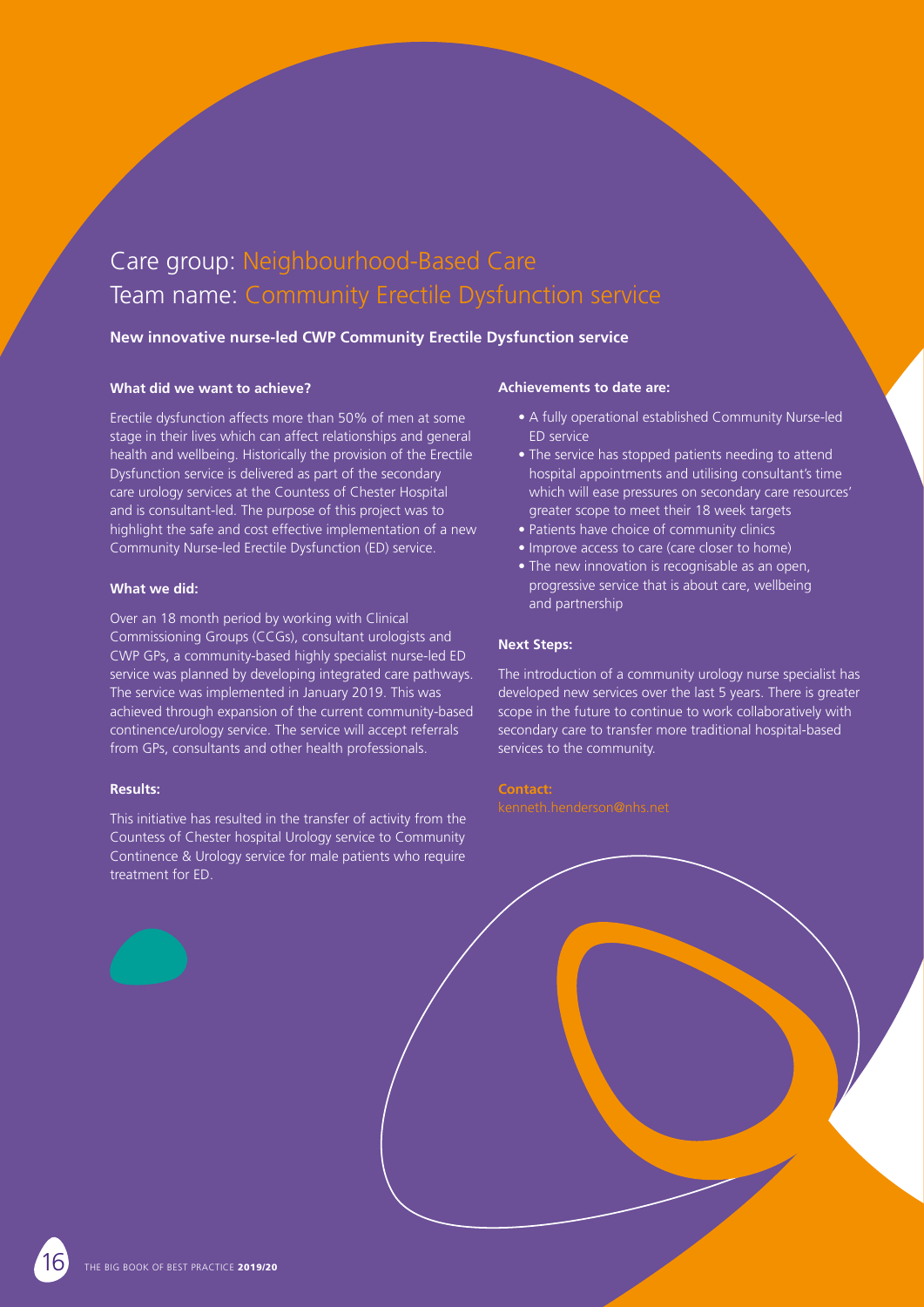

# Care group: Learning Disabilities, Neurodevelopmental and Acquired Brain Injury (ABI)

### Team name: Community Learning Disability Team

### **Setting up and running staff wellbeing initiative - 'mindful lunch'**

#### **What did we want to achieve?**

To improve staff mindfulness, wellbeing and give them a space to pause and reflect.

#### **What we did:**

To give staff the best opportunity to pause and reflect we set up a lunchtime space every Thursday and engaged in mindfulness exercises designed to help staff bring their awareness to their physical and psychological wellbeing.

We included activities such as:

- body scans
- breathing exercises
- guided imagery

We have also set up a 'mindful lunch' WhatsApp group for those who wish to be sent relevant articles, reminders or memes related to mindfulness.

#### **Results:**

The 'mindful lunch' continues to run and we have been able to share best practice and help implement it, and improve the wellbeing of staff, in other areas of CWP. We have a consistent group of staff who attend each week and this has successfully been taken up by social care staff now that we are co-located.

Feedback from staff: "It's brilliant; it is what it says it is. It brings you back to the now and gives you a chance to break up your day."

#### **Next Steps:**

We continue to offer a space each Thursday, and have started to develop a small group of co-facilitators to ensure continuity of provision each week.

Our aim is to analyse the outcomes from attending 'mindful lunches' to see if this has made a difference to wellbeing measures.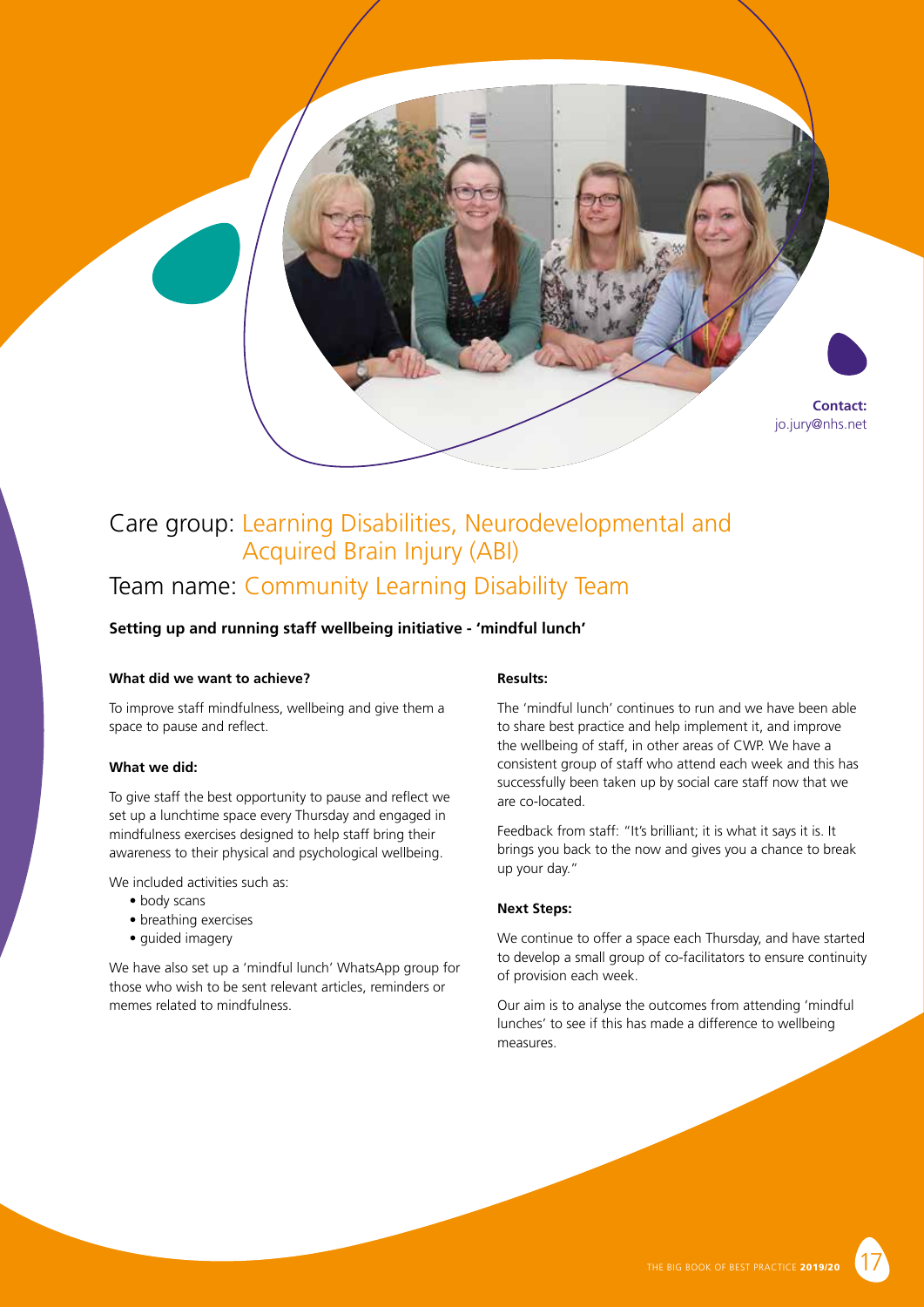**Contact:** katherine.bramwell@nhs.net

# Care group: Neighbourhood-Based Care Team name: Great Sutton caseload Ellesmere Port Care Community Team

**Using social media and making adjustments to safety brief meetings to improve efficiency of working and increase capacity**

#### **What did we want to achieve?**

Our aim was to:

- Work more efficiently
- Increase capacity
- Improve communication
- Lift morale by reducing pressure on staff
- Ease parking congestion

#### **What we did:**

The team asked for safety brief meeting time which allowed more time to complete the workload for the day without having to travel a number of miles back to base. This was especially helpful when trying to make sure lists were always completed.

To complement this we set up a team WhatsApp and all community nurses used this as a method of keeping in touch with their care co-coordinator who would be able to send alerts instantly when extra visit requests came on.

#### **Results:**

One of the major benefits this system had was that it allowed staff to pick up visits whilst in the geographical area, saving driving time.

This also meant the patient got seen faster and that there was no backlog of patients for afternoon visits.

This has resulted in:

- Increased capacity
- Almost no patients are being deferred
- Investigations have been more timely
- Staff have been freed up to shadow each other to gain new skills
- The reduction in patients being deferred has been evidenced in the daily situation report

Staff now have improved access to PCs due to the later safety brief time and more time in the afternoon for admin due to extra visits being completed throughout the morning.

#### **Next Steps:**

We will continue to build on this good practice and think about the time around safety briefs. We are now considering how the change in our safety brief time could be shared with other teams in Ellesmere Port.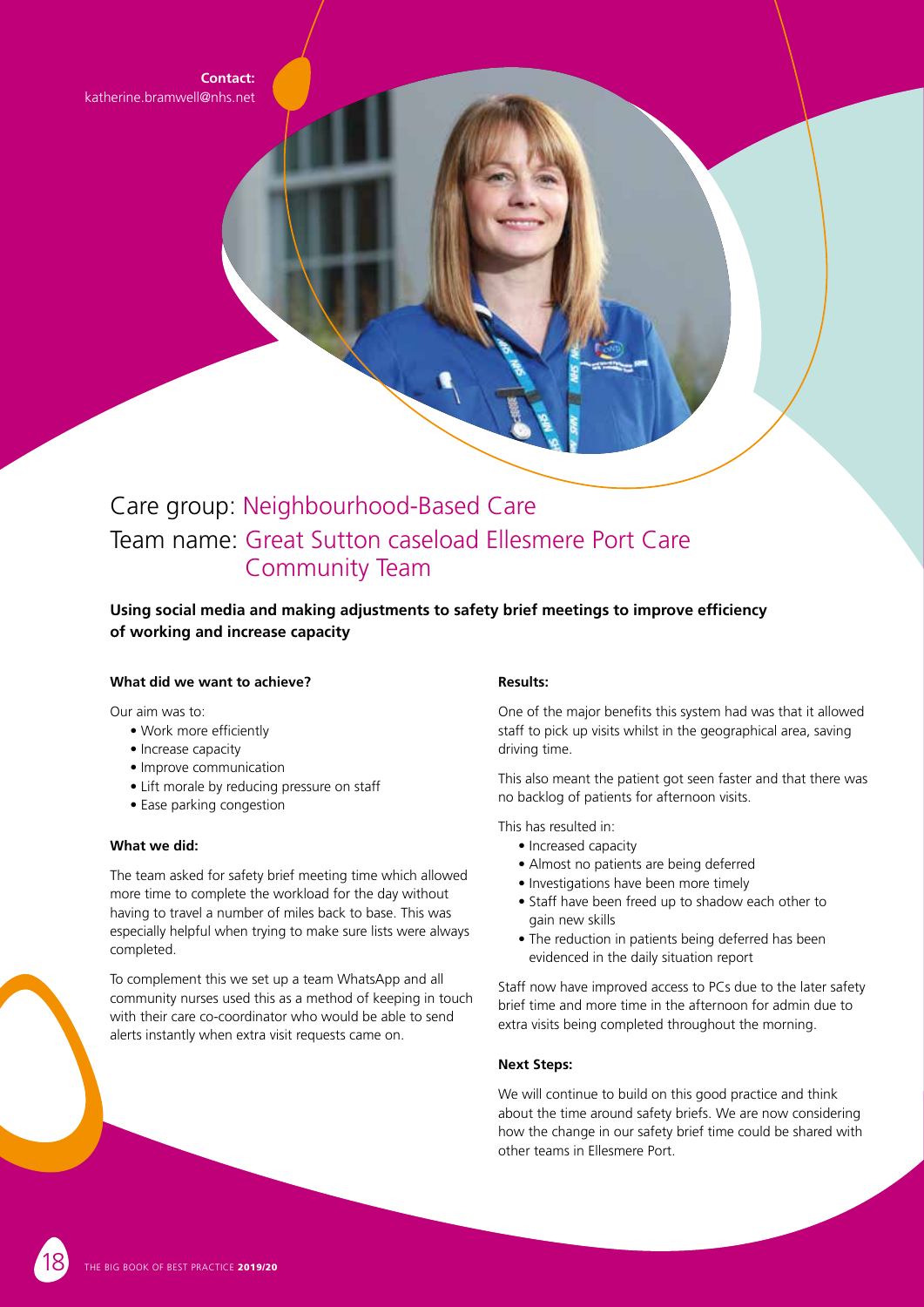# Care group: Children, Young People and Families Team name: Macclesfield and Crewe CAMHS

### **Macclesfield and Crewe Child and Adolescent Mental Health Service (CAMHS) teams evidence-based therapeutic groups for children, young people and parents**

#### **What did we want to achieve?**

The purpose of the groups was to offer children and young people an alternative to individual therapy allowing them to have a choice.

#### **What we did:**

The 'Timid to Tiger' programme is an evidence-based programme which uses a cognitive behavioural therapy (CBT) approach to provide parents with simple CBT techniques for helping their children to manage their worries and fears.

It is for parents of children aged 3 to 11 who present with anxiety and aims to provide early support and intervention for parents and families. The programme is based on evidence that anxious children benefit substantially from parents using attachment-based play, lots of praise and reward for good and confident behaviours, and gentle disciplinary techniques and planned ignoring for unwanted behaviours.

Parents are taught a number of simple cognitive-behavioural techniques for managing their children's fear and worry. The CBT therapist in Crewe delivered a CBT Obsessive Compulsive Disorder (OCD) group and a CBT low mood group.

The art therapist has delivered an art therapy group for children and young people. The CBT therapist and 3 case

managers in Macclesfield CAMHS developed an anxiety group for young people with anxiety and autism. The group comprised 8 x 90 minute sessions with 8 young people using adapted-CBT as per NICE Guidelines (No. 170) and 2 x 90 minutes sessions to support parents. Additional research literature informed the decision to proceed as a group. A pilot group was facilitated with the Wildlife Trust for young people with low mood.

The young people were involved in outdoor activities followed by group CBT.

#### **Results:**

Routine 'Outcome Monitoring Questionnaires' were used to monitor progress of the parents, children and young people that attended the groups.

The anxiety group showed in 95% of cases the goal to reduce anxiety was met. RCADs similarly showed more than 80% reductions in symptoms.

*"We were listened to and given time to talk."*

#### **Next Steps:**

Both Crewe and Macclesfield CAMHS will continue to offer the group.



jane.edwards21@nhs.net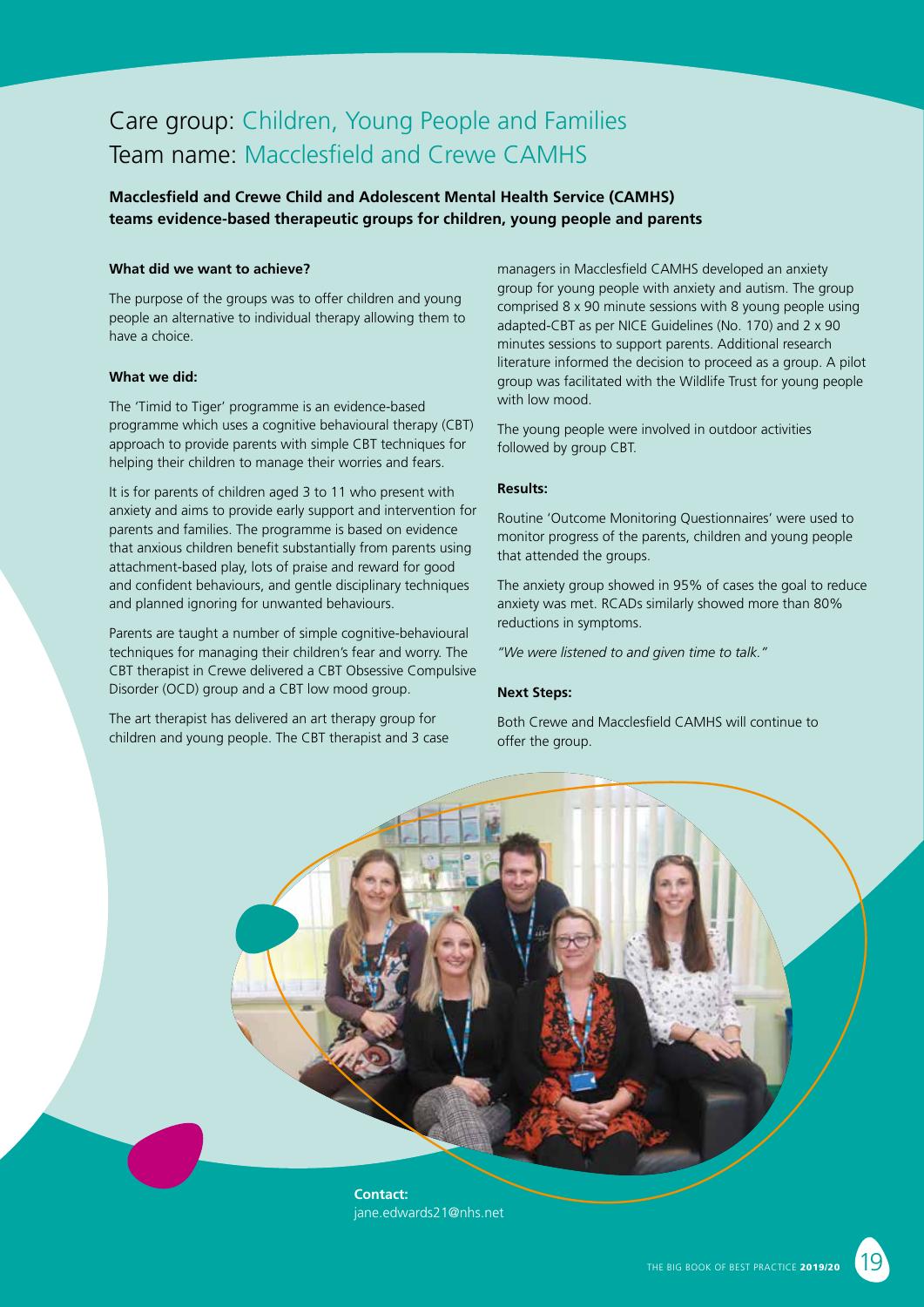# Care group: Specialist Mental Health Team name: Acute Care Inpatient Occupational Therapy service, Bowmere Hospital

### **Using evidence-based sensory approaches in adult inpatient mental health settings**

#### **What did we want to achieve?**

The aim of the project was to identify sensory techniques and interventions to help individual service users manage their distress within an inpatient setting, and to evaluate the effectiveness of this approach.

#### **What we did:**

A literature review was requested via Glyndwr University students on sensory based approaches with people with mental health issues. This was reviewed and recommendations were identified.

### **Results:**

From the service users who have completed all or some of the sensory pathway, the feedback has been positive. Service users have identified that completing a screening tool and discussing this with the occupational therapist has allowed them to understand some of their needs in more depth.

Some of these service users have been empowered to go on and create personal sensory boxes, either with support or independently. These boxes and the contents were chosen by them to address their sensory needs, and have provided these individuals with a means to help them to manage their own distress.

Some feedback from service users included:

- 'The assessment tool helped me identify I was a sensory seeker'
- 'I use the things in the sensory box to keep me distracted such as colouring and squeezy toys'

#### **Next Steps:**

Now that the initial pathway has been established, the aim is to develop global and targeted interventions, such as:

- Producing information leaflets on sensory based interventions and approaches
- To increase understanding of the approach for staff and service users
- To introduce a sensory drop-in session to the current occupational therapy programme alongside the individual work already started

#### **Contact:**

lucy.mahon1@nhs.net victoria.jones50@nhs.net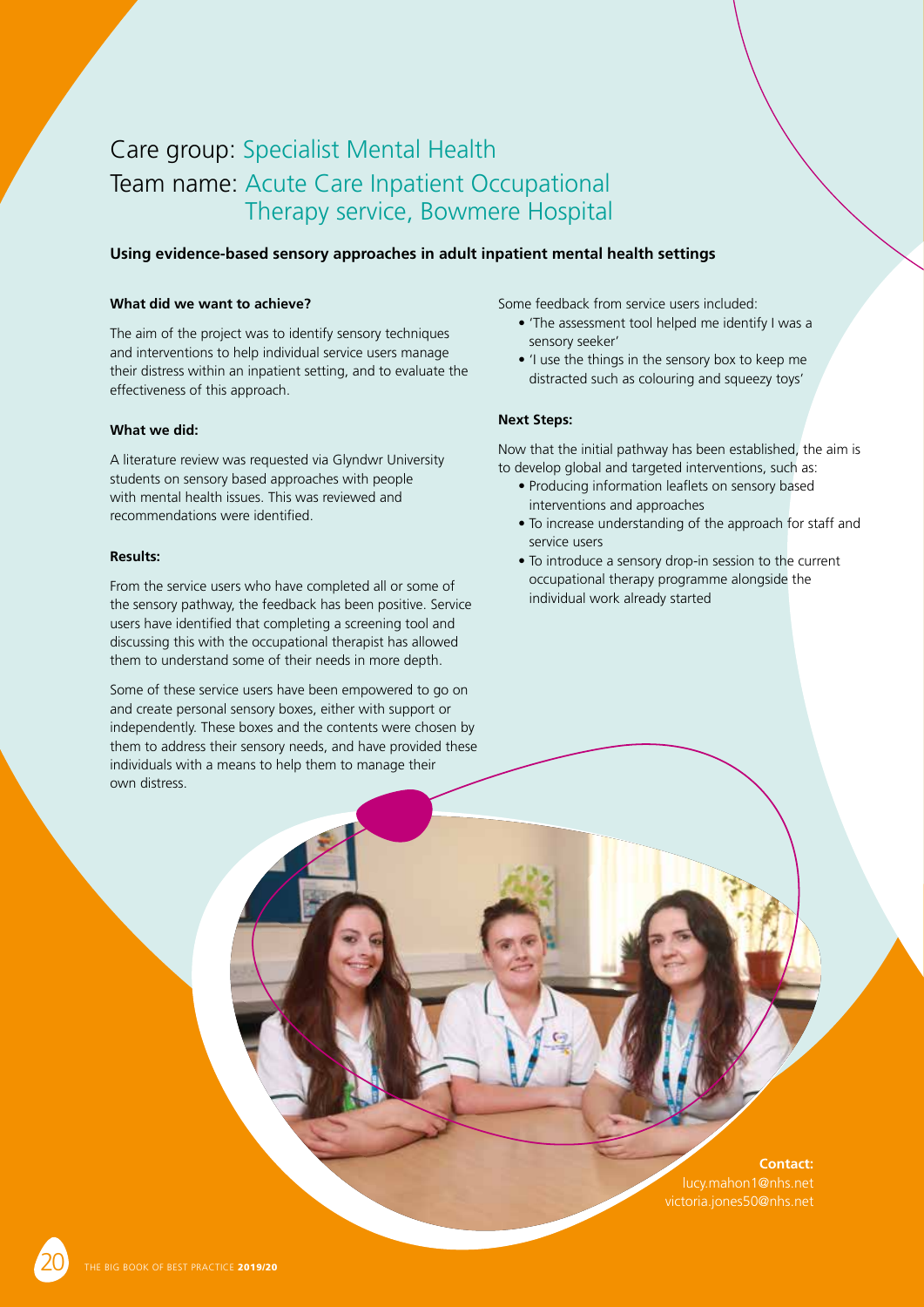# Care group: Specialist Mental Health Team name: Diabetes Essentials

#### **Tailored diabetes education for patients with a mental illness**

#### **What did we want to achieve?**

'Diabetes Essentials' collaborated with the Blacon Recovery College to facilitate a tailored group, which met the needs of service users with a mental health condition. The informal sessions were attended by a mix of staff members and patients.

#### **What we did:**

We adapted the regular 'one off diabetes education session' and spread it over 6 weeks to meet the needs of service users that may have reduced concentration as a result of antipsychotic medications. The sessions were friendly, informal and set in a positive, non-clinical environment.

#### **Results**:

The session was well attended by staff and patients. The evaluations included the following comments:

*"I will use the information I have learnt within our clinics along with clients I support. For my personal use, I will be more aware of my food intake and portion control, checking for sugars etc."*

*"I think it will encourage me to make some positive healthier choices. I thought Ellen had a sound knowledge of the subject of diabetes and the way she presented the course was comprehensive and easy to listen to."*

*"Very good course."*

*"I found the course very interesting and informative. I didn't know much that much about diabetes, other than the usual 'less sugar'."*

#### **Next Steps:**

We would like to continue to work with the recovery college to facilitate future sessions and hope the positive feedback from staff members will encourage patient and future staff attendance.

**Contact:** ellenmitchell@nhs.net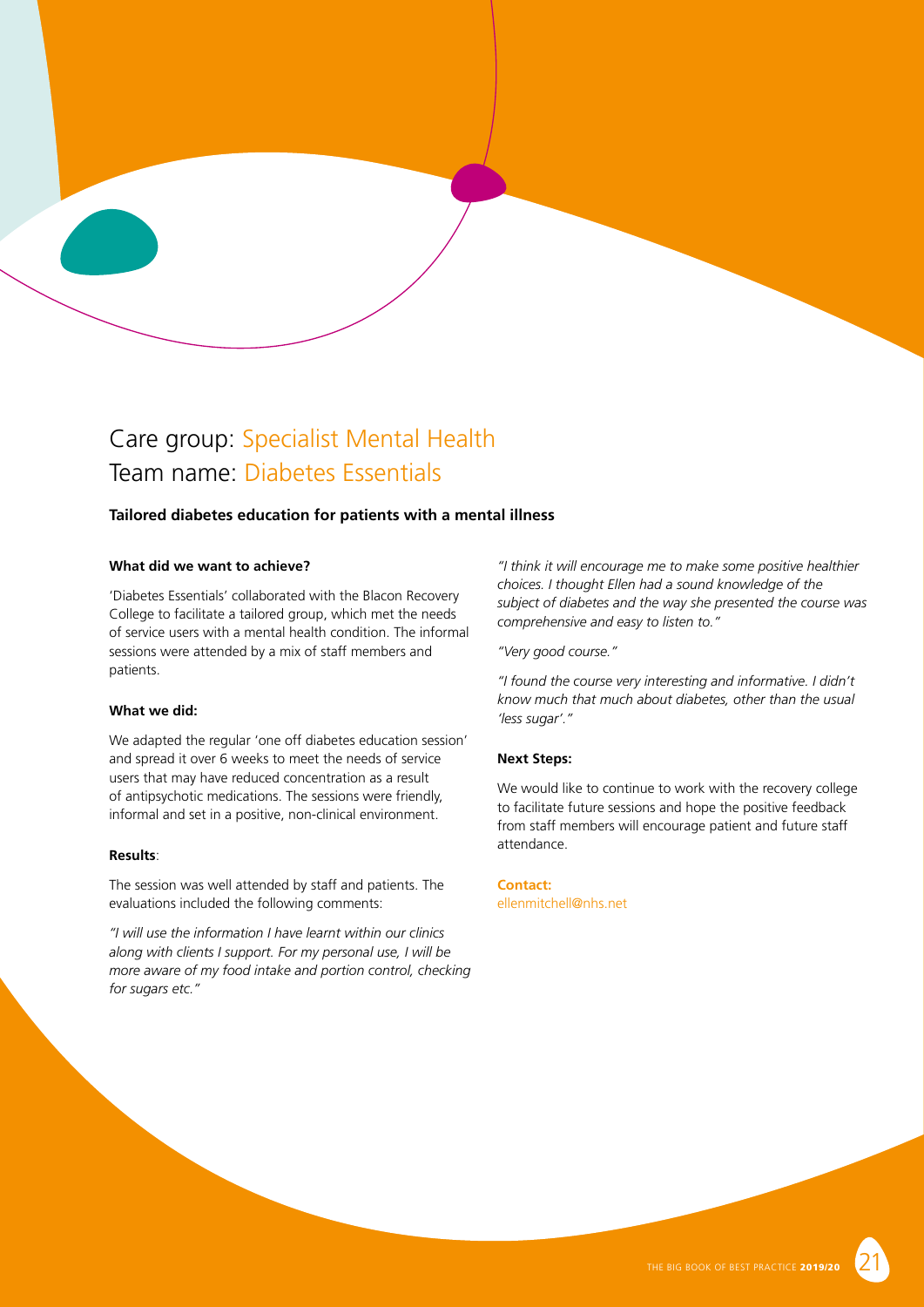**Contact:** robert.lupton@nhs.net

# Care group: Children, Young People and Families Team name: Emotionally Healthy Schools team

### **Responding to self-harm simulation training**

#### **What did we want to achieve?**

Our simulation training is a collaborative partnership approach to improve the confidence of school staff when responding to self-harm in school settings. A simulation training package has been developed to address this need in schools and aims to reduce unnecessary attendance at Accident and Emergency (A&E) departments by children and young people by improving the initial response by school staff.

#### **What we did:**

The report 'Case for Change - self-harm in children and young people 2017', found that the numbers of A&E attendances and admissions per 10,000 is worse than the North West and UK average in Cheshire East. The Emotionally Healthy Schools team approached East Cheshire NHS Trust to develop a short simulation education programme focusing on scenarios and facilitated group reflection and discussion. Two preliminary pilots were developed and the young people's input was crucial in the fine tuning of the course content. Further pilots brought in teachers for the first time and the parts of the children were played by students from a media and drama course at the local college.

#### **Results:**

This has been a successful pilot which has not only improved confidence and awareness but improved the participation and engagement of young people. We were supported by Macclesfield College drama students who played the part of the patients in the three scenarios and this added a much needed young person's perspective to the training.

The students were also involved in the feedback after each scenario. Collaboratively we believe that this is an innovative method of teaching that undoubtedly adds value to service users, education and health. So far a total of 25 school staff have attended the training in small cohorts from a variety of both primary and secondary schools. Staff from the school settings have provided positive feedback, the majority of whom expressed that they found the 'role play and simulation and post discussion' very useful.

#### **Next Steps:**

The initial pilot feedback was extremely positive and strategically over the next two years we will be targeting the schools in the Cheshire East geographical footprint that have the greater numbers of A&E referrals and hospital admissions. The information about A&E attendance is currently provided by South Cheshire CCG and has been requested from East Cheshire CCG with commissioners eager to respond to the need in both A&E departments. We have agreed a two year programme with Macclesfield District General Hospital and have arranged dates for the next academic year for training cohorts.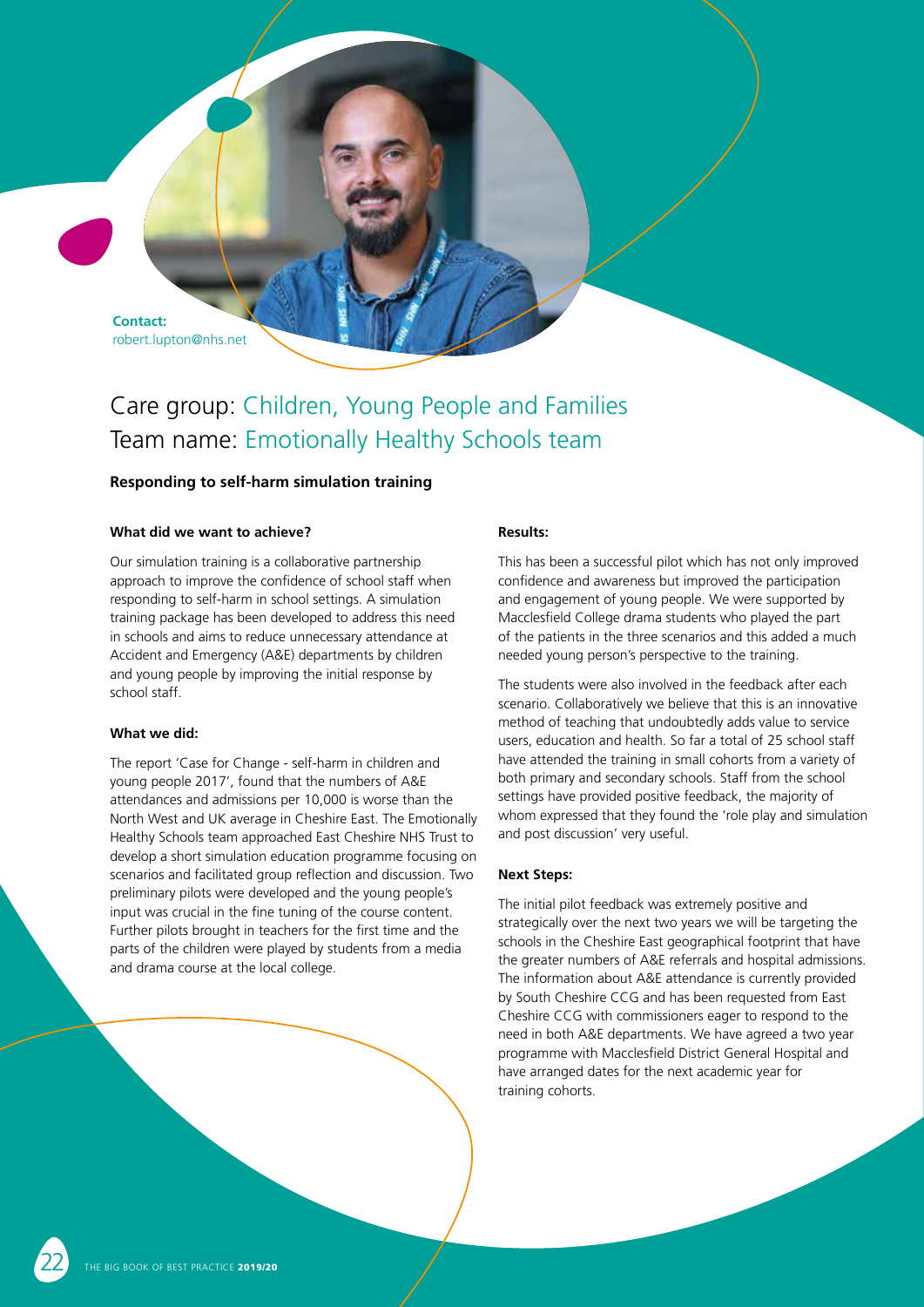# Care group: Children, Young People and Families Team name: Child, Adolescence and Mental Health services (CAMHS)

### **Care Education and Treatment Reviews (CETRs): Raising awareness of the CETR process from a young person's perspective**

#### **What did we want to achieve?**

The purpose of creating this Care Education and Treatment Review (CETRs) educational video was to raise awareness and increase knowledge about CETRs.

Across the North of England, children/young people with a learning disability and/or autism have been admitted to a CAMHS Tier 4 setting without having a community CETR.

'Root Cause Analysis' highlighted that in some cases professionals working with children/young people did not know what CETRs were or how to request them.

Equally, young people and families had never heard of CETRs and were anxious about what the process would entail. The purpose of producing the CETR video was to provide a resource that young people and families, as well as professionals, could relate to, in order to raise awareness and prepare them for what to expect in a CETR.

#### **What we did:**

Following identification of the gap in knowledge and awareness of CETRs, NHS England bid for funding and procured an organisation to prepare a video. This involved key professionals who had previously been involved in a

CETR working with a young man to help tell his story and experience of his CETR. In collaboration with our colleagues at NHS England we created an environment that was similar to the young person's CETR, which would offer a visual aid as the young man told his story. A script was prepared and edited with input from the young person and allied professionals, to ensure it was realistic and easy to understand, whilst getting the relevant and key points across about what happens in a CETR.

#### **Results**:

The impact of the work was the production of an educational video to be shared (i) as part of training sessions for professionals about CETRs, and (ii) young people and families to inform them about their community or hospital CETR. The purpose of producing a CETR educational video is to increase the uptake of community CETRs, which offer an opportunity to consider alternatives to CAMHS T4 admission or residential school placements for young people through this new person centred approach to care planning.

#### **Next Steps:**

The video can be seen to complement a suite of information for professionals, young people and families to help them feel prepared to participate in a CETR.

**Contact:** lisa.thompson24@nhs.net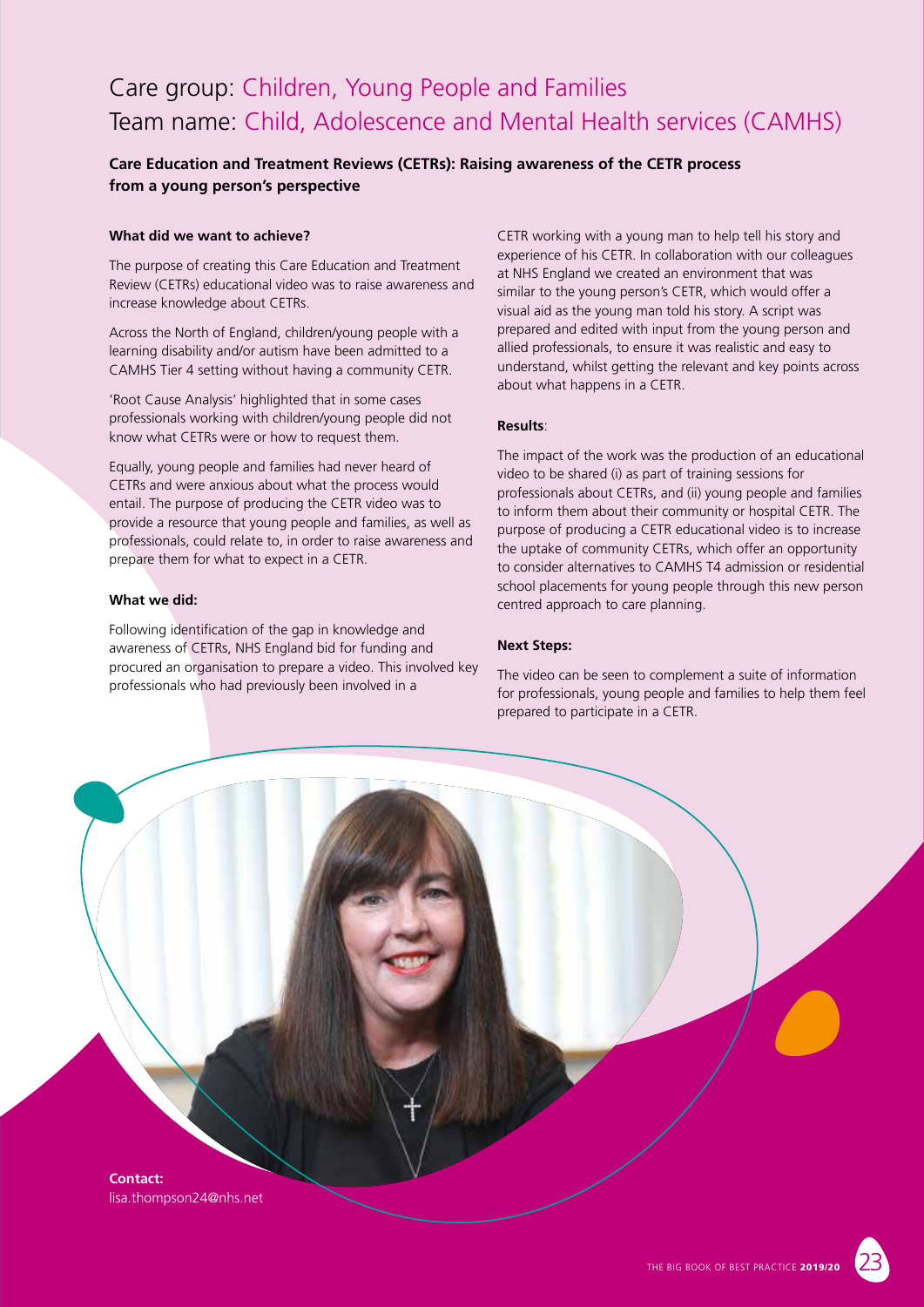# Care group: Learning Disabilities, Neurodevelopmental & Acquired Brain Injury Team name: East Cheshire Community Learning Disabilities team

#### **Multi-disciplinary complex case discussions**

#### **What did we want to achieve?**

The purpose of this piece of work was to develop multidisciplinary team working within the Learning Disability team to enable team members to feel supported when working with a complex case, and for team members to bring new ideas and suggestions which may be beneficial to the service user.

#### **What we did:**

Complex case discussions have been set up to take place twice weekly with one discussion being held at Rosemount Lodge on Mondays and another held at Stalbridge Road Clinic on Thursdays.

Holding the case discussions in both areas enables all clinicians to get involved and the format offers clinicians peer supervision. We aim to ensure that there is representation from each discipline at the case discussions to ensure a full Multidisciplinary team (MDT) approach. There is a rota and each clinician prepares their case beforehand; there is also the opportunity for clinicians to bring a case to discuss more urgently. The discussions have expanded and we invite professionals from other agencies or teams to attend where this is deemed helpful, for example Social Services or the Forensic Support service. The discussion is recorded on the service user's CareNotes.

#### **Results:**

Evaluation of the case discussions has highlighted that the clinician feedback has been very positive.

Clinicians reported they initially had doubts about the process, feeling that preparing a case for discussion would be an addition to their already busy workload; however following bringing their case for discussion they found that the process was extremely helpful, allowing them to feel supported by the team and helping them to develop a plan of action to move the case forward.

Feedback from those who have not presented a case have also found the process useful, as it enables clinicians to learn from the experience of others. When social workers have been invited to attend, they have found the process useful as again, new ideas or suggestions have been offered and they have left the meeting with a MDT action plan. As a team, we feel that the case discussions enable us to become more focused with our interventions which can only benefit the service user's journey.

#### **Next Steps:**

We plan to continue to use the case discussions to review our complex cases, however moving forward we will also be using the discussions to discuss lower risk service users as we feel that it is useful for the team to think about what is going well and how we can transfer this learning to other aspects of our work.

**Contact:**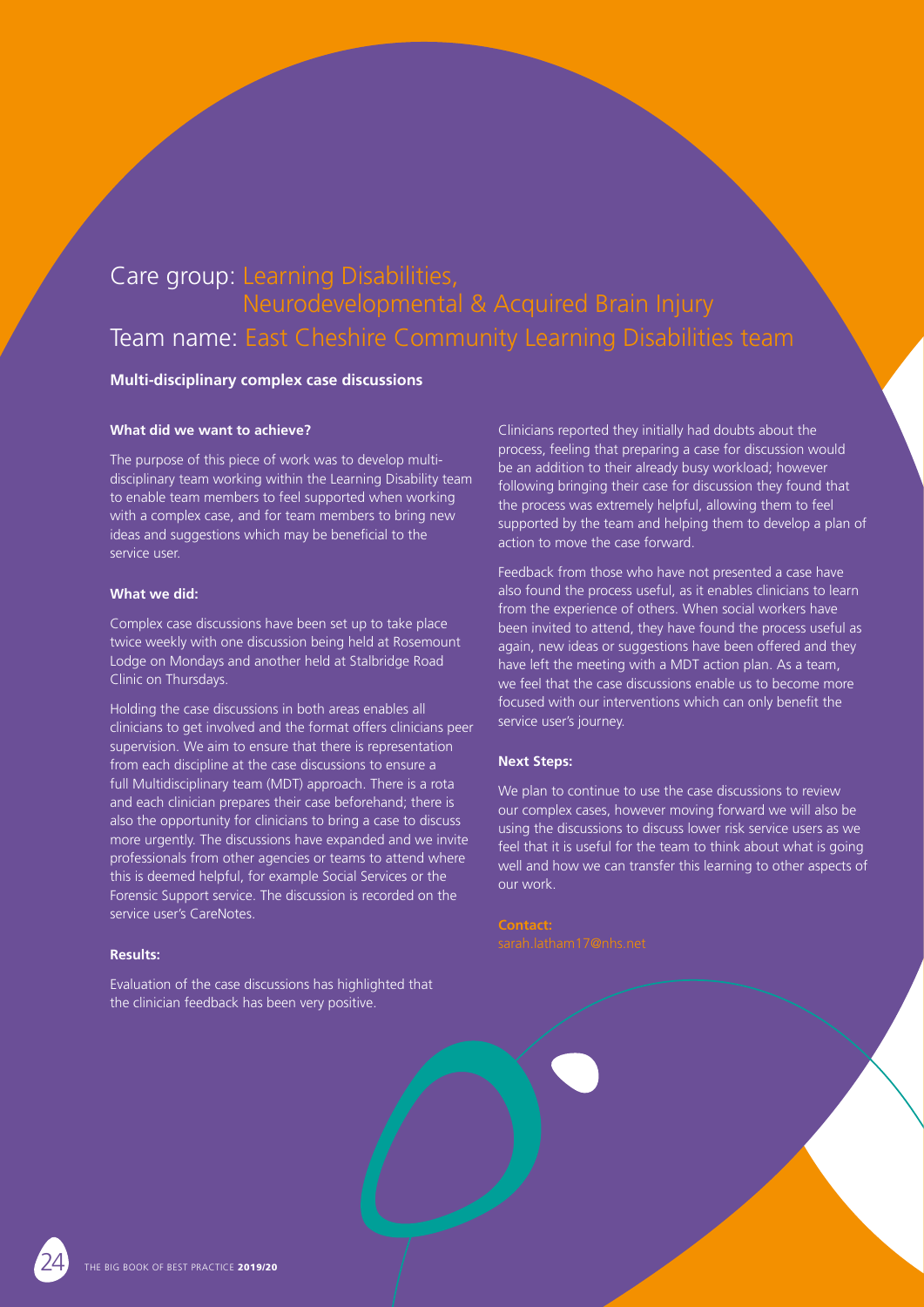Care group: Learning Disabilities, Neurodevelopmental & Acquired Brain Injury (ABI) Team name: Acquired Brain Injury service

### **Acquired Brain Injury (ABI) service rehabilitation and placement panel**

#### **What did we want to achieve?**

Our aim is to use quality improvement for both ABI rehabilitation patients and commissioners to:

- Improve patient and carer involvement
- Establish a new ABI patient pathway for out of area placements

This specific cohort of patients are known to be low in volume but high in cost, are not exceptional and should not therefore be directed to the individual exception funding request (IEFR) process.

#### **What we did:**

The ABI panel developed a new pathway and a clear identifiable system of internal and external governance for ABI rehabilitation patients requiring complex or slow stream rehabilitation in a step down private provider units e.g. rehab complexity tier 2b & 3.

Initial remit:

- Review and scope number of ABI patients in existing placements
- Create new pathway
- Effect cost savings
- Appeals process

We also:

- Developed new patient and carer feedback
- New referral and information leaflets developed

Following this our rehabilitation placements were commissioned on a 12 week basis, reviewed within 6 weeks and followed up at week 11-12, then every 3 months.

Discharge planning and conversation starts on admission and we follow up on discharge.

Results:

- The ABI panel has replaced an inappropriate IEFR pathway and associated costs
- It has reduced the number of patient referrals being placed inappropriately
- It has enhanced transfer of patients from acute provision
- It has reduced length of stay from  $1\frac{1}{2} 7$  yrs to between 20-23 weeks.

Discharge Locations:

- $\bullet$  Wirral = Home: 25%
- Provider Unit: 13%
- Open cases: 25%
- Acute NHS: 37%
- Cheshire West Home: 25%
- Provider Unit: 13%
- Supported Living: 6%
- Nursing Home: 19%
- With referrer: 6%
- Open: 25%

The ABI panel specialist oversight allows for positive challenges, e.g. reducing additional placement cost for 1:1 care. The ABI demonstrates cost efficiencies in the period Oct 18-June 19 Wirral total savings totalling £241,156.70 and Cheshire West £69,001.62.

**Contact:**

rebeccabuxton@nhs.net

#### Feedback:

*"Rebecca Buxton kept me informed of all our options and I felt it was like having a warm arm around my shoulder helping us through this harrowing time (Carer 2019)."* 

*"I felt your help and support was integral in supporting this lady to a suitable rehab setting (Kath Conway, Neurology Occupational Therapist, Countess of Chester Hospital (2019)."*

#### **Next Steps:**

- To extend the scope of the successful ABI panel model to South, Vale Royal and East Cheshire Clinical Commissioning Groups (CCGs)
- To continue to build on our relationship with commissioners and other key stakeholders and advocate on behalf of our patients
- Continue our work with NHS England to develop a Cheshire and Merseyside Standard Operating Procedure for ABI placements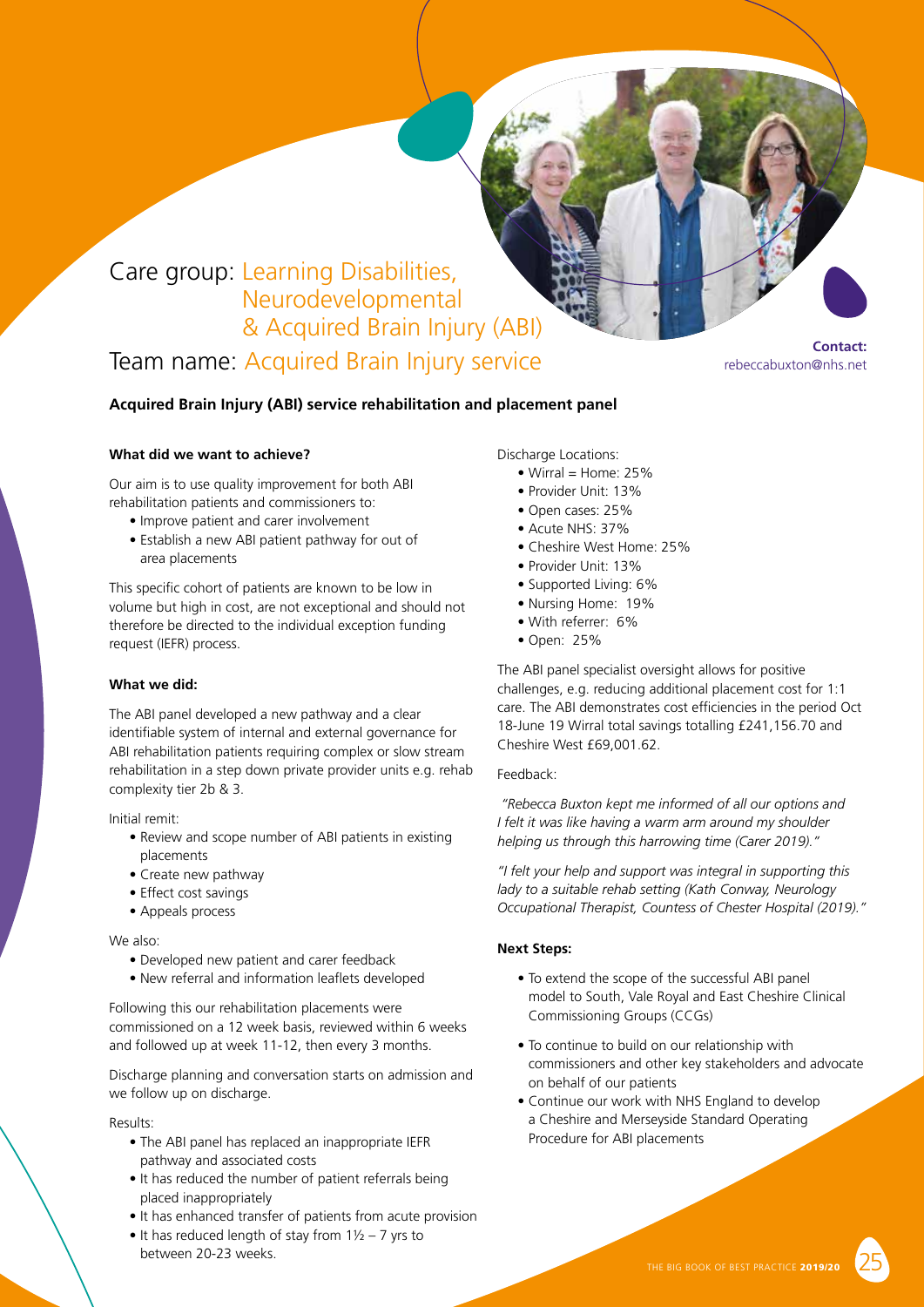#### **Contact:** nikitarudd@nhs.net

# Care group: Neighbourhood-Based Care Team name: Chester South Care Community team

#### **Standardised off duty and annual leave processes**

#### **What did we want to achieve?**

The purpose of this work was to standardise the processes in which we complete off duty, also the way we request and authorise annual leave. This ensures everyone has fair and easy access to enable them to request shifts and annual leave.

#### **What we did:**

Firstly as a team we highlighted the issues that have been encountered previously. From this we developed solutions that could be practically incorporated into everyday practice. These were agreed as a team and a trial was commenced in April 2019.

Annual leave requests are to be sent via email, and we are currently in the process of setting up a separate generic email address. Annual leave capacity has its own weekly tables so availability can be easily seen. Once authorised it will be added onto individual annual leave spreadsheets and sent via email, as a receipt/confirmation of request. The off duty has month by month request systems with deadlines in place for requests.

#### **Results:**

These processes have had a positive impact on the team, and it has increased staff satisfaction in relation to off duty and annual leave requests. Off duty is completed in a timely manner and staff are aware of when off duty will be completed and can plan their personal lives. Also annual leave can be requested at any time as sent via email.

Having the majority of documentation paperless is not only saving money but also gives the individual a record of their annual leave. The annual leave forms also have a running total so individuals can see exactly how they have used their leave and how much leave they have remaining. Overall the response from all staff in the team is positive and is now part of everyday practice within our team.

#### **Next Steps:**

The next steps in the future would be for the admin team to take on more of the administration. Once we have the generic email address set up for annual leave only, we plan to have a few different colleagues able to access it to ensure annual leave requests are dealt with in a timely manner.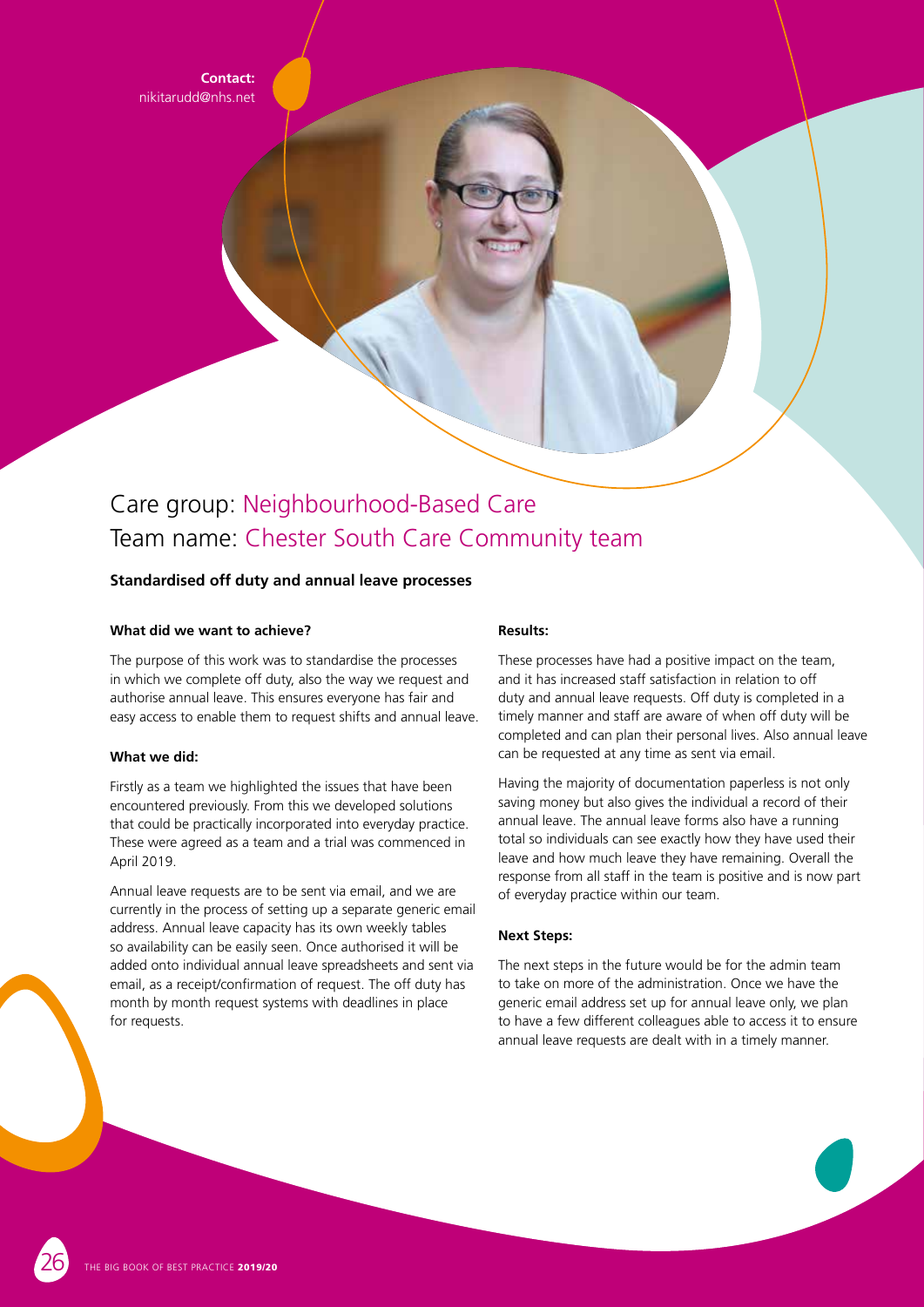# Care group: Children, Young People and Families Team name: Wirral Primary Mental Health team (PMHT)

### **Helping your child thrive – resilience workshops for parents**

#### **What did we want to achieve?**

As part of the Future in Mind transformation plans 2016, the Wirral Child and Adolescent Mental Health service (CAMHS) and PMHT support 123 local schools and all professionals in the children's workforce, providing training, advice and support around mental health. We have listened to families and worked with them to bring support into the home, coproducing psychoeducational resilience-based workshops for parents in the borough.

#### **What we did:**

After successfully implementing our annual rolling training programme and building strong links with local schools, we consulted with parents to identify their needs for mental health support. They requested resilience based workshops with a non-stigmatising setting. 'Helping your child thrive' was born and we worked with them to develop the content. Workshops are facilitated by 2 experienced team members to up to 100 attendees in twilight sessions to fit parents' schedules and are held in local schools and community hubs.

### **Results:**

To date we have delivered 'Helping your child thrive' to over 1000 parents across the borough from the 123 schools we link with. At the beginning and end of each training session attendees are asked to rate their confidence in understanding mental health on a scale of 1 – 10, they also rate their satisfaction from very to not satisfied (1-4). We received 289 evaluations last year, 97% of parents were satisfied including 70% of these being 'very satisfied' and confidence increased on average by 31% (3.1). Qualitative feedback from parents was similarly broadly positive and constructive:

- "Excellent evening, thank you so much! Please can we have more – so informative."
- "I would love more support for children education in schools is essential."
- "(I will take away that) I am not alone. My children are not the only ones with these problems/issues."

#### **Next Steps:**

We have requested volunteers who would be willing to self or co-facilitate workshops in the future and have collected over 100 names. We have now planned to develop the model to be self-facilitated by local parents to maximise their scope, impact and engagement. The first phase involves three full training session followed by co-delivery with parents and members of the team.

> **Contact:** v.dunham@nhs.net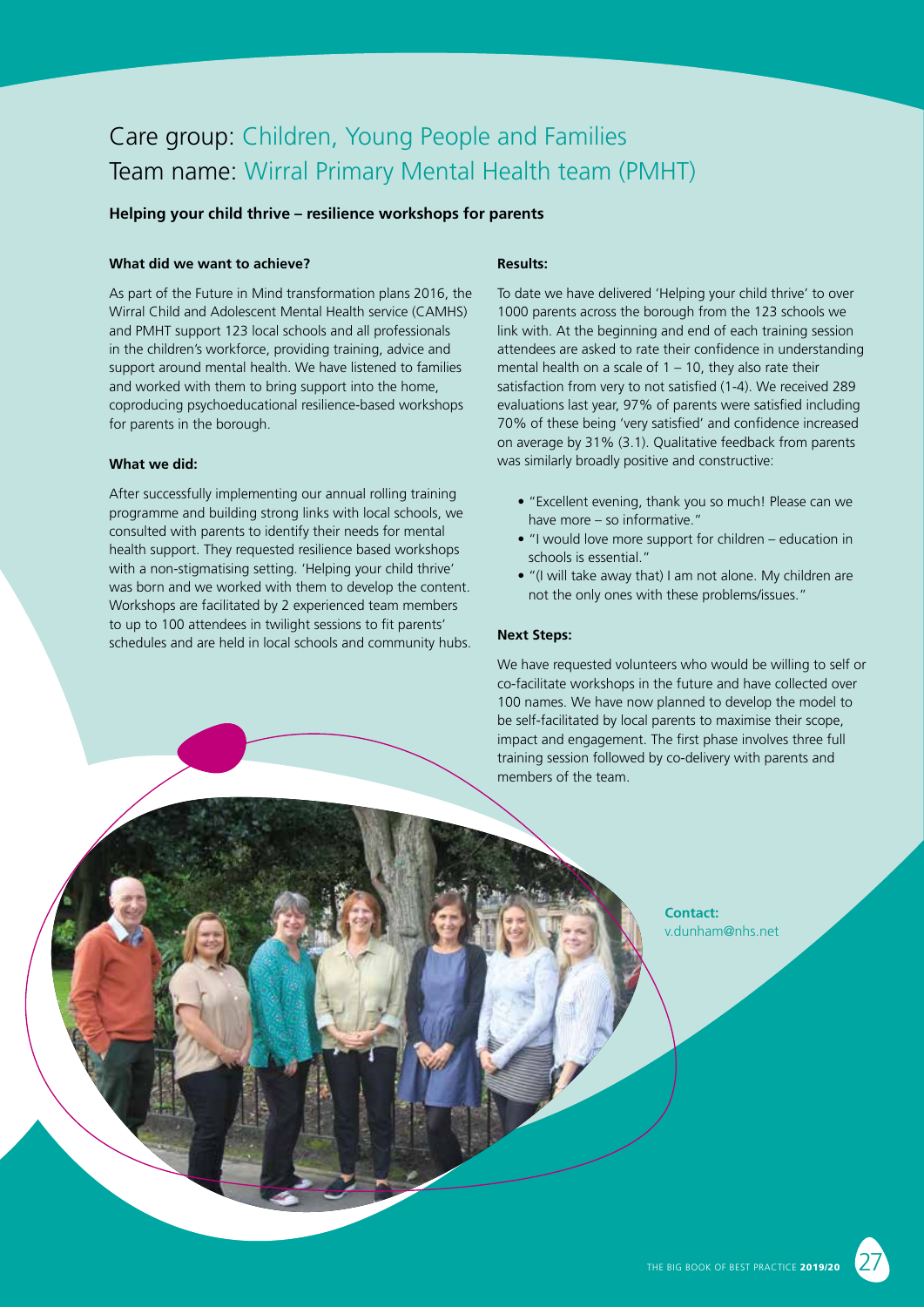### Care group: Children, Young People and Families Team name: Wirral Child and Adolescent Mental Health Service (CAMHS) centralised neurodevelopmental clinic

### **Development of a centralised attention deficit hyperactivity disorder (ADHD) monitoring clinic**

#### **What did we want to achieve?**

- To standardise the process of ADHD monitoring within Wirral CAMHS and develop good practice
- To free up capacity in the CAMHS partnership teams to enable them to work with young people with moderate to severe mental health issues
- To develop nurse-led clinics
- Long-term aim is to develop a specialist neurodevelopmental team within CAMHS

#### **What we did:**

Initially young people receiving ADHD treatment and monitored by the main CAMHS team were transferred to the centralised monitoring clinic for medication reviews with a consultant psychiatrist. Due to increased staffing, nurse-led clinics have been developed providing greater flexibility in terms of clinic location and also scope to provide increased psychoeducation and brief psychological intervention in addition to medication monitoring. As the nurse-led clinics have become more established, psychiatry time has been freed up to complete ADHD assessments within the centralised clinic. Assessments are now completed by the team followed by a transfer to nurse-led clinics for medication initiation and titration if indicated. More recently the team has broadened its remit to include Autism Spectrum Condition (ASC) assessments.

#### **Results:**

Young people being treated for ADHD are now routinely transferred to the centralised ADHD monitoring clinic. The team is completing ADHD assessments with young people at the request of the main CAMHS teams. Since 2018 the team are also completing ASC assessments.

All of this has led to an increase in capacity in the CAMHS partnership teams. This has mainly increased psychiatry capacity as the psychiatrists working in the CAMHS partnership teams no longer need to run ADHD monitoring clinics. The amount of ADHD and ASC assessments completed by the psychiatrists working in the partnership teams has also reduced as these are now completed in the centralised clinic.

#### **Next Steps:**

- Improve transitions into adult services
- Contributing to the joint Wirral Neurodevelopmental Pathway Group to develop an efficient Wirral-wide neurodevelopmental assessment pathway with contributions from CAMHS, community paediatric staff and early help providers

#### **Contact:**

helen.hardcastle@nhs.net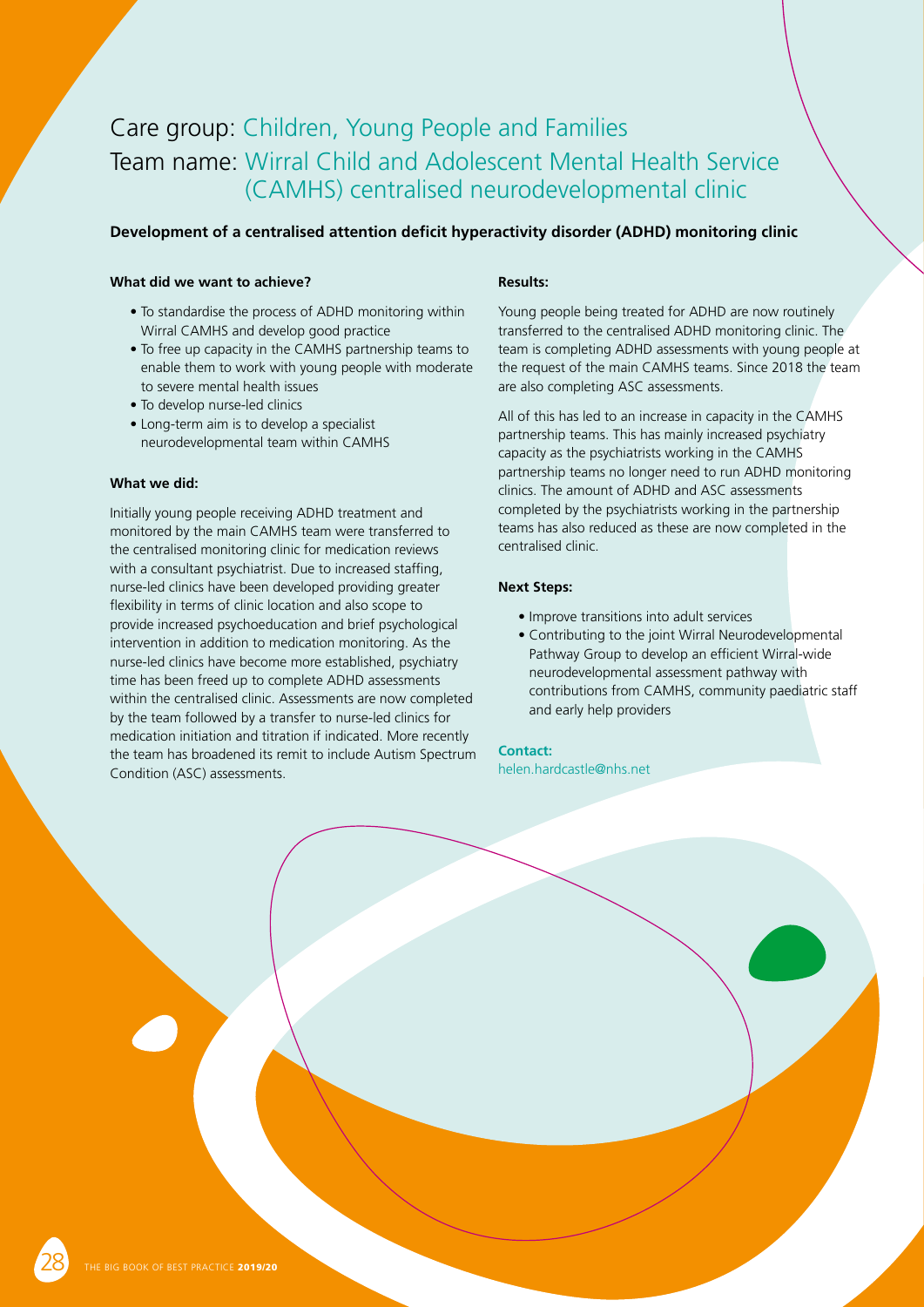# Care group: Specialist Mental Health Team name: Juniper Ward

#### **The introduction of safety huddles on acute inpatient wards**

#### **What did we want to achieve?**

The aim of using safety huddles on acute mental health wards was to review any patients who were on increased levels of therapeutic observations and use a team based approach to care plan for a safe reduction of observations. They increase safety awareness among staff, allow for teams to develop action plans to address identified safety issues, and foster a culture of safety.

#### **What we did:**

The wards in Bowmere were looked at and the wards with the greater number of increased therapeutic observations were involved in a pilot. Juniper Ward being one of them and the other Cherry. We decided to pilot safety huddles on both of these wards as they were identified as having the highest therapeutic observations for the longest durations. Initial discussions took place with the team consultants and ward managers and then with ward staff. A template was devised and a start date for the pilot agreed. The safety huddles are attended daily by the ward manager, nursing staff, occupational therapists and ward consultants. The discussion and plan are captured in a clinical entry on CareNotes.

#### **Results:**

Since the introduction of the safety huddle there has been a significant reduction in level 3 observations and the duration of these observations. We have also started including discussions regarding level 2 observations and there has also been a noticeable reduction in the number of patients requiring 5 or 10 minute observations. All staff have engaged well with the safety huddle and have noticed the benefit of this being a Multidisciplinary team (MDT) approach and staff report that they feel supported in making decisions in relation to therapeutic observations. By utilising the safety huddles we are nursing our service users in the least restrictive way.

#### **Next Steps:**

- To continue to gain feedback from MDT members
- To monitor patient feedback in relation to care planning and level of observations
- The modern matron would like to embed this practice on all the wards in Bowmere

### **Contact:** gemma.levy@nhs.net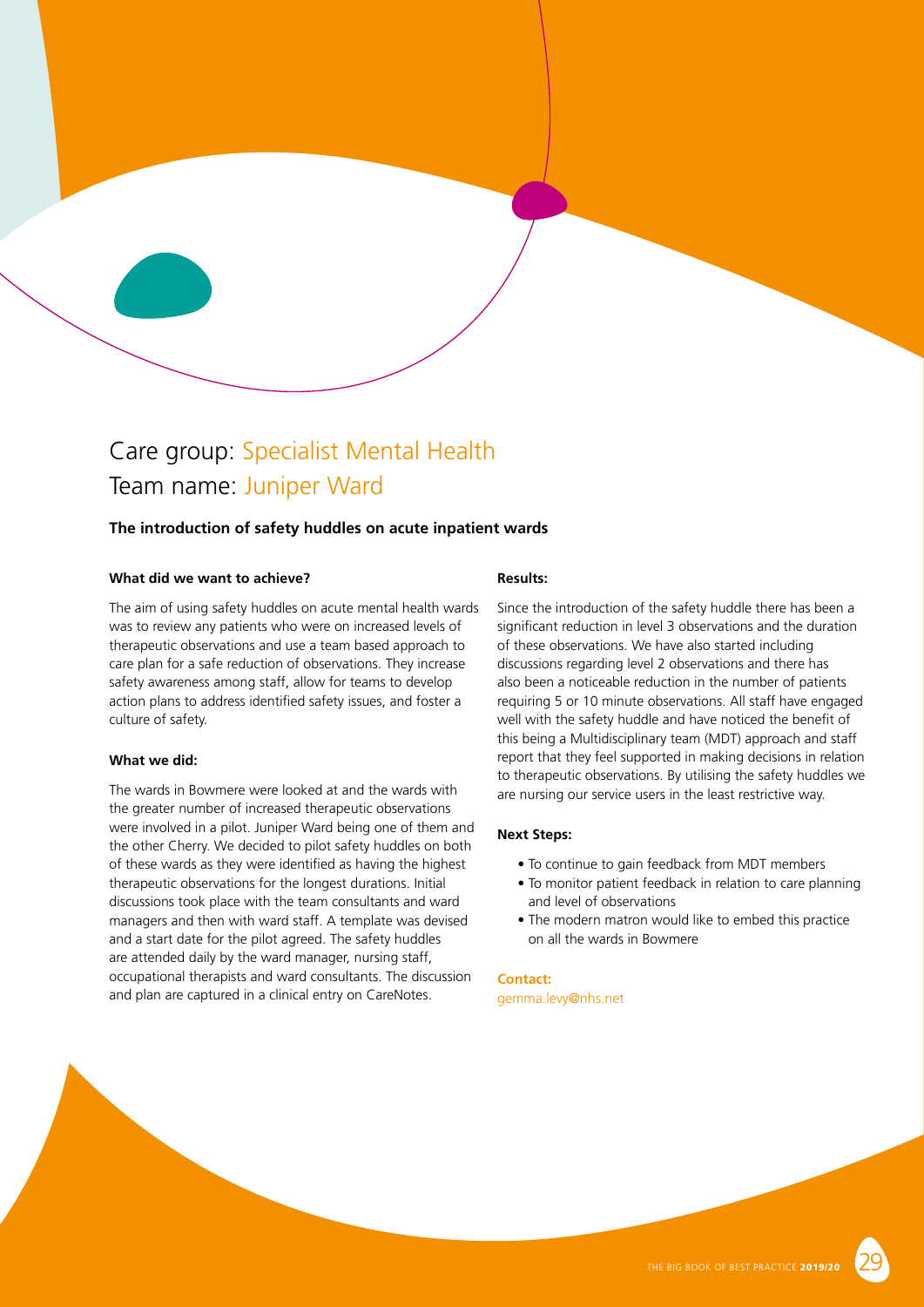

# Care group: Neighbourhood-Based Care Team name: Macmillan Community Palliative Care team

### **Hospice strength and balance class success**

#### **What did we want to achieve?**

To target a patient group at risk of falls, who have limited access to third sector services due to their complex health needs. To maintain and/or improve their strength, balance, mobility and general wellbeing.

#### **What we did:**

We arranged with the hospice an appropriate time and day for the class. We planned the class structure around appropriate exercise programmes depending on patient need and invited a cohort of patients. As time went on, we recognised the vast variation of patient morbidities, which prompted further re-modelling of the class structure.

#### Results:

- Cost saving the class enables us to see 6 patients in an hour, hence reducing the travel and clinical time of seeing patients in the community
- Prevention of falls, early identification of physical, social, psychological and environmental needs of the complex patients
- Collaborative working with the hospice for signposting to their services and vice versa. Nurturing our relationship with the hospice
- Natural evolvement of the patient's carers engaging on a social level, whilst the patients were attending the class

Quotes from patients:

- "Class keeps me motivated and maintains my fitness."
- "I do not worry about falling now, due to improved balance."
- "Class has increased my confidence and general well-being."
- "My co-ordination has improved and I feel very comfortable attending the class."

Quotes from carers of patients:

- "We get great support from each other it's really good to talk, but also to be able to listen to other carers."
- "I feel very happy coming and seeing other carers when my partner is in the class - I have made new friends."

#### **Next Steps:**

To continue to re-evaluate the class due to its popularity and consider more specialised classes for different age ranges/ conditions. To keep promoting the service and to engage patients who are at a level where third sector services are no longer appropriate.

30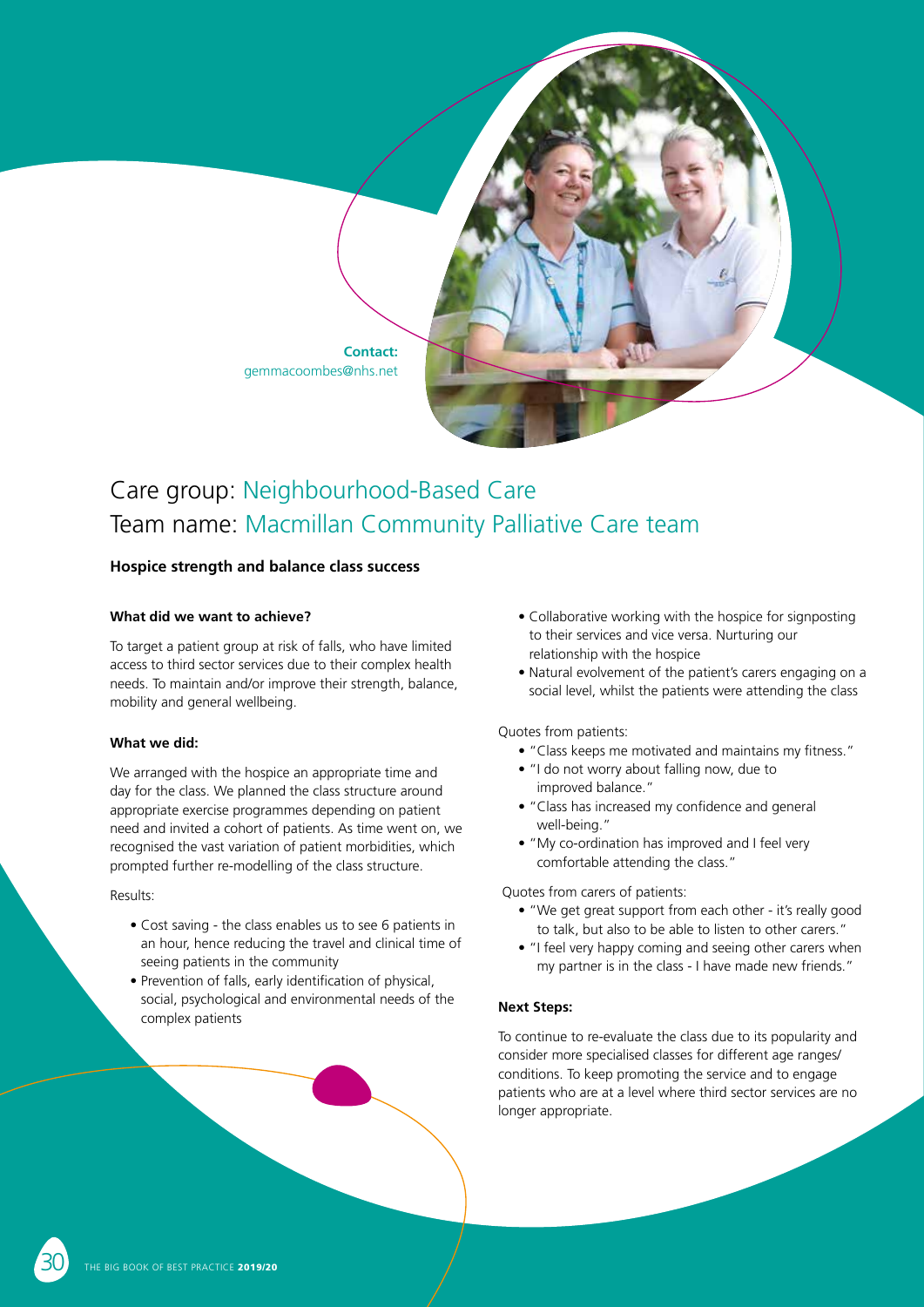# Care group: Specialist Mental Health Team name: Fitness and Wellbeing team



### **Love to Move: A dementia-friendly chair-based exercise program on Cherry Ward, Bowmere Hospital**

#### **What did we want to achieve?**

We wanted to help service users with dementia benefit from exercise. Love to Move is a successful programme for people with dementia originally developed by the Korean / Japanese Gymnastics Federation and adapted by the British Gymnastics Foundation. We wanted to facilitate our own Love to Move groups on Cherry Ward.

#### **What we did:**

A fitness instructor from the Fitness and Wellbeing service contacted a Love to Move coach for advice. Following this a Love to Move seated exercise group has been facilitated on the ward every week from March 2019. It incorporates bilaterally asymmetrical exercises where individuals make different movement patterns with the left and right hand side of the body simultaneously. All service users on Cherry Ward are invited and it is supported by occupational therapy staff and ward staff. Exercises are graded to suit varying levels of fitness. A copy of the exercises is available for carers and ward staff to repeat the program.

#### **Results:**

The Love to Move sessions have been a positive addition to the established therapeutic activity schedule on the ward. There has been an average of 5 participants per session. Improved engagement is a positive outcome. Service users have been observed to support others in the group and some have improved their ability to do the exercises with practice. Carers have also participated in sessions. Feedback July 2019:

- "It engages those who ordinarily would not have the opportunity to attend the gym. There are always smiles from those participating, proving the class works on both body and mind." - Clinical lead, Cherry Ward
- "It was good, a bit of fun, using your arms and muscles." - Cherry Ward service user

Han and Araki et al suggested that this exercise design may improve cognition and strength when practised over a longer period of more than 12 weeks (2016). Reference: Han, Y-S, Araki, T, Lee, P-Y, Choi J-H, Kwon I-S, Kwon K-N, Kim J-Y. (2016) Development and effect of a cognitive enhancement gymnastics program for elderly people with dementia. Journal of Exercise Rehabilitation 12(4) 340-345.

#### **Next Steps:**

- Continue to facilitate regular groups on Chery Ward and consider quantitative evaluation over a longer period of time to gauge benefits
- Link with local Love to Move classes
- Share good practice with other service areas including other dementia care wards.

**Contact:** gemma.ross6@nhs.net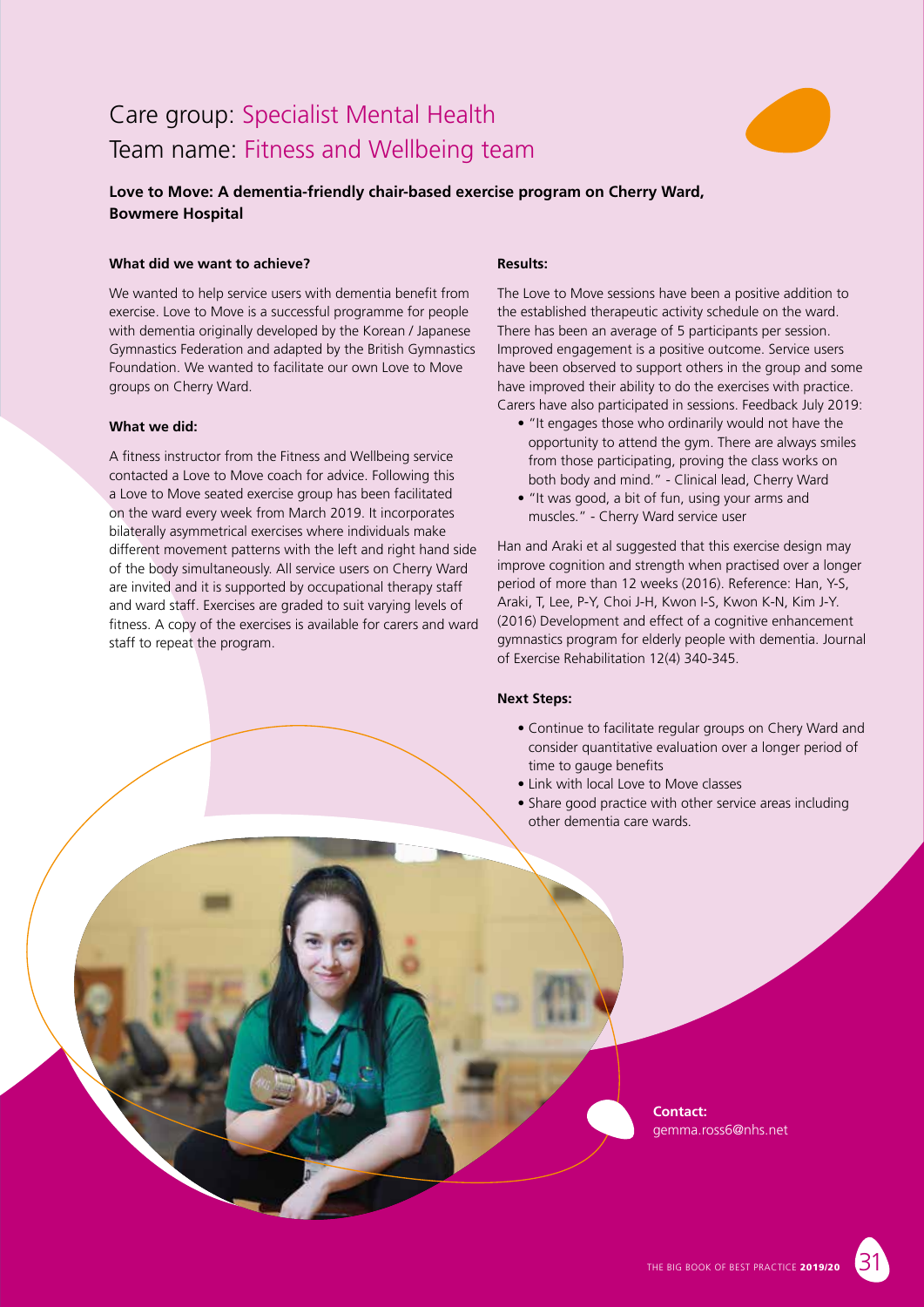## Care group: Neighbourhood-Based Care Team name: West Cheshire Dialectical Behaviour Therapy (DBT) team

### **Managing self-harm and suicidality effectively in the community**

#### **What did we want to achieve?**

One of the most common identifying features of personality disorder is risk taking behaviour such as intentional self-harm and suicidality, which in some instances, will result in suicide. The purpose of the DBT team in West Cheshire is to provide primary and secondary care clients with access to specialist psychological therapy as recommended in NICE guidelines. Through individual therapy, skills training and telephone coaching, the overall goal is to help individuals change behavioural, emotional, thinking and interpersonal patterns associated with problems in living and reduce life threatening behaviours.

#### **What we did:**

In the last year a number of staff from different teams have offered time aside from their usual clinical work to ensure the continued delivery of this programme. Consisting of a combination of weekly individual psychotherapy, skills training groups, therapist consultation and telephone coaching, staff meet weekly. The small team of staff have worked hard to deliver skills training sessions for clients across West Cheshire who wish to engage with treatment in the community, and to deliver weekly groups for 12 months. An honorary assistant has been recruited by the team so that adaptations can be made for service users who meet criteria for autism spectrum disorders as well as personality disorders, and a service user representative has helped to support skills only groups, providing service users with a perspective from someone who has benefitted from the strategies taught.

#### **Results**:

People who access the service are asked to feedback 6 months into treatment and at discharge. Some quotes are as follows:

- "I didn't think I'd verbally do justice to the amount you have helped me and the difference in my life between now and two years ago. I hope this letter portrays at least some of the changes as for the first time in my life I feel as though I'm living rather than surviving."
- "Firstly, thank you for listening… really listening. For so many years before I met you my existence, for the most part, was just painful."

Regarding outcome data, we track self-harm and suicide attempts weekly, whilst also comparing progress whilst in DBT with the year prior to it commencing (I.e. when accessing treatment as usual such as adult mental health teams). Current data tracking for three clients indicates costs savings for CWP of at least £54,801 – this data is accessible.

#### **Next Steps:**

Follow-up work planned is to share the outcome data with other interested professionals through the personality disorder clinical network day. The team are also in the process of collecting data to present at the next annual DBT conference.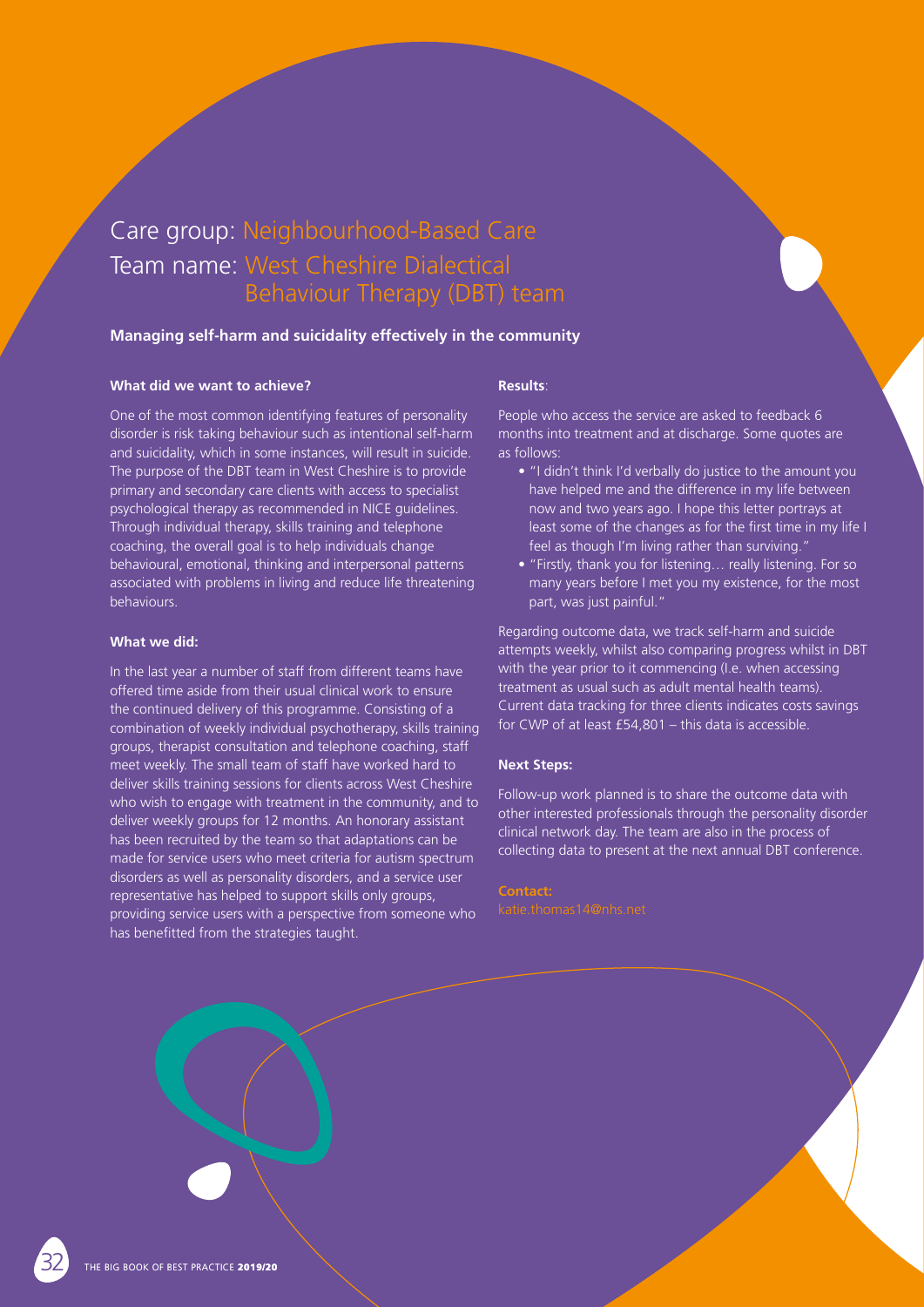

#### **Reduction in absent without leave (AWOL) incidents requiring police involvement**

#### **What did we want to achieve?**

The initial purpose of the project was to reduce incidents of service user AWOL and in doing this also reduce the involvement of emergency services in returning service users to the ward. Using 'CP25 Therapeutic Observations Policy' signing out sheet as a guide we sought to make the interaction more meaningful for the service users and staff.

#### **What we did:**

To begin with we discussed the aim of the project with service users. We were clear that it was not designed to be restrictive, at the time the system in use was the signing out sheet attached to CP25. This was not utilised properly and provided only the very basic of information. Firstly, we redesigned the sheet, making it individual to each service user. Crucially it's the first part which is completed by qualified staff who carry out an assessment of the service user's mental state, where they are going, for how long and the expected time of return including what they are wearing. Staff and service user then sign out and sign in on return. The second part of the sheet is a continuation, updating mental state and what the service user is wearing as changed or unchanged. The expectation is that service users do not leave the ward before they have spoken to staff and signed out.

#### **Results:**

Regardless of how busy the ward is service users will wait until a member of staff is free to sign them out. There have been a small number of service users who have left the ward without signing out but have been able to see the benefit of speaking to staff before leaving the ward. The first contact with qualified staff prior to leaving the ward ensures

that service users are having a risk assessment carried out earlier, staff are assured that service users are able to keep themselves safe and this feeds the daily risk assessment which is documented. If a service user does not return in time there is a clear marker for when they were last seen and a shorter time delay in carrying out a search of the hospital grounds and surrounding areas often negating the need to inform emergency services.

Overall there has been a 32% reduction in the number of AWOL incidents reported to the police in the 6 months since we implemented the project compared to the previous 6 months. The cost saving has been reduced time for staff spent in reporting to the police. Service users have stated that it gives them an extra connection with staff which is an opportunity to raise questions they may have.

#### **Next Steps:**

Next steps are to further modify the signing out sheet to include a prompt for staff to ask service users if they have brought restricted items back to the ward such as illicit substances, alcohol or ignition sources for themselves or others. This could support service users who are vulnerable to exploitation.

**Contact:** a.coyne1@nhs.net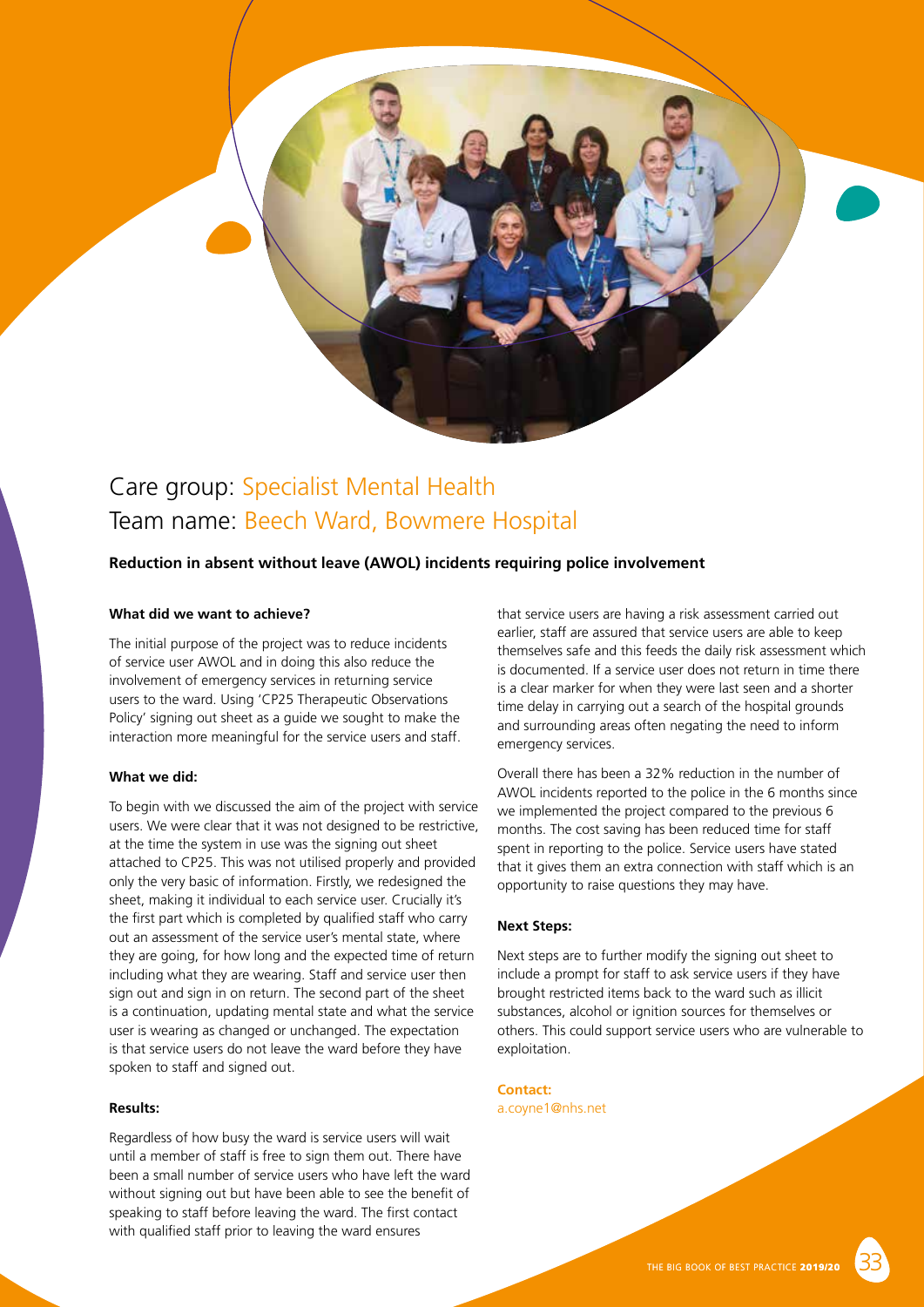# Care group: Specialist Mental Health Team name: Central and East Involvement, Recovery and Wellness Centre

### **Facilitation of inter-professional and interagency collaborative working to support the communities of Crewe, Macclesfield and Winsford**

#### **What did we want to achieve?**

We wanted to support and transform local preventative service provision for the general public, as well as the people accessing services to promote and support educational, holistic self-care by providing a place where different local partners in a neighbourhood come together to address, signpost and support the health and social care issues that matter most to the individuals of that community. For example, subjects such as:

- Blood pressure checks
- Weight management
- Diabetes
- Smoking cessation

#### **What we did:**

Our team and other dedicated CWP staff, along with local organisations, such as; Healthwatch, Action On Cancer, One You, Citizens and Employment Advice Bureaus to name a few, come together to staff stalls once a quarter, either at resource centres or at other community venues, to promote and raises awareness of the services available within the community. These stalls provide information, signposting and empathetic understanding to support the users of CWP services and the wider community with their social, employment, physical and mental health issues. During the events, as well as visiting the stalls of their choice, people are invited to attend Mindfulness and 'The Reader' taster sessions, or to just sit and have a chat and cup of tea/coffee with their fellow citizens.

#### **Results:**

The events are well attended, received and have had a lot of success with many people signing up for different initiatives with our partnership organisations on the day. The feedback received from Cheshire East One You said: "Thanks for inviting One You to your 'Feel Good Friday' event. It was a very successful day for the One You Cheshire East Project. Along with speaking and giving out information to 20 people, I signed up three for Active Lives, two for Stop Smoking support, two for Reshape and two for the Taste for Life cookery course."

Members of the public said:

- "My husband and I visited your open day on Friday. It was a rewarding experience, the information was very helpful and the atmosphere was warm and welcoming."
- "I was happy to be there and a part of the event which I thought was a good success and well put together."
- "It was great to meet your team and some of your lovely service users. I certainly thought the afternoon flew by with plenty of really good conversations."
- "Really good that a trusted organisation like the NHS, particularly in mental health, is running these events."

#### **Next Steps:**

We have a number of additional events booked across Crewe, Macclesfield and Winsford until mid-June next year. The one in June is planned to take place at Everybody Healthy Lifestyle Centre, Crewe where we are hoping to meet and reach a wider and more varied part of the population of Crewe, including the Mayor of Crewe.

**Contact:** tracey.williamson3@nhs.net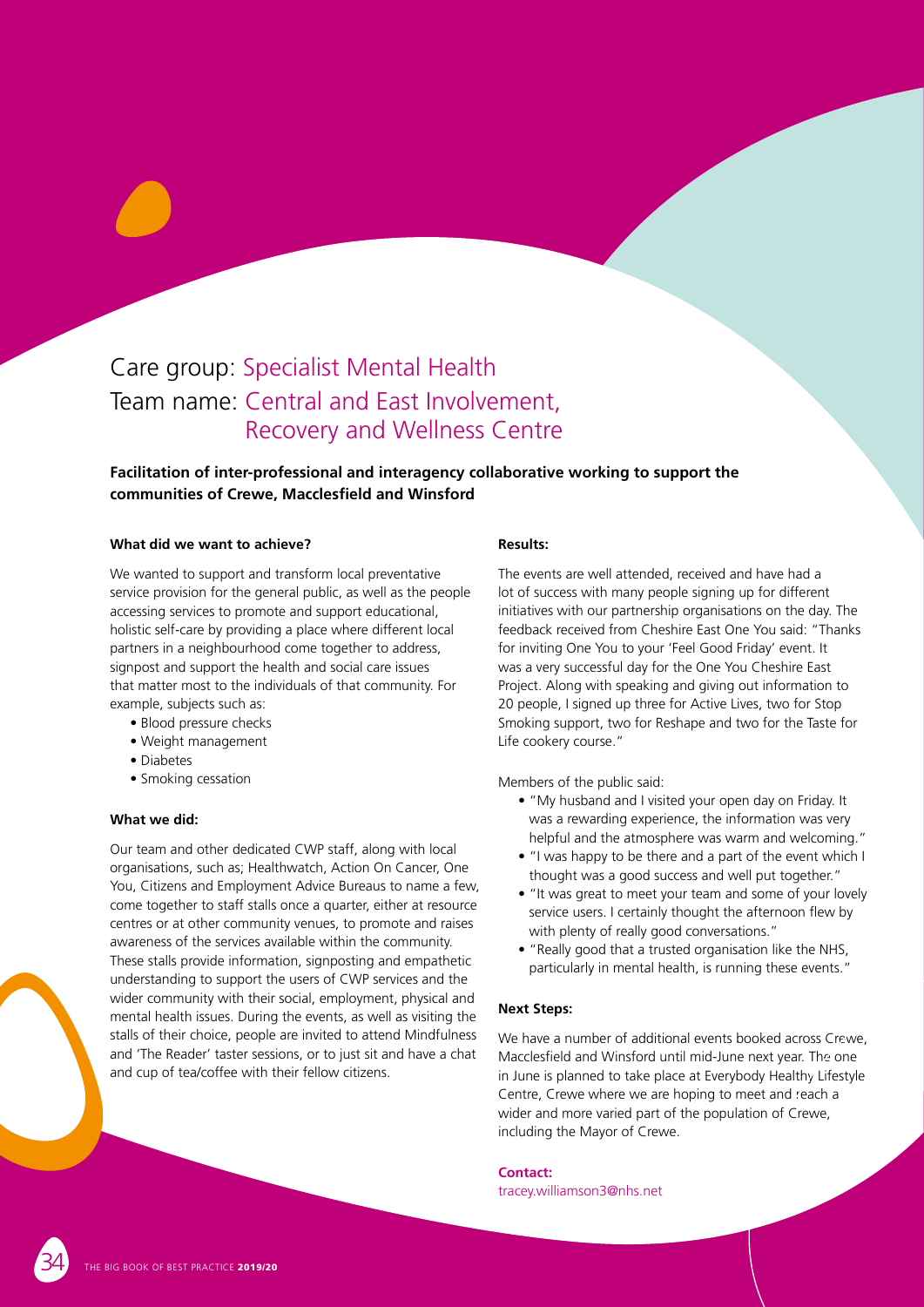# Care group: Clinical Support Services Team name: Education CWP - Personal and Professional Development team

### **The CWP Virtual Academy – 21st Century Digital Training**

### **What did we want to achieve?**

Recent innovations have opened up possibilities to greatly enhance the training and education on offer to staff, including mobile learning, virtual reality and artificial intelligence (AI). We recognised the need to set up a more user friendly, modern learning system that takes advantage of these technologies and better supports our staff to access a more efficient system that improves user experience and learning with opportunities for a more technological blended approach now and for the future.

#### **What we did:**

Initially a free platform (Moodle) was sourced to administer our Care Certificate programme. The potential of this site was quickly recognised and soon we designed, developed and set up a number of other courses, for example, the psychopharmacology programme (created in partnership with University of Chester) and' STOMP' (created with our Pharmacy team). It soon became clear the benefits to our organisation of further developing this to have our own Virtual Academy and the possibilities this would open up for the Trust. Following a presentation at Operational Board in December 2018, we have been piloting e-learning mandatory training for new members of staff using our Virtual Academy and managing our leadership and management, preceptorship (Practice Education team), and CareNotes revalidation programmes (IT Training team) on our Virtual Academy. We have very recently added Quality Improvement training and 'Better Support, Better Lives' training.

#### **Results:**

We believe we have developed a system that provides a much improved quality learning experience for our staff as it is easier to access and navigate, is more user-friendly and is a free platform. We are reducing time taken to access e-learning, with a more visually appealing system thanks to the design skills of Matt Crouch, e-learning developer. We have been working with the Education CWP admin team to manage how we move all staff to this platform for mandatory e-learning whilst continuing to ensure quality of data transfer into Electronic Staff Record. This is being managed alongside our mandatory training review. We can also analyse completion data for the courses on offer. Since we launched the Virtual Academy:

- 47 staff have used it to complete the Care Certificate
- 17 people have completed the psychopharmacology programme allowing them to proceed to study nonmedical prescribing
- 102 GPs across the North of England have had access to our STOMP course
- 48 staff have completed a programme of management training
- 311 staff have used the system for mandatory training

#### **Next Steps:**

After our successful pilot we will, over the coming months, be moving all CWP staff onto our Virtual Academy to complete their mandatory training (e-learning). We will continue to add new programmes to our Virtual Academy and we will be working as a team to develop a broader blended approach for example, discussion boards, web conferencing and live chat. We are currently researching the potential for creating virtual reality simulation exercises and making them available via the Virtual Academy to develop this into a collaborative learning environment and experience.

**Contact:** sandra.johnson10@nhs.net matthew.crouch2@nhs.net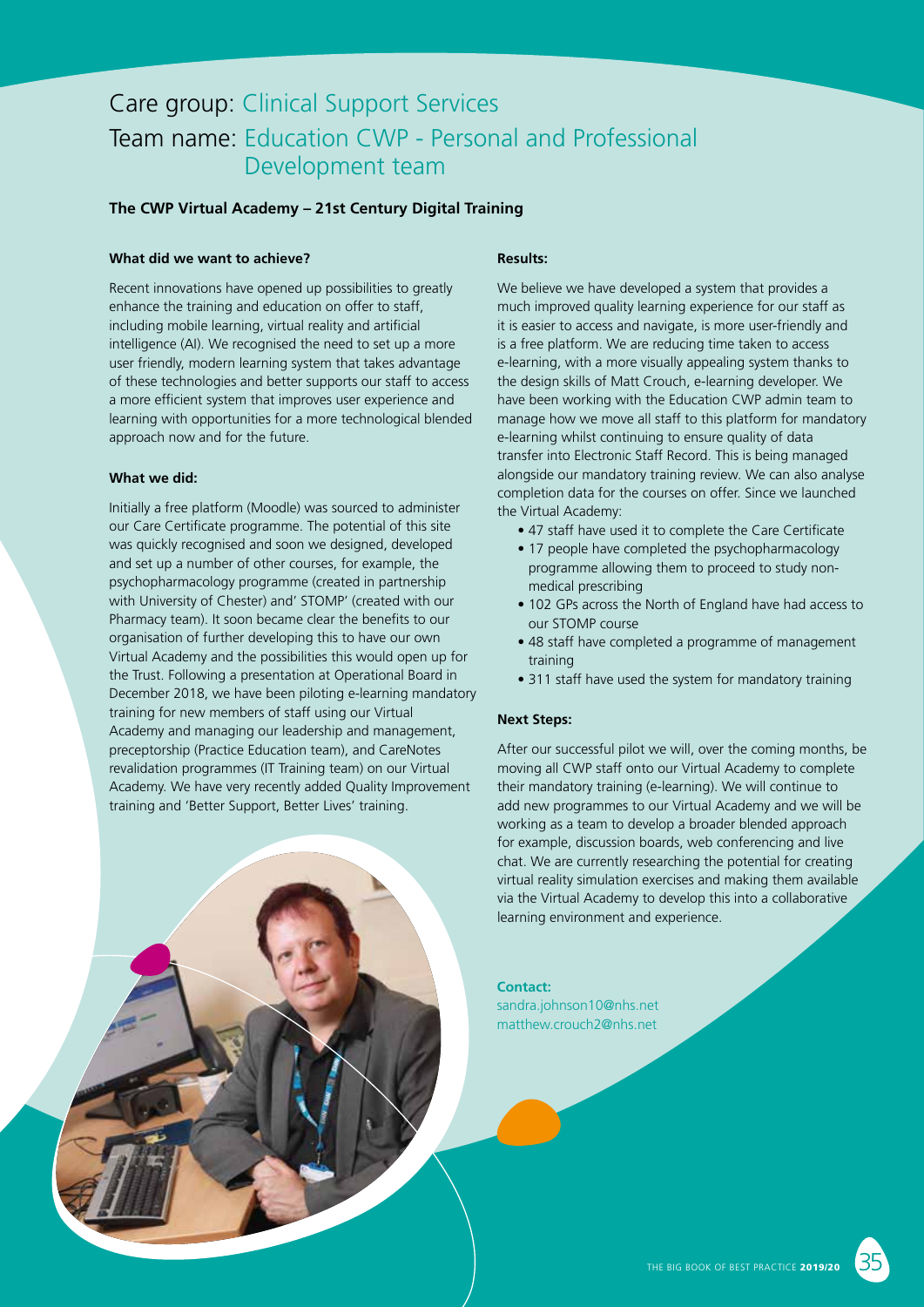## Care group: Learning Disabilities, Neurodevelopmental & Acquired Brain Injury (ABI) Team name: Community Learning Disability Team (West)

#### **Ladies group - sexual health workbook**

#### **What did we want to achieve?**

Strategic work to streamline amount of referrals for sexual health awareness for service users with learning disabilities.

#### **What we did:**

We liaised with NHS England and the public health sexual health lead as well as local sexual health clinics to gather appropriate information and resources to deliver person centred groups. Before attendance of the groups we would complete a screening tool to ensure that the group was appropriate to meet each service user's needs.

#### **Results:**

From running regular sexual health groups for service users with learning disabilities it has reduced the number of referrals to the team for work to be completed on a 1:1 basis and has provided each service user easy read information around sexual health and widening their knowledge and understanding around sexual health. Areas covered in the sessions are sex and relationships, consent, monthly cycles and pregnancy, how to stay safe online, what grooming is and female health screening.

After each session we provided an easy read feedback form to each service user. We received a lot of positive feedback from both service users and support staff, and we also made amendments to the sessions that service users requested such as more understanding around grooming and scenarios. We also added an additional quiz booklet. At the end of each session we provided each service user a certificate for attending the group.

#### **Next Steps:**

We will continue to run the groups with service users due to the positive feedback from the group sessions. We feel this work booklet could be facilitated in other areas such as mental health and we would be happy to joint work this with mental health. Resources from the booklet can be used on a 1:1 basis if required.

> **Contact:** stacey.pope@nhs.net chantelle.burgess@nhs.net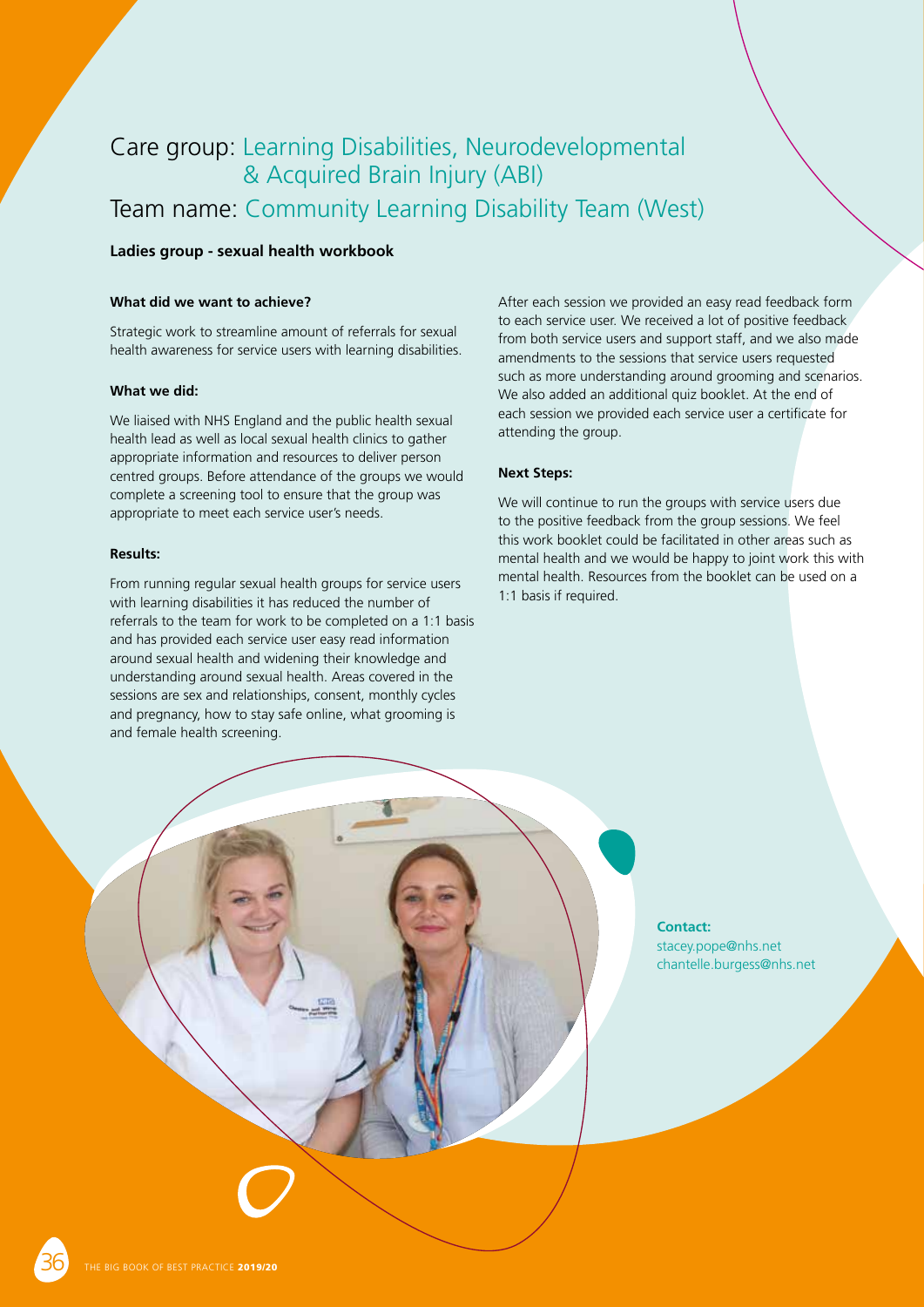# Care group: Specialist Mental Health Team name: New Leaf - employment advisors

### **New Leaf employment advisors integrated into Community Mental Health teams (CMHT)**

#### **What did we want to achieve?**

Employment advisors, employed under the Cheshire and Merseyside New Leaf contract, have been integrated into Community Mental Health and Early Intervention teams in Cheshire since November 2018 on what is a one year project to support service users with severe mental health problems into work utilising the evidence-based Individual Placement Support Model.

#### **What we did:**

Individual Placement Support [IPS] is provided by Standguide in Central and East Cheshire and by Cheshire West and Chester Council in West and Vale Royal. IPS aims to get people with mental health problems into competitive employment. This can be via training and education or directly into work. The only criteria used to access the service is that the service user wants to work and the employment specialist takes 'referrals' from any member of the team. Our employment specialists have developed relationships with local employers and provide time unlimited individualised support for the person and their employer once successful in getting a job.

#### **Results:**

Cheshire West and Chester IPS have received approximately 200 referrals and are currently working with 84 'customers' who are accessing training courses or actively job searching and 14 who have entered paid employment so far with others in the pipeline. Central and East IPS have received approximately 130 referrals and have 78 active customers with eight having gained employment so far, but this figure is forecast to rise to around 30 before the end of the project. Examples of employment successfully being sustained by customers include data processing, office administration, selfemployed dog walker and website designer. The feedback from staff has been excellent, with most commenting about the positive effect on their patient's mental health after accessing the New Leaf IPS service. One service user, who is now self-employed as a beautician and has weddings and party bookings until Christmas, said: "New Leaf IPS has changed my life for the better, I am so thankful that my community psychiatry nurse introduced me to the service."

#### **Next Steps:**

The current IPS project ends in September 2019 however the Wirral and Cheshire Clinical Commissioning Groups (CCGs) have recognised the importance of continuing to support people with severe mental health problems into work and are providing funding to ensure that IPS workers remain integral to the multidisciplinary team. Teams have begun to collect together patient stories from people who have benefitted from involvement from an employment advisor into a collection of 'good news' stories which can be shared with other customers embarking on their employment journey and with the staff.

**Contact:** linda.friend1@nhs.net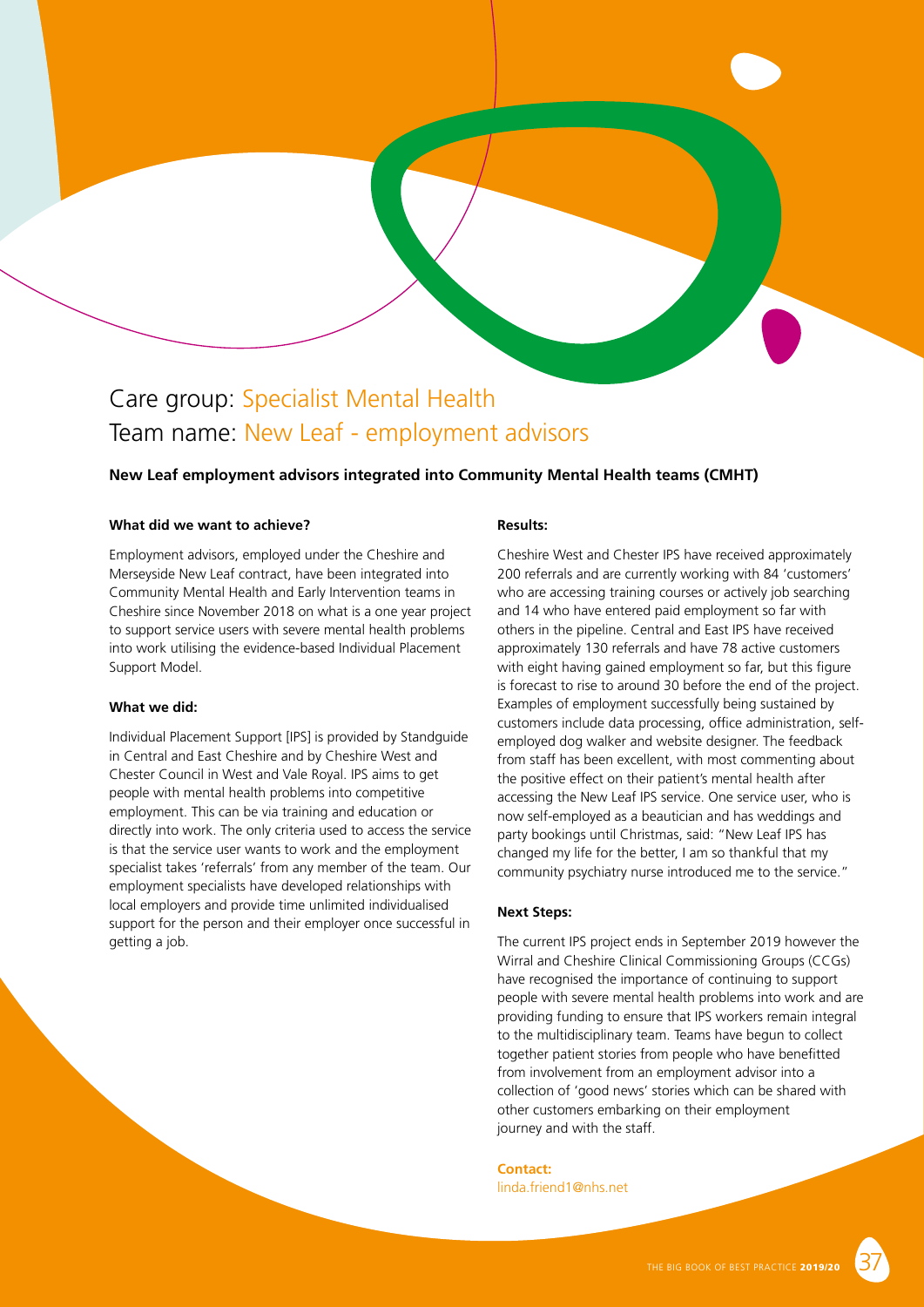## Care group: Neighbourhood-Based Care Team name: Broxton Care Community team

**Broxton Care Community team - improving communication with care agencies to promote safer care**

#### **What did we want to achieve?**

Our aim was to find out who the carers agencies were in the local area, looking after their patients and building up an open door approach for the carers to access the team and for the team to access them. We wanted to achieve seamless care by all parties in the person's care working to the same goals and standards.

#### **What we did:**

The Care Community team discussed how they could achieve open channels of communication and aimed to hold a carers event within the neighbourhood. We were able to utilise the waiting room within Malpas doctors surgery and set about inviting professional carers that worked in the area. We identified some speakers from outside of the team who could attend this event to offer advice and support, including a tissue viability nurse, urology specialist nurse and a representative from Brightlife.

#### **Results:**

The event was attend by approximately 18 professional carers from the community, and the local care home in addition to patients and carers. Over hot and cold drinks, cakes and biscuits, introductions were made. By putting faces to names, it enabled carers to know who, how and when to contact the office, and also where the office was for face-to-face conversations in order to ensure the best possible support is provided to the people they jointly care for. Brightlife, an organisation that works with partner agencies to reduce loneliness and social isolation, spoke about what they have to offer in the area and how to make referrals to the service. The tissue viability nurses spoke about pressure relief and how best to manage in a person's home and the equipment devices available to help. A practical demonstration of the 30 degree tilt for the carers was also given so they are better informed when communicating with the Care Community team about pressure sores.

The urology nurse specialist gave an education session on the use of convenes in the community and the benefits to patients. A carer of a patient also spoke about how the use of the convene instead of a catheter had given them control of their life and reduced the risk of catheter acquired infections. This event has improved communication with the carers in the neighbourhood, feedback from those that attended has been excellent and the team are looking to organise another event in the next six months.

#### **Next Steps:**

Due to the success of this event, the team plan to continue these events twice a year and discuss with carers topics that they would like covering.

**Contact:** elea@nhs.net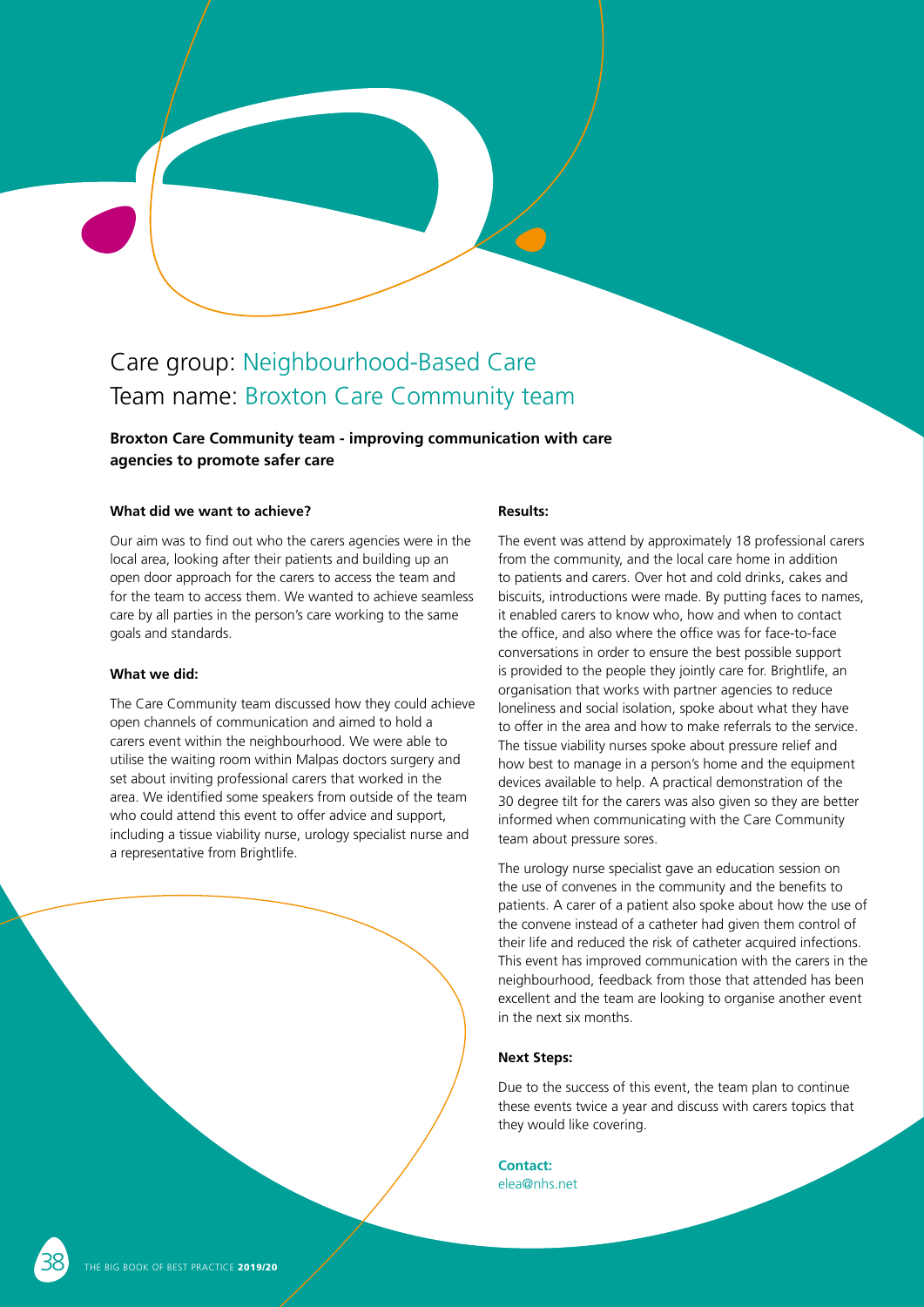# Care group: Specialist Mental Health Team name: Liaison and Diversion team

#### **Liaison and Diversion team newsletter enhances team communication**

#### **What did we want to achieve?**

Our team identified an opportunity to improve communication within the team, particularly with the staff who covered the more diverse geographic footprint.

We wanted to ensure that all team members were kept fully up to date of events, news, and the latest information. Our aim was to make sure no one, especially those located further away or unable to attend team meetings, felt uninformed or at a disadvantage as a result of their location / posting.

We were aware team meetings are a great opportunity to catch up with colleagues, but also a chance to discuss work and utilise the skills of other team members for advice. With this in mind, we proposed the idea of a regular newsletter to be sent out to all team members.

#### **What we did:**

We enlisted another member of the Liaison and Diversion team to work on the newsletter initiative, collating information, ideas and content for the newsletter.

This included information such as upcoming birthdays within the team, any updates relating to recruitment, compliments and thanks to staff for a variety of things. An example of this is when a team member utilised the newsletter to send out links and information for World Autism Awareness Week. Another example of the usefulness of the newsletter is when a member of the team was leaving to commence maternity leave; the team used the newsletter to wish her well and planned to meet up outside of work for the team member's baby shower.

#### **Results:**

The newsletter is enhancing communication within the team. The Liaison and Diversion team underwent a patient safety improvement review in 2017 and scored highly for communication and teamwork, so the newsletter is an excellent resource to continue in sustaining this standard. The newsletter also has a Q&A feature for staff to ask any questions that they feel they can't ordinarily ask. So far, this hasn't been used by staff, but the option is there and ensures that members of the team always have an option for gaining help/advice.

#### **Next Steps:**

Feedback for the newsletter from staff has been positive. We will continue to coordinate the newsletter to ensure high levels of communication are maintained. It is hoped that the Q&A section will be utilised by those who need it.

#### **Contact:**

shelley.saunders@nhs.net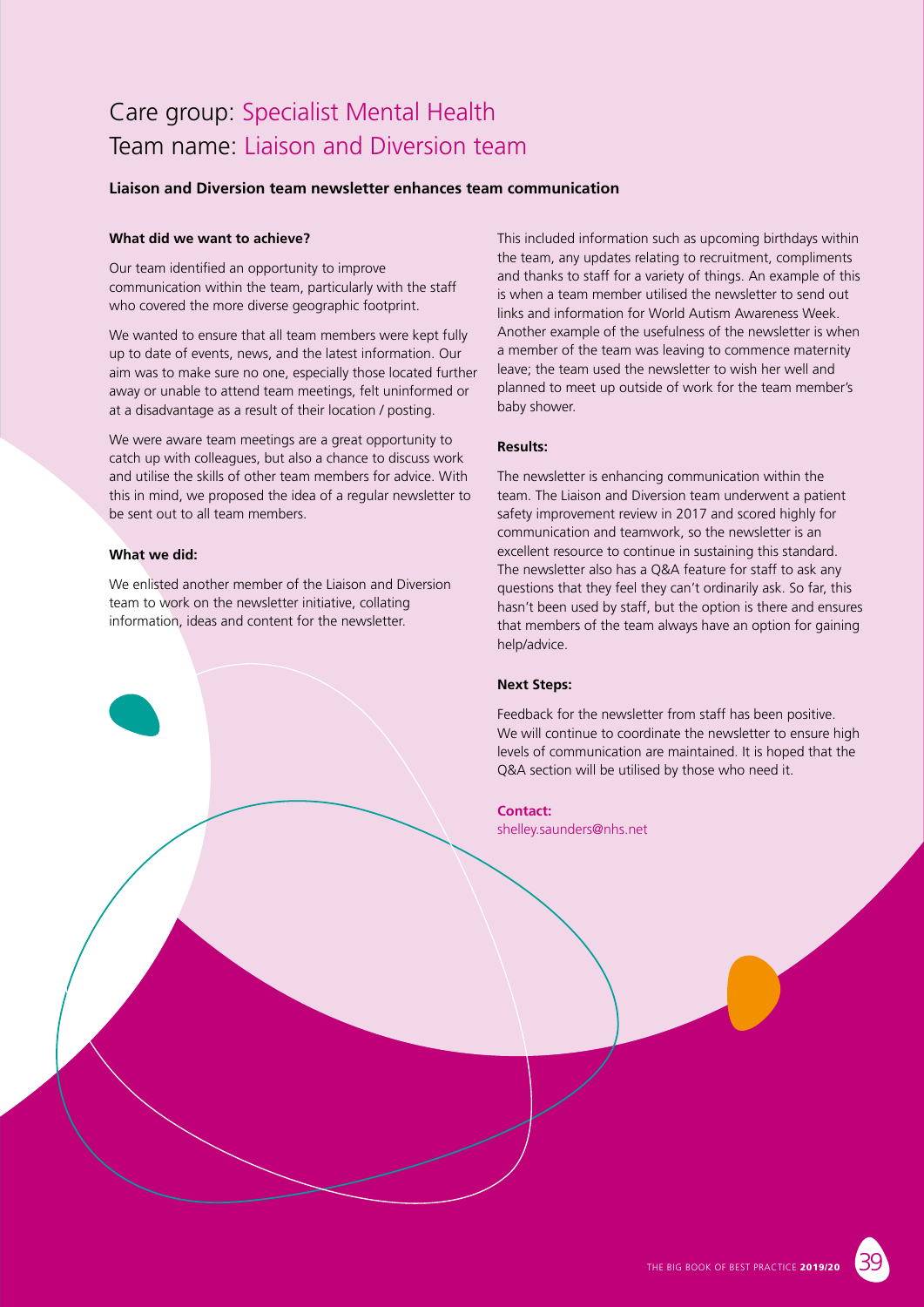# Care group: Specialist Mental Health Team name: Access Sefton

### **Access Sefton provide a holistic, patient-centred approach to people with long-term conditions**

#### **What did we want to achieve?**

Our aim was to increase the numbers of people with existing long-term conditions and/or medically unexplained symptoms who were able to access psychological therapies in Primary Care. We wanted to develop a pathway that would deliver therapy in an environment that people would feel comfortable, and remove stigma from mental health services.

#### **What we did:**

Initially we worked with one GP practice, meeting with staff and providing training to support the identification of people who would benefit from psychological interventions. The GP practice provided a room for a therapist, who was based in the surgery for one day a week offering assessments and therapy. The practice administration staff manage the appointments, directly booking in people at the request of GPs and nurses within the surgery. The nominated therapist was given access to the GP system and is able to add brief notes to support the holistic care of each individual. Therapists working on this project have had training in working with people with long-term conditions, and as we expect this to continue to expand, additional training places have been secured for the New Year.

#### **Results:**

The number of referrals into the service from the GP practice has increased significantly. This includes the number of people accessing the core service thought to be a by-product of the closer working relationships of the therapist and GP practice staff, as well as the general increased awareness and promotion of the service.

The development of the Improving Access to Psychological Therapies (IAPT) Long-term Conditions Clinic has increased the number of referrals of people who have a long-term physical health condition from the GP practice. People are now able to access therapy which will focus on the impact that a long-term condition may have on their psychological wellbeing, and also the effect that their psychological health has on their management of their condition. This approach has shown to be valuable in treating the person as a whole and recognising that these two aspects are inextricably linked.

#### **Next Steps:**

We will continue to evaluate the service in collaboration with GP practices and roll out the model to other GP practices within Sefton.

**Contact:** ryan.forrest@nhs.net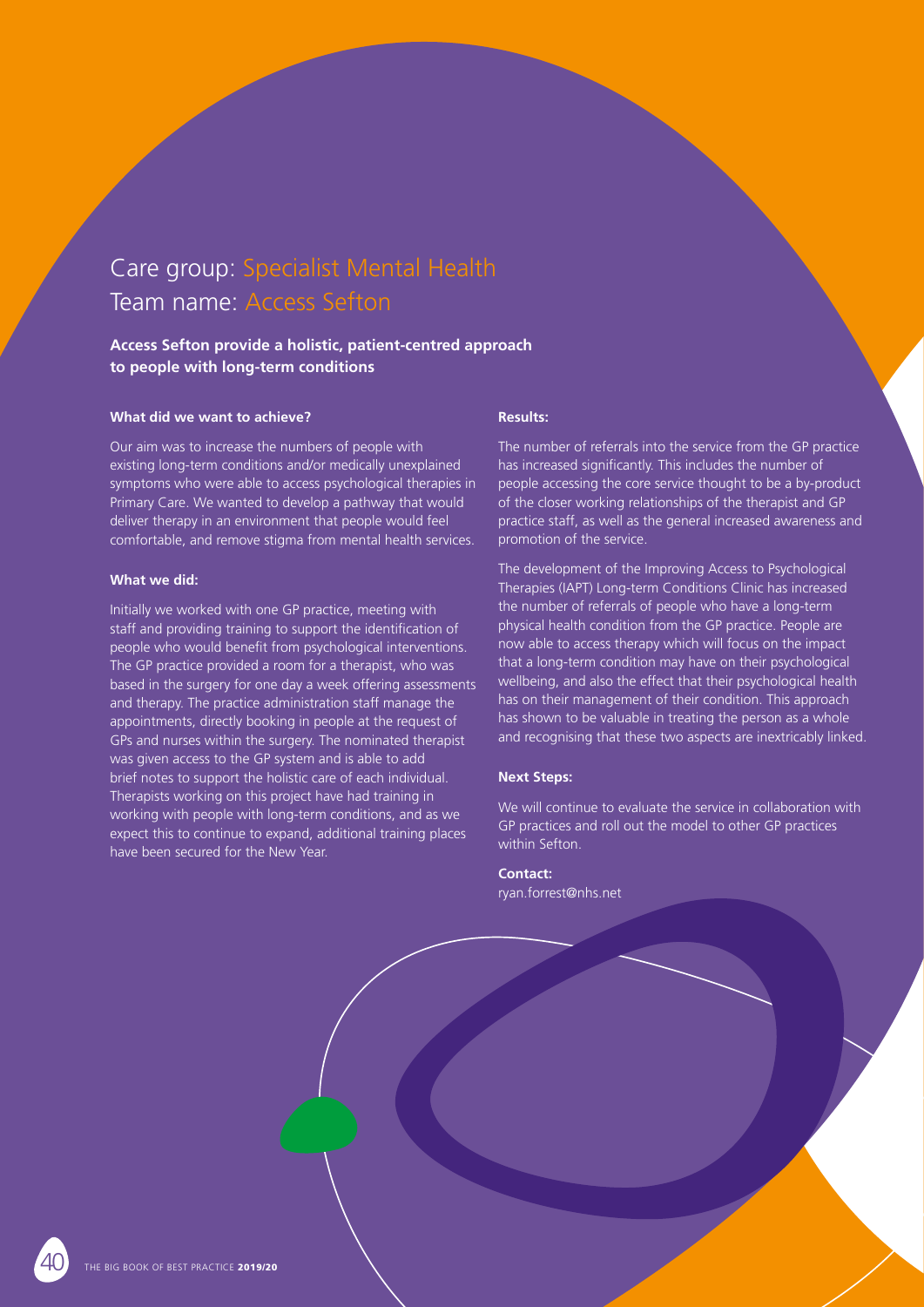

#### **Care community team transform referral system, improving access to care**

#### **What did we want to achieve?**

The team identified that there was insufficient information being received at the point of referral which was impacting on time, resource and personcentredness, as a referral can be made for a huge variety of reasons reflected by the multidisciplinary nature of the team.

The team recognised that the referral form was cumbersome and complex and required improvement. Furthermore, referrals were being made to the Care Community team in many different ways from the GP practices in the cluster, of which there are four. In order to address this, the team also wanted to standardise the overall referral system.

#### **What we did:**

The team developed a new referral form, ensuring that a triage system or priority assessment was included to ensure timely access to the service. The team were very keen to ensure that the form was piloted and undertook a Plan, Do, Study, Act (PDSA) cycle, collaborating with one of the GP cluster practices, gathering feedback on any areas on which to improve before spreading the initiative to the rest of the cluster.

#### **Results:**

The results have been very encouraging; everybody in the cluster feels the form is more efficient, streamlined and effective and has impacted positively on the delivery of patient care. There is a greater awareness and understanding of the person's needs on referral which precipitates an improved timeliness to a person's access to the appropriate service. Furthermore, through the PDSA cycle, the team have identified that the administration time within the GP practices and Care Community team has, on average, saved 45 minutes a day.

#### **Next Steps:**

The new referral form has been shared with the team's Care Community team colleagues within the Trust and their GP network colleagues with the intention of rolling it out to all teams.

#### **Contact:** elizabeth.stewart2@nhs.net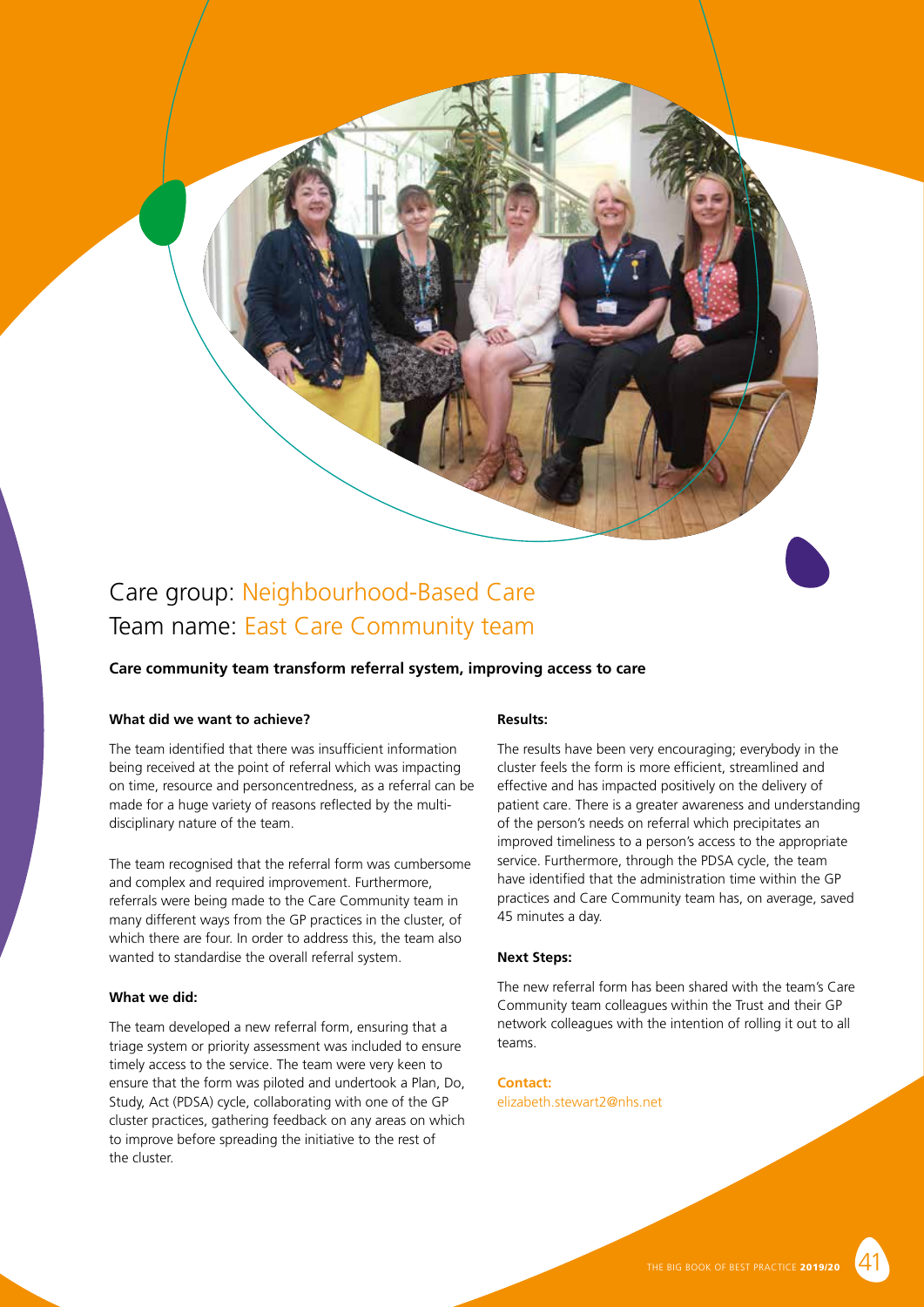**Contact:** clair.jostingmoulder@nhs.net

# Care group: Children and Young People Team name: Ancora – Inpatient Child and Adolescent Mental Health Services (CAMHS)

### **Mini posters: Building relationships between patients and staff**

#### **What did we want to achieve?**

Through gathering feedback from young people at Ancora House, we learned that, on admission, they would like to see pictures of who their mini team is in order to allay anxieties. Although Ancora already had a staff team board on the ward, young people wanted to know who their individual team members were, including their consultant, named nurse, associate nurse, clinical support worker, psychologist and occupational therapist. Our aim was to ensure that a simple way of providing this information was used that could be easily tailored to each young person and quickly completed on admission. What was very important was that it was young person friendly and easy to read.

#### **What we did:**

Co-production was identified as being crucial to the success of this initiative and as a result, young people collaborated with staff to design a poster to achieve the aim. They used rainbow coloured boxes and simple wording to explain who the team members are, designing the layout and creating the colour scheme.

### **Results:**

The qualitative feedback from young people has highlighted how helpful they have found the posters:

- *"I love the colourful chart which brightens up my notice board."*
- *"I can't remember names so it's great to see the pictures of staff and know who I am seeing."*
- *"This is really useful and helps relieve anxieties of who I am seeing."*

#### **Next Steps :**

As this initiative has been really successful, the ward want to continue to work with young people to design and create helpful information and update and refresh existing literature, including the smoking cessation leaflet, Cheshire and Merseyside Adolescent Eating Disorder Service (CHEDS) welcome leaflet and information about keeping safe on the ward.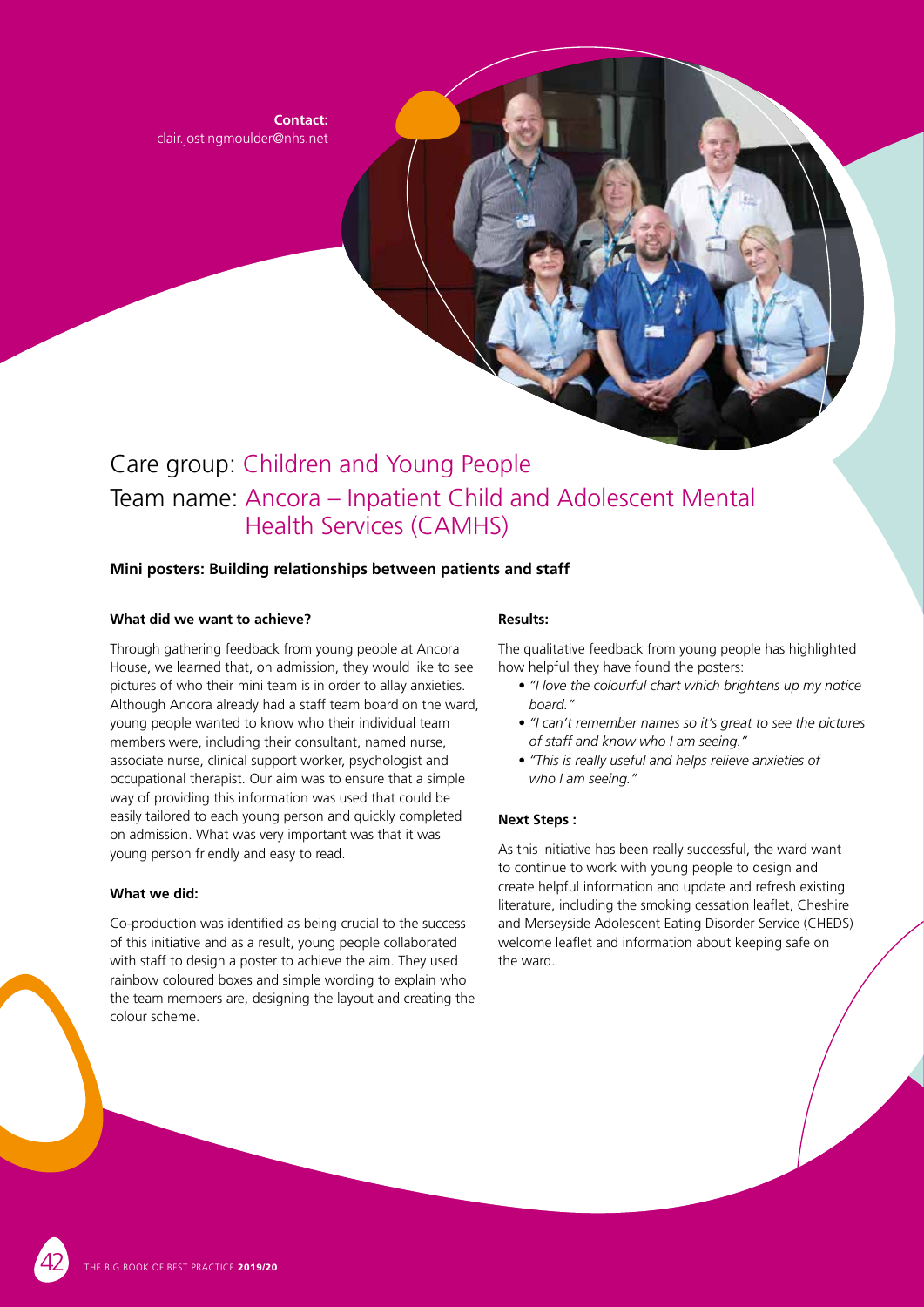## Care group: Specialist Mental Health Team name: Cheshire and Merseyside Adolescent Eating Disorder Service (CHEDS)

### **Multi-family therapy workshop for anorexia nervosa wins national award**

#### **What did we want to achieve?**

The team wanted to find out what the families participating in the workshop liked and disliked, valued and didn't value to better understand the experiences of the families invited to take part.

It was also important to find out if families had any preconceptions that were then changed by taking part, and whether there is anything that needed to be altered with regards to the workshop to make it more accessible to families, as attending the workshop for four consecutive days is a big commitment.

#### **What we did:**

The team liaised with the CWP research department who supported in the writing up of a proposal, and completion of an ethics application. Afterwards, the team created a questionnaire for the participating families that would cover four time points (pre-workshop, post-workshop, six-week follow up and 12-week follow up) in order to follow the views and opinions of the families over time and understand any changes, from preconceptions to ending-reflections.

Questions covered a range of topics and included rating scales and open-answer questions to allow for both qualitative and quantitative data collection. The families were happy to be involved in giving feedback, particularly to help us improve the workshop for the future. Once all the data was gathered, the results were analysed and grouped by their themes.

#### **Results:**

A range of themes were identified including "Feeling Less Alone", the "Importance of Other Families" and "Recovery Focused Drivers" (e.g. hope, less fear for the future, determination, optimism). It also highlighted themes of "Negative Emotions" (e.g. apprehension, emotionally draining, intense therapy) and made the team more aware of the impact the 4-day workshop has on family life (e.g. taking time out of work).

Despite the high commitment and emotional toll of such an intensive therapy, the qualitative results demonstrated that recovery focused language, e.g. hope and optimism, increased exponentially by the final follow up day 12 weeks after the workshop, in addition to "Familial Changes" such as more open communication, closeness and greater "Understanding of the Experiences of Young People and Anorexia". The project itself was greatly appreciated by the families who felt listened to and involved in their care by taking part in the project. It also allowed staff to understand more about their experiences and how their views of the workshop and of anorexia alter over time.

Not only did the workshop receive considerable positive feedback from families, a poster was submitted to the National Children and Young People Community Eating Disorder Conference in London earlier this year in in relation to the initiative and it won first place in the 'Interventions' category.

The team were very proud to be able to showcase the work of CHEDS' multi-family therapy workshop at a national level, but also to demonstrate how their commitment to getting feedback from people and families can help to maximise understanding of their experiences and ultimately improve services further.

#### **Next Steps:**

The intention is to repeat the service evaluation again in order to compare and contrast the feedback and experiences between different groups of families, and highlight what has been improved upon, but also to highlight any other areas that may need attention.

**Contact:** elenya.harston@nhs.net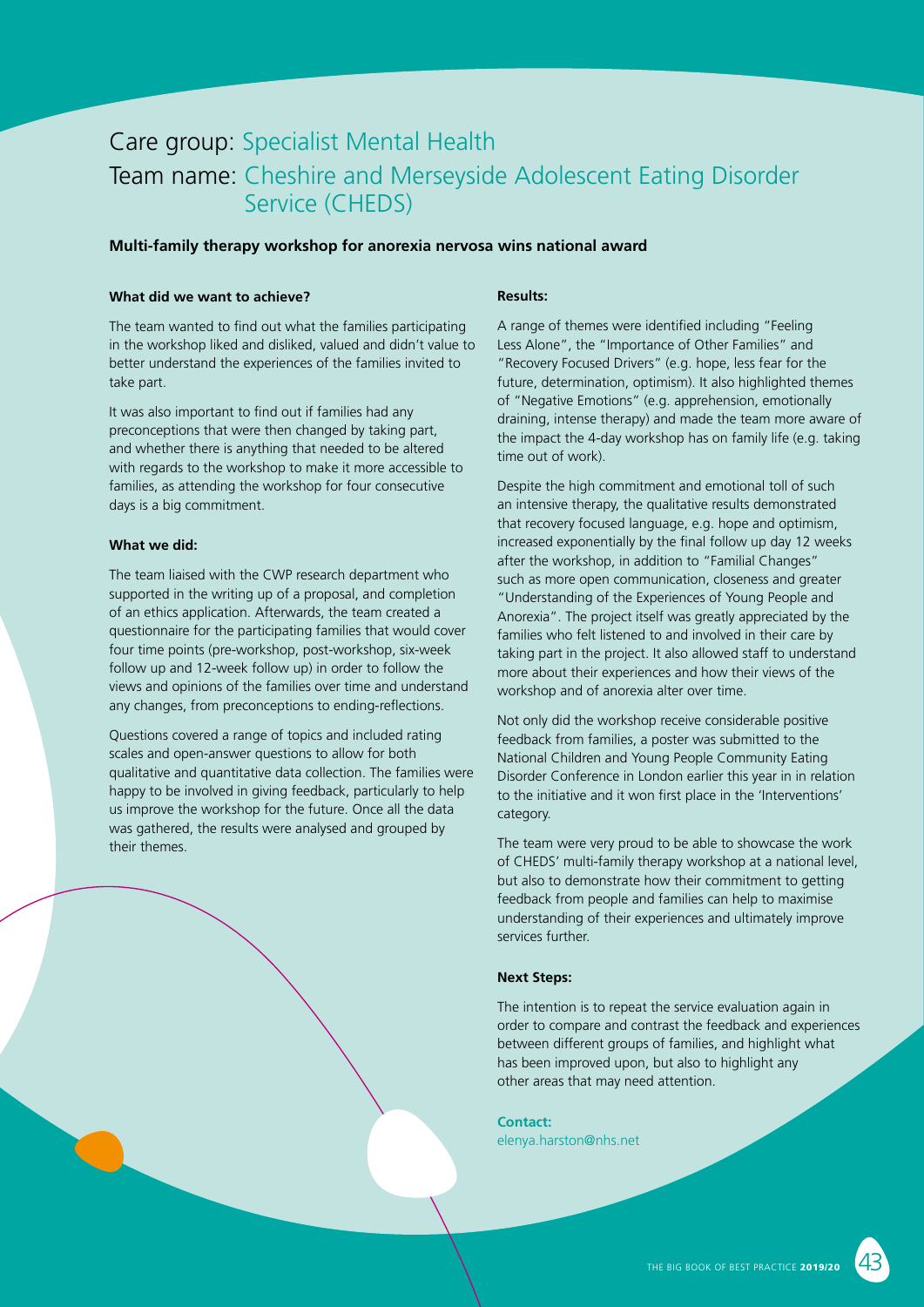# Care group: Neighbourhood-based care Team name: Liaison Psychiatry (West)

**Evaluation of the introduction of an information leaflet for carers and patients in accident and emergency and wards in a liaison psychiatry service.**

#### **What did we want to achieve?**

Our aim was to develop leaflets to:

- Improve information for service users, carers
- Reduce service users anxiety
- Improve coch staff's understanding
- Aid communication and manage expectations
- Reduce assessment time
- Ensure more targeted assessments
- Improve quality of referral from Countess of Chester staff
- To evaluate the ability of the leaflet to deliver the above.

#### **What we did:**

Two leaflets were devised and approved, one for Accident and Emergency (A&E) service-users and one for ward serviceusers. A questionnaire to evaluate service-users' anxiety and knowledge of the process following referral to liaison psychiatry was developed by the team. Service users seen in A&E were asked if they would be willing to participate in answering a questionnaire after the assessment by the mental health practitioner.

Forty questionnaires were completed prior to the introduction of the leaflet to provide baseline data. Following the introduction of the leaflet, 28 service users completed the questionnaires. We created a database and entered the data.

#### **Results:**

We have demonstrated the positive outcomes of this work by objective measures of change which have been subject to statistical analysis. The summary findings are that the mean scores for worry reduced and the mean scores for knowledge about the service and referral options increased. (mean differences [p-value]: -0.1 [0.81]; 0.4 [0.17]; 0.4 [0.13], respectively).

Although none of these differences were statistically significant, the sample size limited the power of the evaluation which was a pilot. The findings indicated a trend in a positive direction in all three areas. This project also demonstrated that it is possible to undertake outcome focused evaluation whilst carrying out clinical duties. Alongside these quantitative results, we took the opportunity afforded by the service-user questionnaires to obtain narrative feedback about our service. The vast majority of the feedback was very positive *(e.g. "Very good here", "expected it to be unpleasant in fact v relaxed").*

#### **Next Steps:**

To complete the same evaluation on the wards. As a result of introducing the leaflet, we started to develop a new way of summarising the plan given to service users.

**Contact:** lindsay.nathan1@nhs.net

44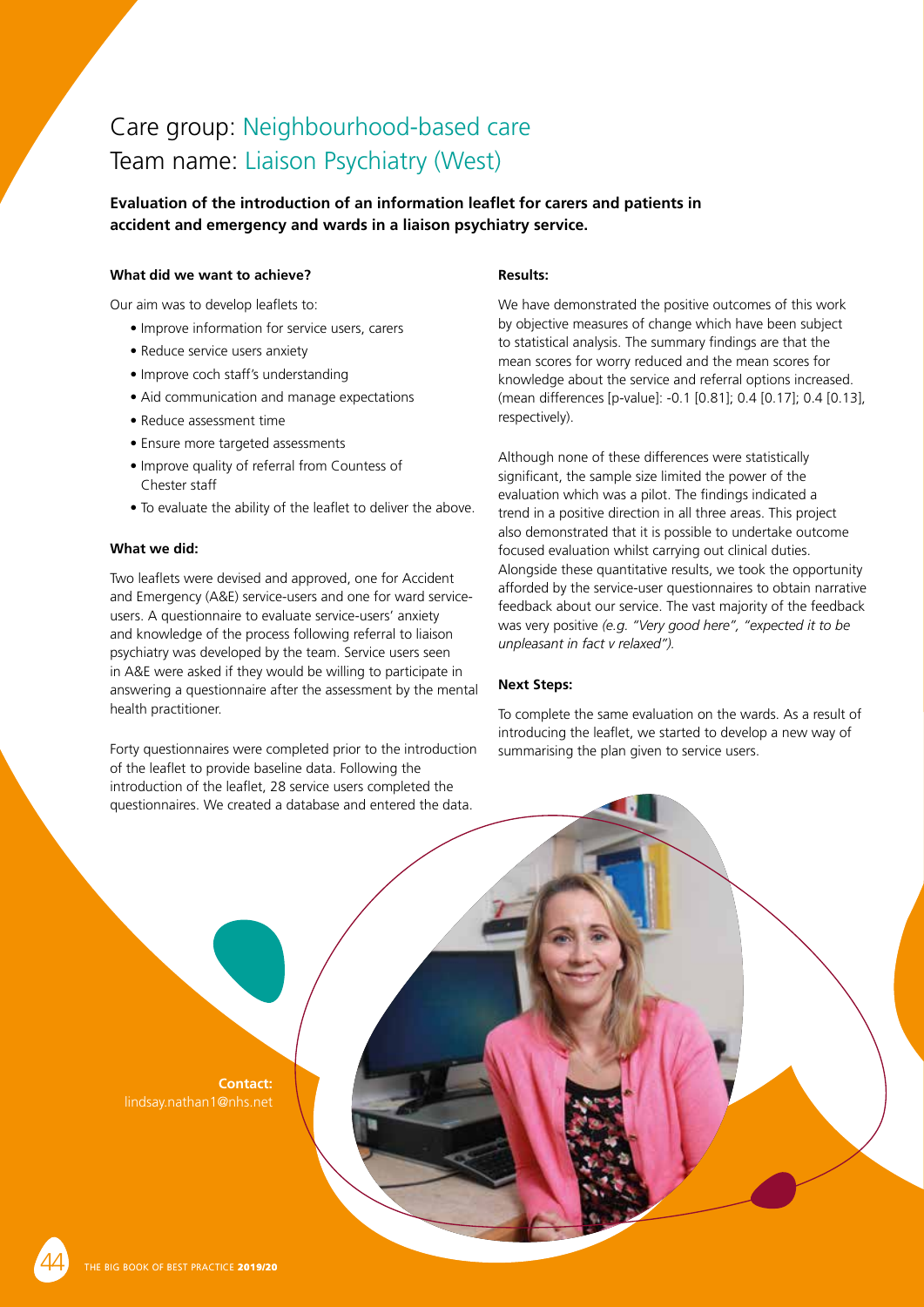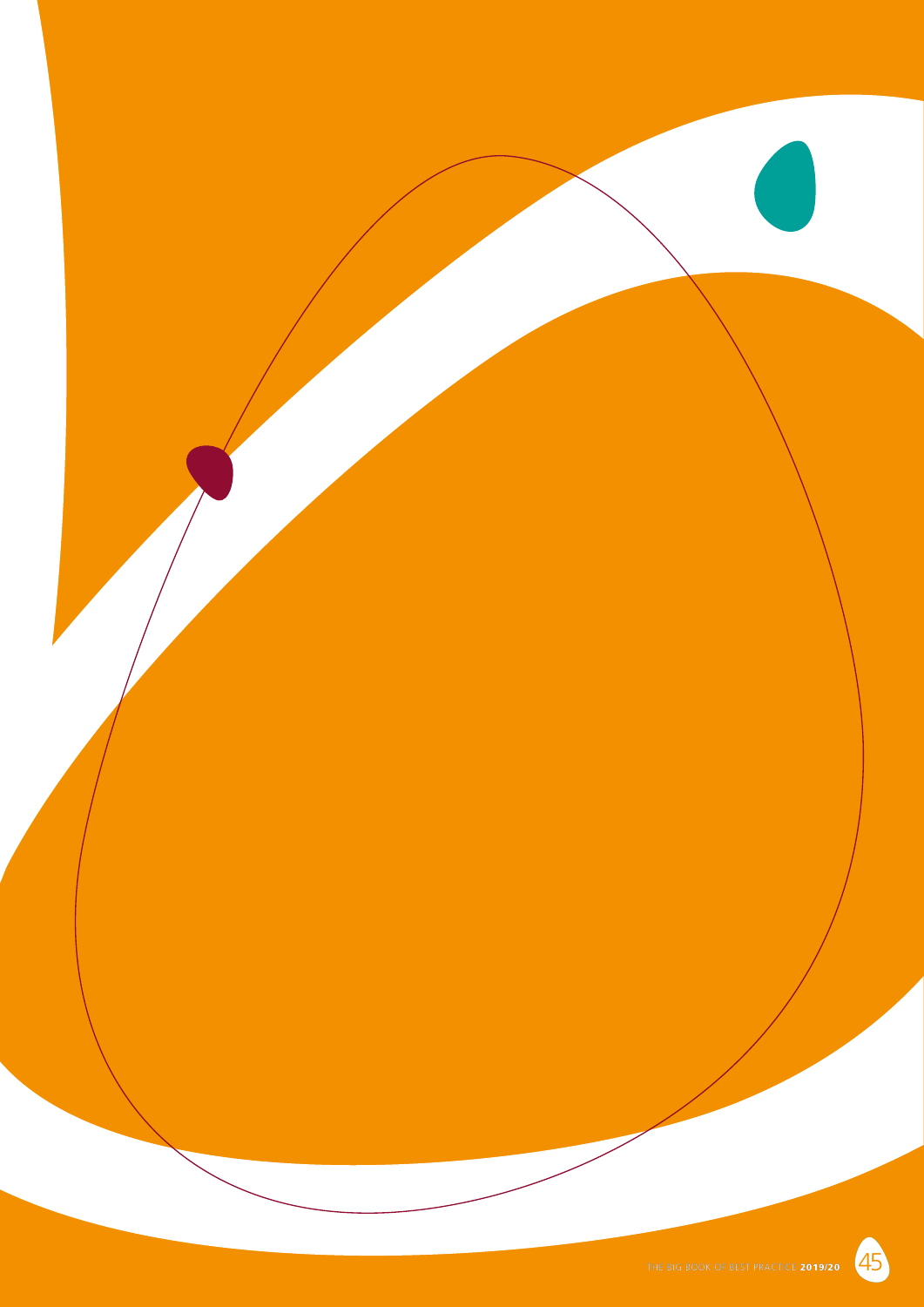# Honourable Mentions

With over 90 entries being submitted to the Big Book of Best Practice 2019/20, we have unfortunately been unable to include every entry.

However, many of the projects – despite not being selected for full publication – deserve to be celebrated for the fantastic outcomes achieved.

These are included below as honourable mentions. You can find more information about these projects, in addition to an online version of the entire publication, at www.cwp.nhs.uk.

### Care group: **Clinical Support Services**

**Team name:**  Recruitment Team and Organisational Development Team **Project:**  Implementation of Values Based Recruitment (VBR) across CWP

### Care group: **Specialist Mental Health**

**Team name:**  Older People's Mental Health Service in Chester **Project:**  Cognitive Stimulation Therapy programme reaps rewards for patients

### Care group: **Children, Young People and Families**

**Team name:** Ancora House **Project:**  Improving Access to Exercise for Young People In Hospital

### Care group: **Children, Young People and Families**

**Team name:** 0-19 Starting Well Health Visiting Service **Project:**  Providing best practice via developmental reviews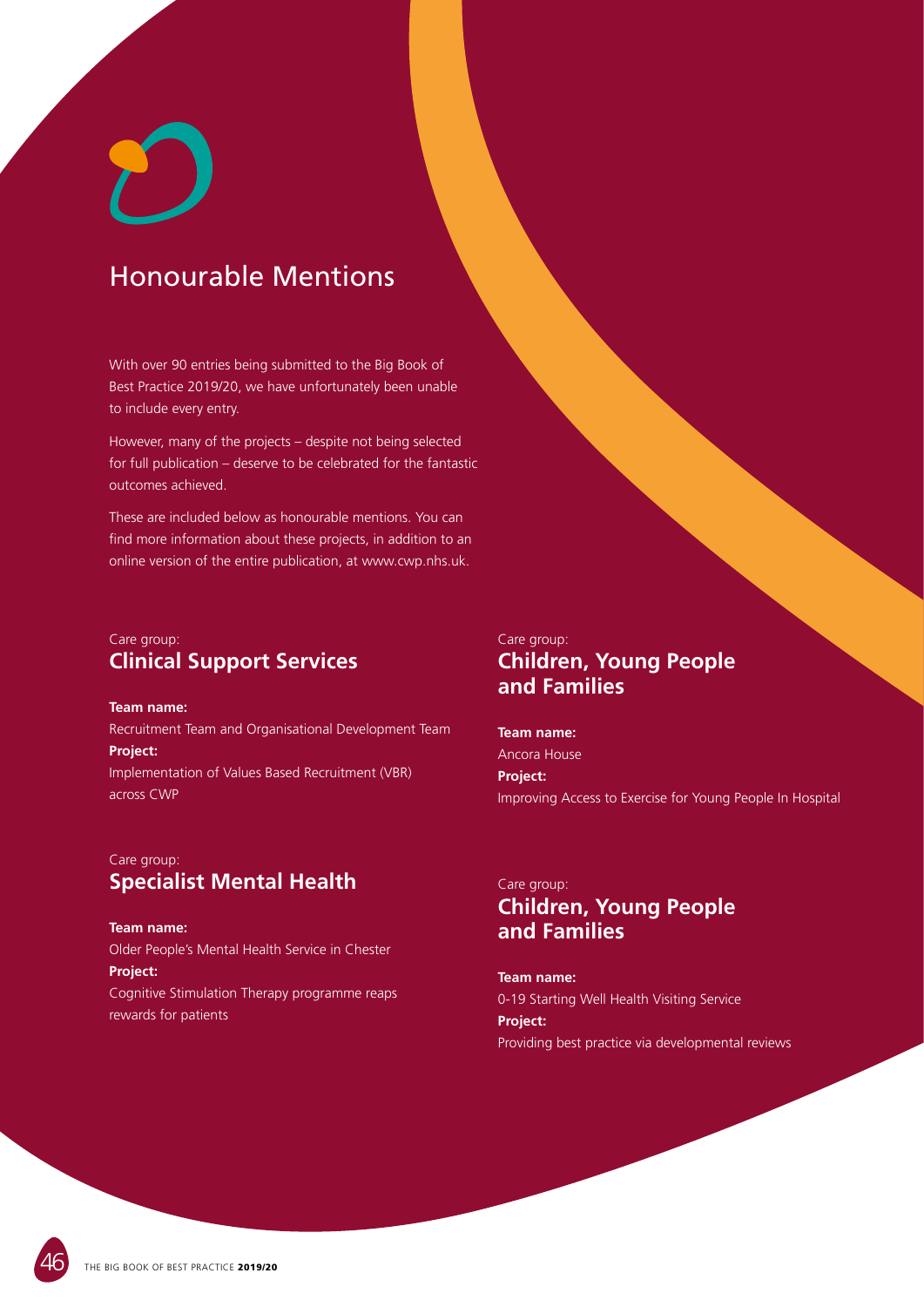